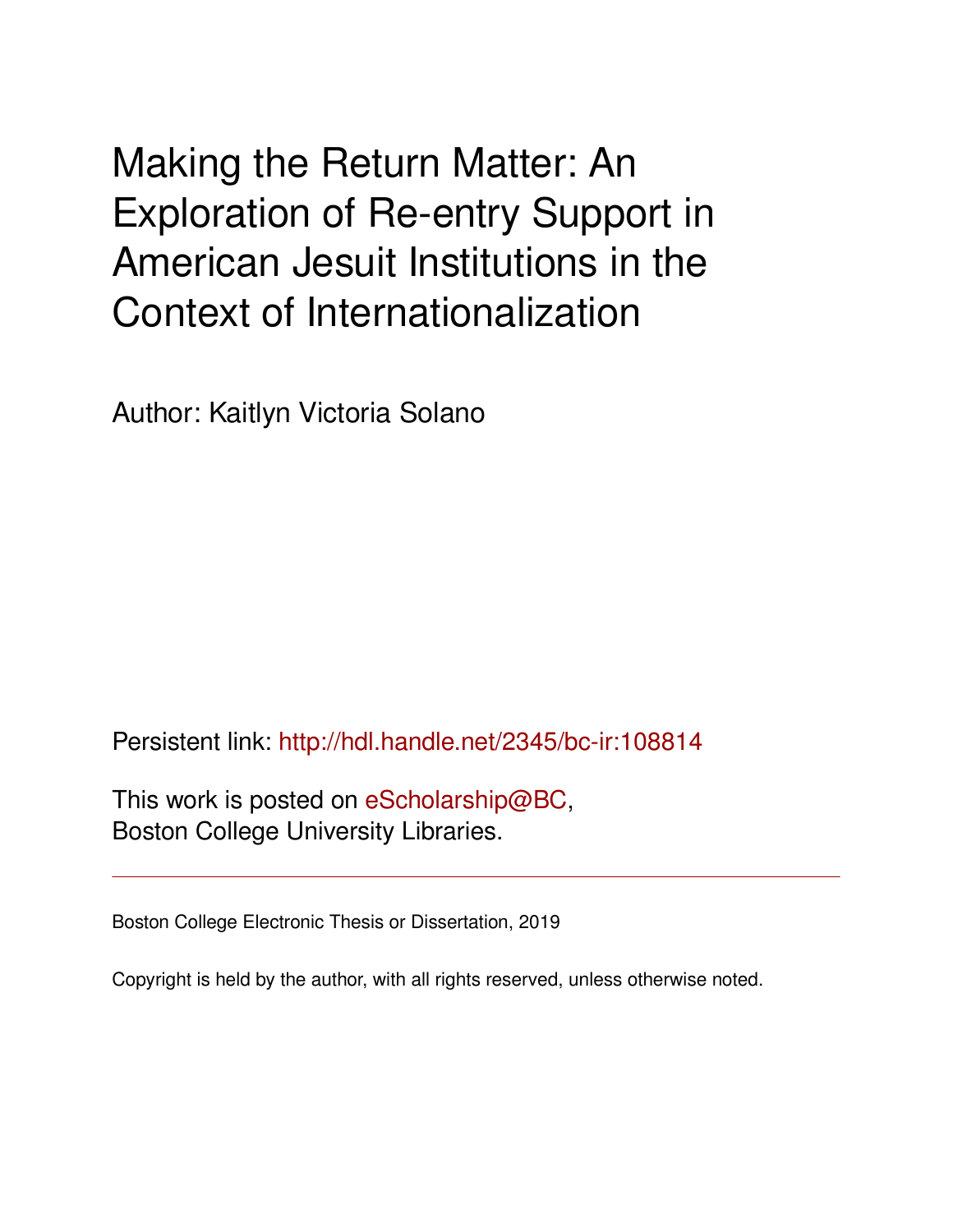## Boston College Lynch School of Education

Department of Educational Leadership and Higher

Education Center for International Higher Education

Making the Return Matter:

An Exploration of Re-entry Support in American Jesuit Institutions in the Context of

Internationalization

Master's Thesis By

Kaitlyn V. Solano

Submitted in partial fulfillment of the requirements for the degree of Master of Arts in International Higher Education

April 10<sup>th</sup>, 2019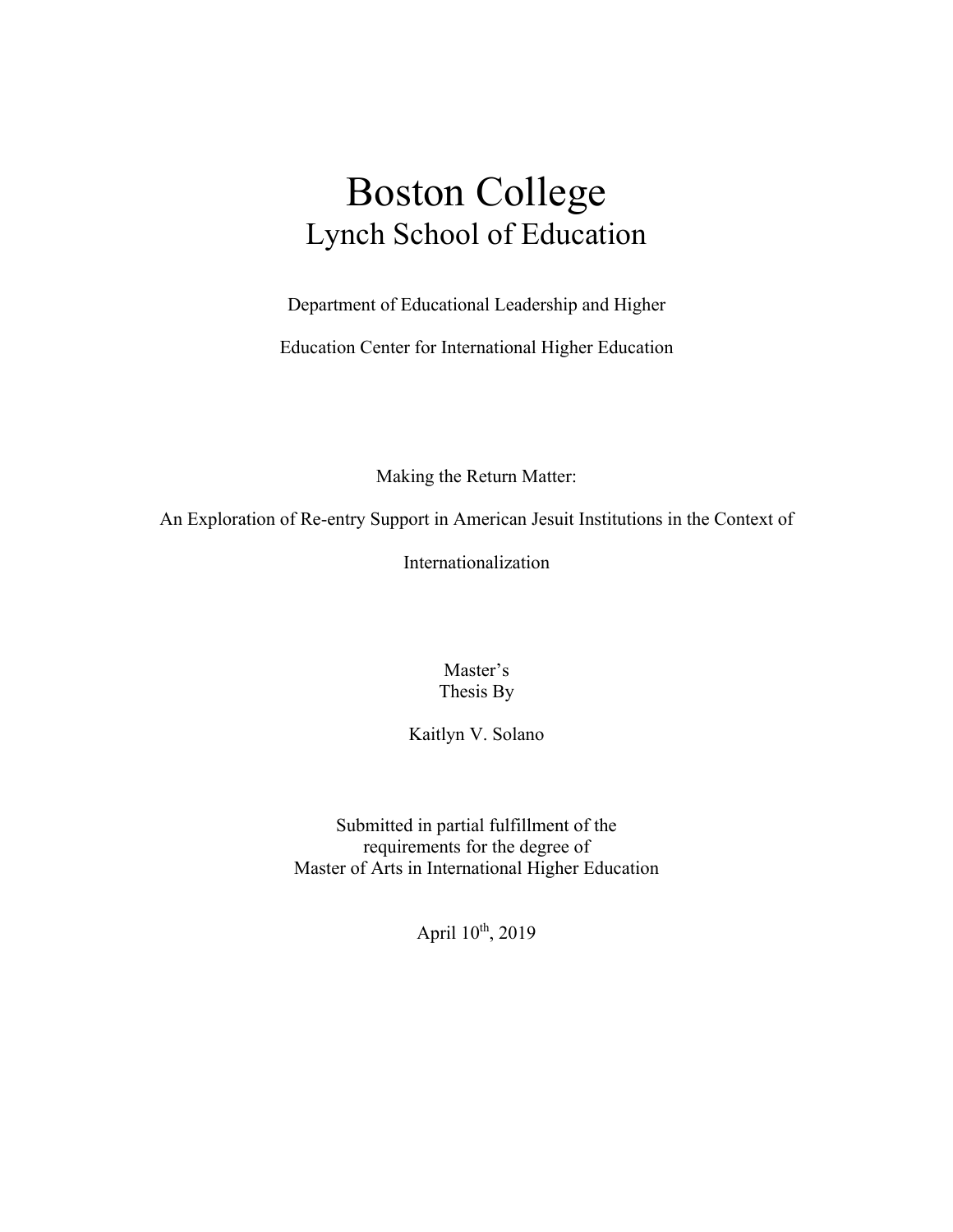© 2020 Kaitlyn V. Solano ORCID: 0000-0003-0440-3694

All Rights Reserved.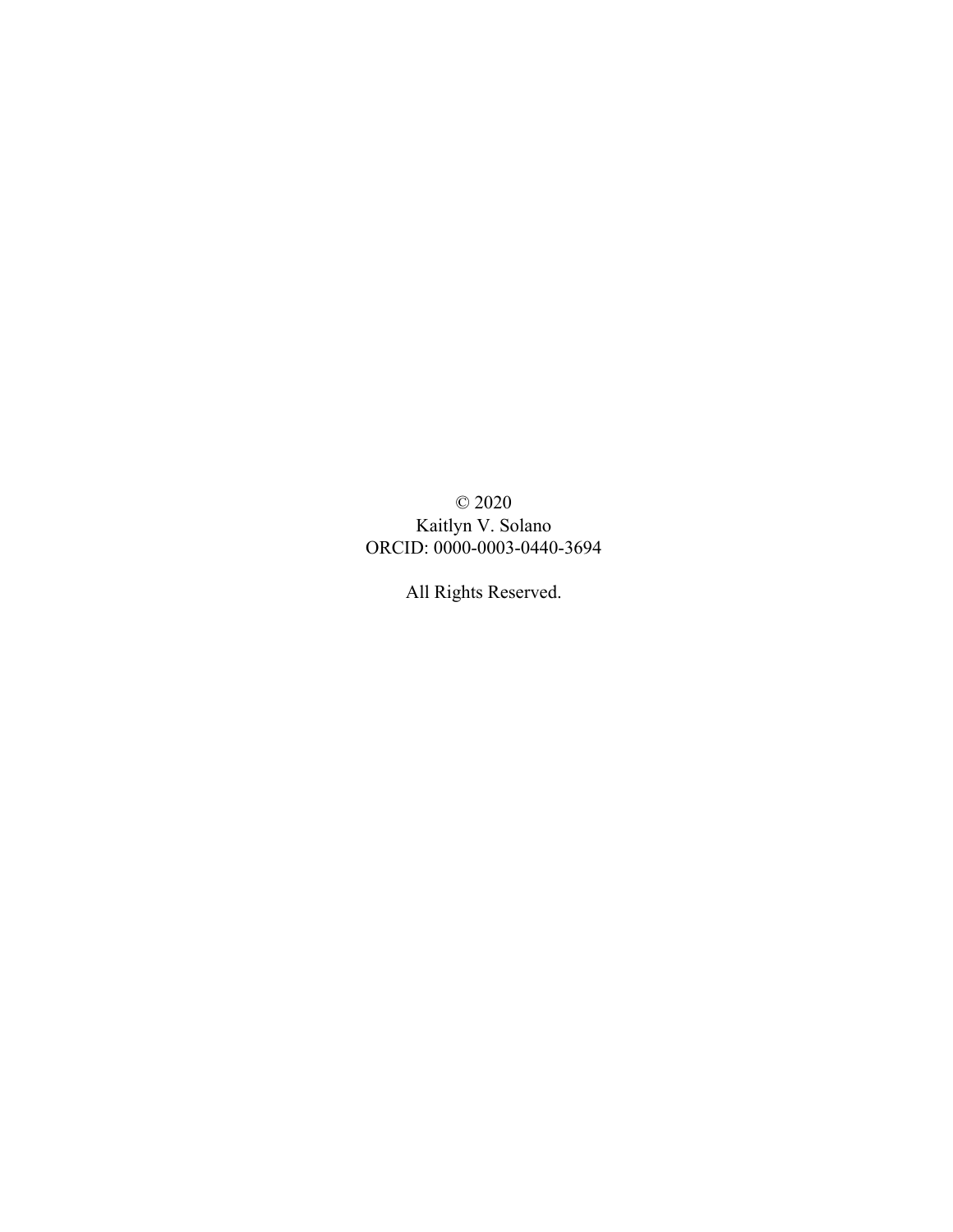#### Abstract

Internationalization of higher education continues to transform the field of post-secondary education around the world. Student mobility, and specifically study abroad, operates as tool of internationalization that receives a lot of attention from institutions, nations, and students alike. Support for studying abroad is rooted in the many benefits, including but not limited: exposure to new cultures and perspectives, improvement of foreign language skills, development of independence and personal confidence, and expansion of problem solving skills. However, the transition back home after an experience abroad can often be a difficult experience for students who lack intentional and specific support through their institution. This re-entry period is often overlooked by institutions, however, it is a part of a student's study abroad experience and should be supported as such through resources and programming for returned students. American Jesuit institutions in particular promote participation in study abroad as it aligns with the Jesuit mission and values rooted in serving God through serving others. As institutions that place a high value on engaging with the world and a holistic view of the educational experience, American Jesuit institutions have an obligation to support students through re-entry. This study looks at how these institutions support students as they return from abroad, the major challenges they face, how they integrate Jesuit values into their support, and what can be done in the future.

#### *Key words: study abroad, re-entry, return, Jesuit higher education, student mobility*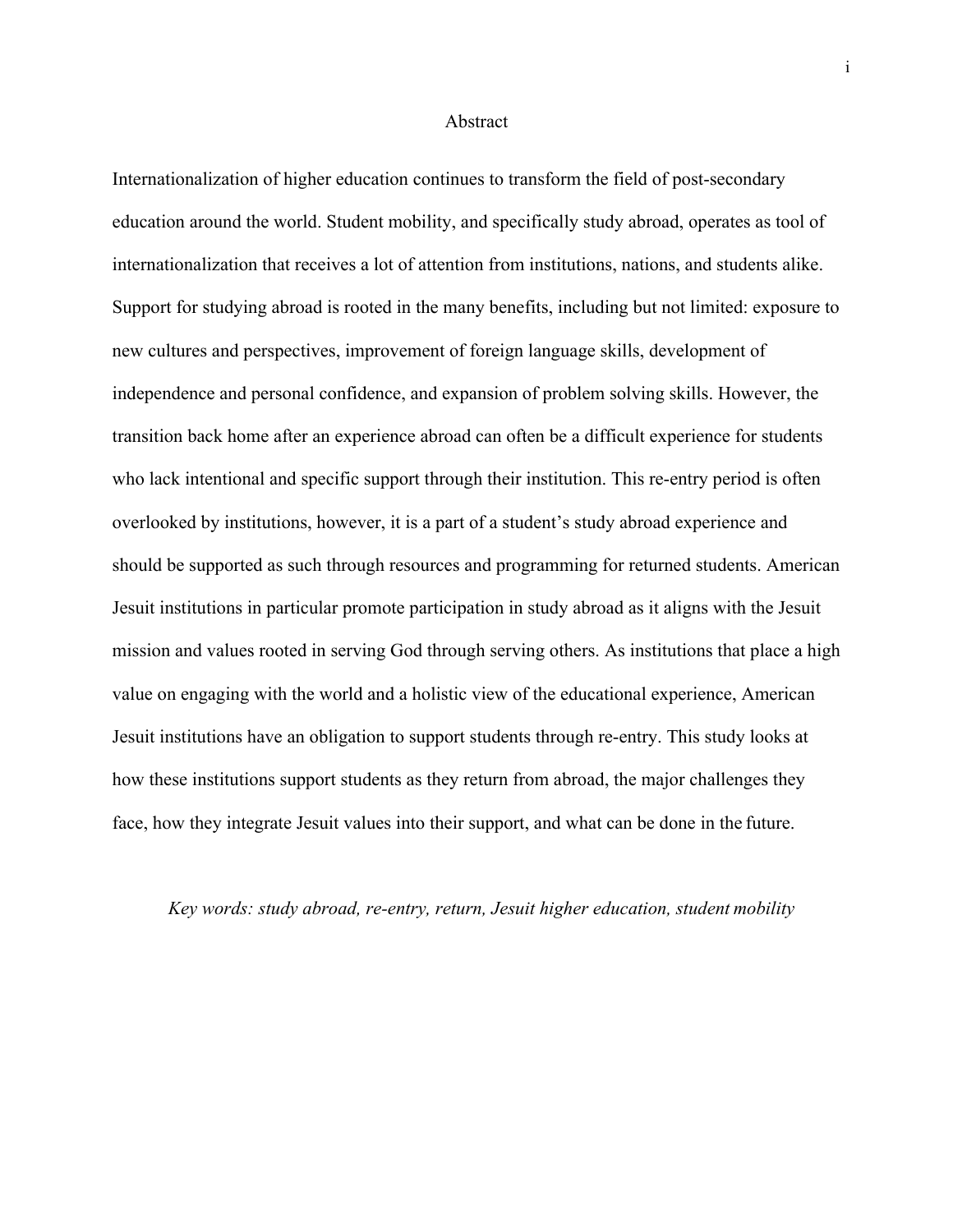## RE-ENTRY SUPPORT IN AMERICAN JESUIT INSTITUTIONS **ii**

Table of Contents

| Abstract                                                       | $\rm i$      |
|----------------------------------------------------------------|--------------|
| <b>Table of Contents</b>                                       | $\rm ii$     |
| <b>List of Tables</b>                                          | iv           |
| Introduction                                                   | $\mathbf{1}$ |
| <b>Literature Review</b>                                       | 5            |
| The Purpose of Higher Education & the Global Citizen           | 6            |
| Global Citizens and Student Mobility                           | $\tau$       |
| Study Abroad: A U.S. Perspective                               | 8            |
| Re-entry and the Return                                        | 10           |
| Global Mission and Outlook of Jesuit Catholic Higher Education | 14           |
| American Jesuit Higher Education & Study Abroad                | 19           |
| <b>Methodology</b>                                             | 21           |
| Participants                                                   | 21           |
| Procedure                                                      | 21           |
| Limitations                                                    | 23           |
| <b>Findings</b>                                                | 24           |
| <b>Interview Data</b>                                          | 24           |
| Resources offered.                                             | 24           |
| Main challenges.                                               | 28           |
| Future plans.                                                  | 29           |
| Jesuit ties.                                                   | 30           |
| <b>Online Presence</b>                                         | 31           |
| <b>Discussion</b>                                              | 34           |
| Importance of Providing Re-entry Support                       | 35           |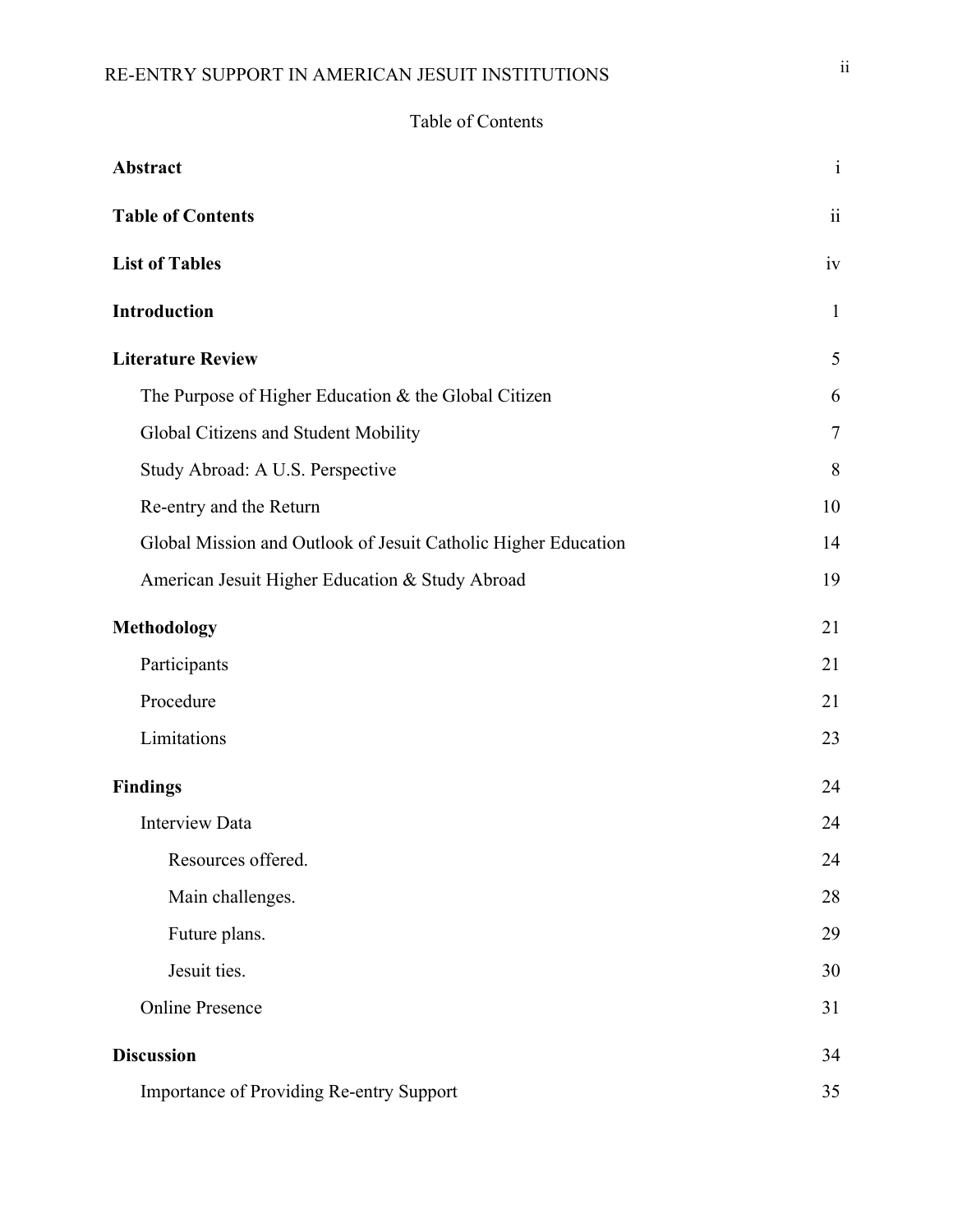| RE-ENTRY SUPPORT IN AMERICAN JESUIT INSTITUTIONS                          | 111 |  |  |  |  |
|---------------------------------------------------------------------------|-----|--|--|--|--|
| Resources Offered                                                         | 37  |  |  |  |  |
| Main Challenges                                                           | 38  |  |  |  |  |
| Re-entry and Jesuit Values                                                | 39  |  |  |  |  |
| <b>Evaluating Re-entry Resources</b>                                      | 40  |  |  |  |  |
| Models of Success & Recommendations                                       | 41  |  |  |  |  |
| Online presence.                                                          | 44  |  |  |  |  |
| Limitations & Further Research                                            | 45  |  |  |  |  |
| Conclusion                                                                |     |  |  |  |  |
| <b>References</b>                                                         | 49  |  |  |  |  |
| Appendix A: List of Jesuit Universities in the United States Alphabetized | 54  |  |  |  |  |
| Appendix B: List of Participants                                          | 55  |  |  |  |  |
| Appendix C: Participant Recruitment Email                                 | 56  |  |  |  |  |
| Appendix D: Interview Protocol                                            | 57  |  |  |  |  |
| Appendix E: Adult Consent Form                                            | 58  |  |  |  |  |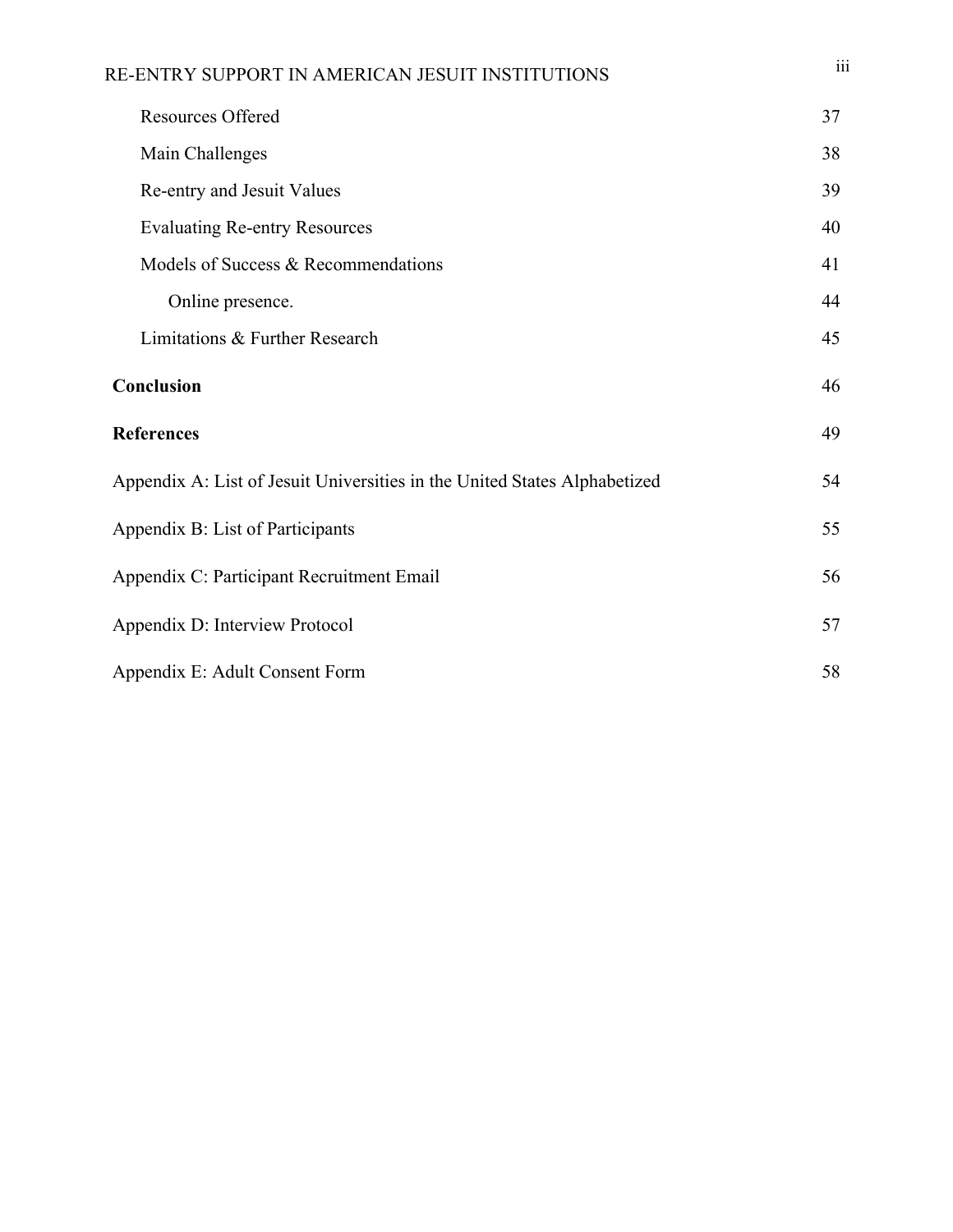## RE-ENTRY SUPPORT IN AMERICAN JESUIT INSTITUTIONS iv

#### List of Tables

| Table 1: Resources Offered for Returned Study Abroad Students             | 26 |
|---------------------------------------------------------------------------|----|
| Table 2: Challenges for Universities with Respect to Re-entry Programming | 30 |
| Table 3: Institutions A - N Study Abroad Online Presence                  | 31 |
| Table 4: Institutions O - BB Study Abroad Online Presence                 | 32 |
| Table 5: Online Presence of Re-entry Resources & Their Offerings          | 34 |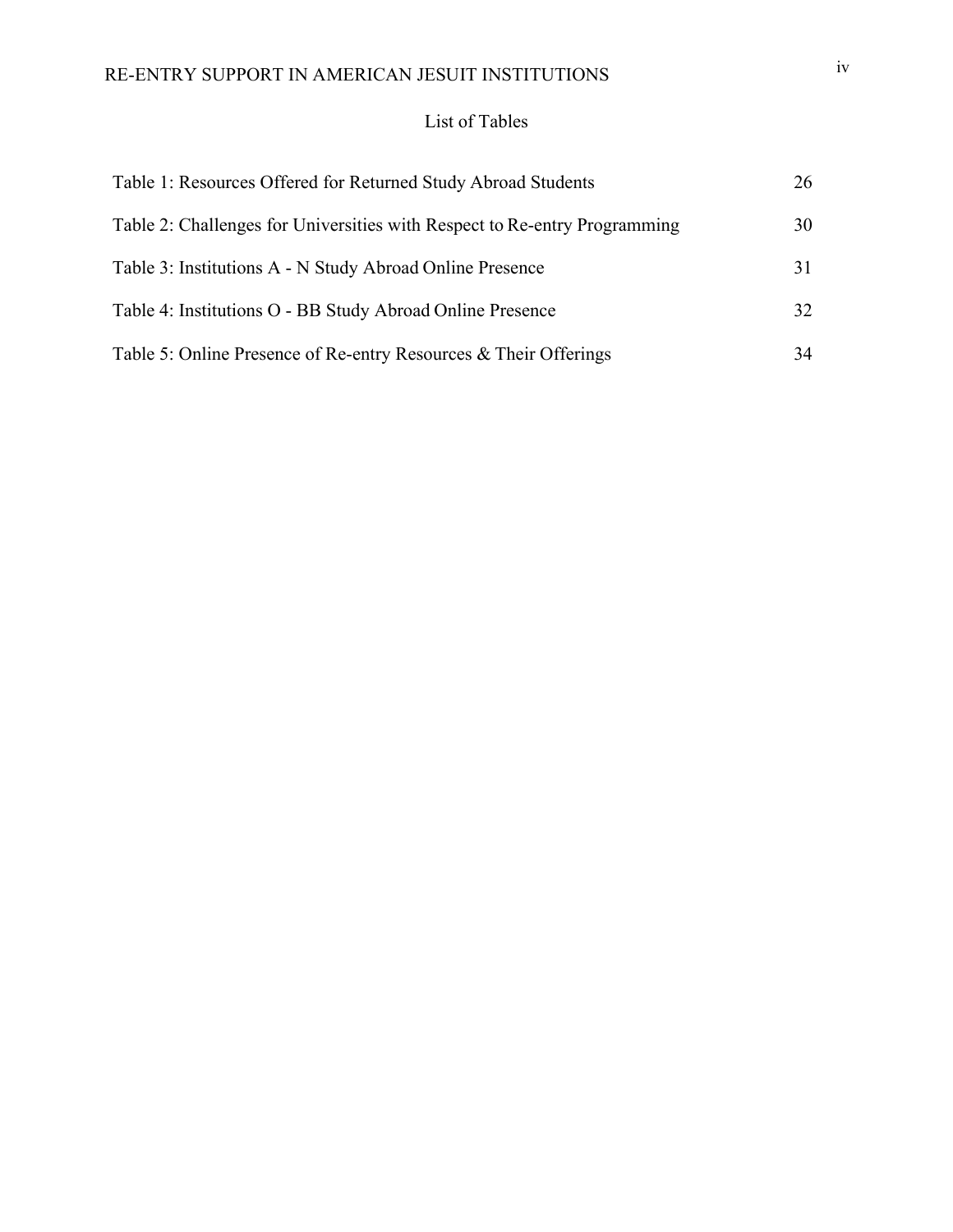#### Making the Return Matter:

## An Exploration of Re-entry Support in American Jesuit Institutions in the Context of Internationalization

#### **Introduction**

Higher education, or the pursuit of higher learning, continues to be an internationalized and globalized effort since its inception centuries ago. The global aspects of and the internationalization efforts within institutions of higher education vary over time— growing and shrinking due to a variety of reasons, including but not limited to political climates, national and international policies, and availability of resources and international relationships. Today, institutions around the world are actively involved in the process of internationalization, and working towards improving these efforts. This process is a comprehensive effort, entangling practitioners from all corners of campus and involving offices across institutions. One aspect of internationalization quite common across institutions is the push to increase student mobility, especially that of outbound students, traveling to and studying in another country for a portion or the entirety of their degree. This experience for students, typically referred to as study abroad or study away, is a commonly celebrated and encouraged opportunity for students to explore the world, to expand their perspectives, and to prepare them to become truly "global citizens". However, how to support students returning from abroad and how to integrate these experiences is not as commonly understood or practiced. A travesty for the students and the institutions involved, study abroad without re-entry support diminishes the effectiveness of study abroad as a tool for internationalization.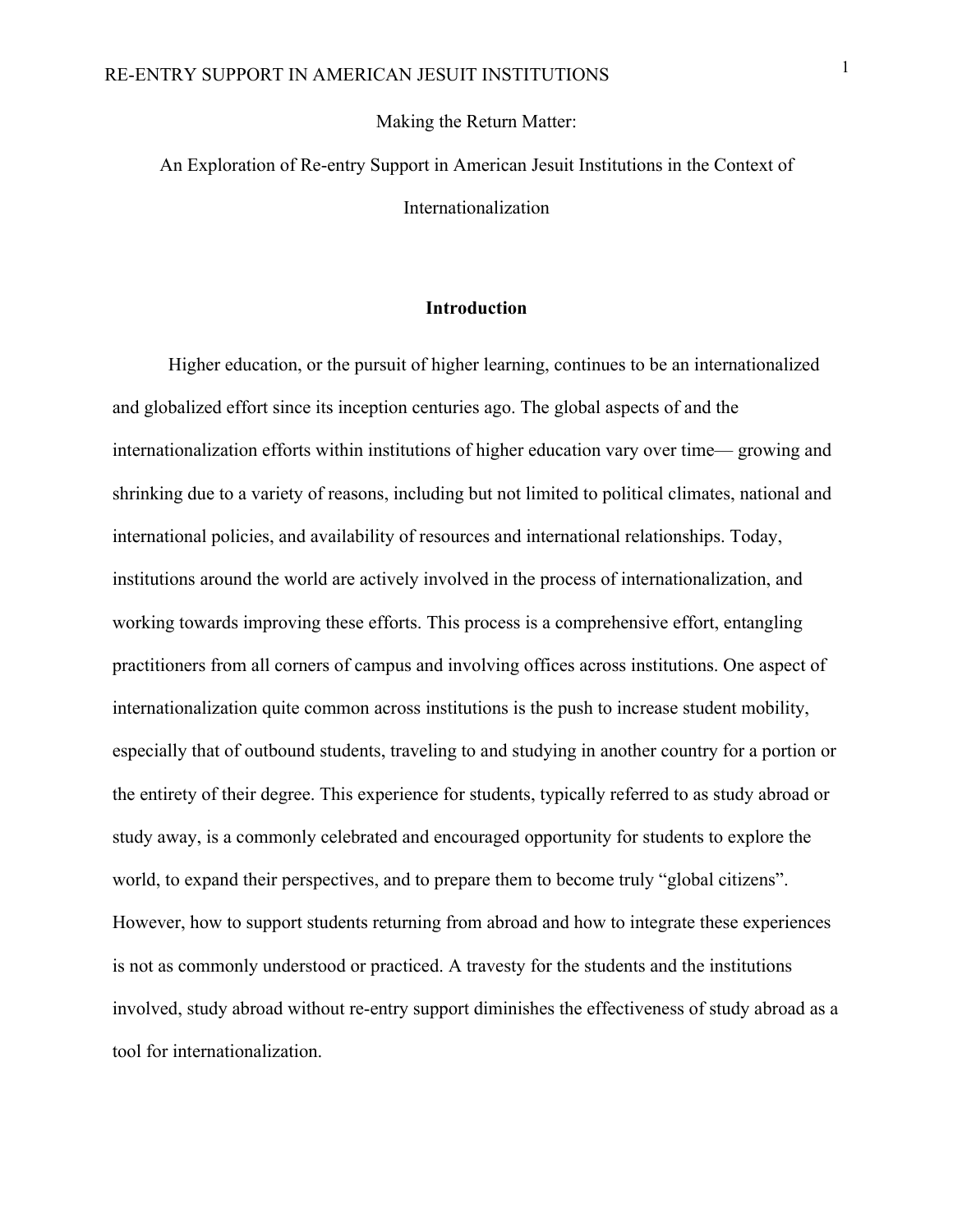The idea of internationalization in the context of higher education encompasses a wide range of departments and actors within a university, from specific offices on campus, to international collaborations between institutions, from teaching and learning within the classroom, to co-curriculars outside the classroom. In the early 1980s, when the discussion of internationalization of tertiary education began to take shape, internationalization was understood as "the process of integrating an international/intercultural dimension into the teaching, research and service functions of the institution" (de Wit, 1999, p.2). Today this phenomenon continues to grow and transform as institutions evolve, technology advances, and collaborations between countries and institutions expand. Most recently, Knight (2015) updated this definition:

Internationalization includes the policies and practices undertaken by academic systems and institutions—and even individuals—to cope with the global academic environment. Internationalization at the national, sector, and institutional levels is defined as the process of integrating an international, intercultural, or global dimension into the purpose, functions or delivery of postsecondary education. (p.2).

The scope of internationalization is broad, and encompasses efforts on the individual level as well as the national level, and each step in between. Its effect on higher education is extensive and each system it influences becomes a tool for an institution to further their own process of internationalization. Student mobility is just one of these systems. From the institutional perspective, student mobility, or the movement of students to pursue higher education in a nation other than their own, involves both inbound students— international students and scholars coming to the institution— as well as outbound students— students studying abroad. Outbound students leaving their institution to pursue a summer, semester, or yearlong experience studying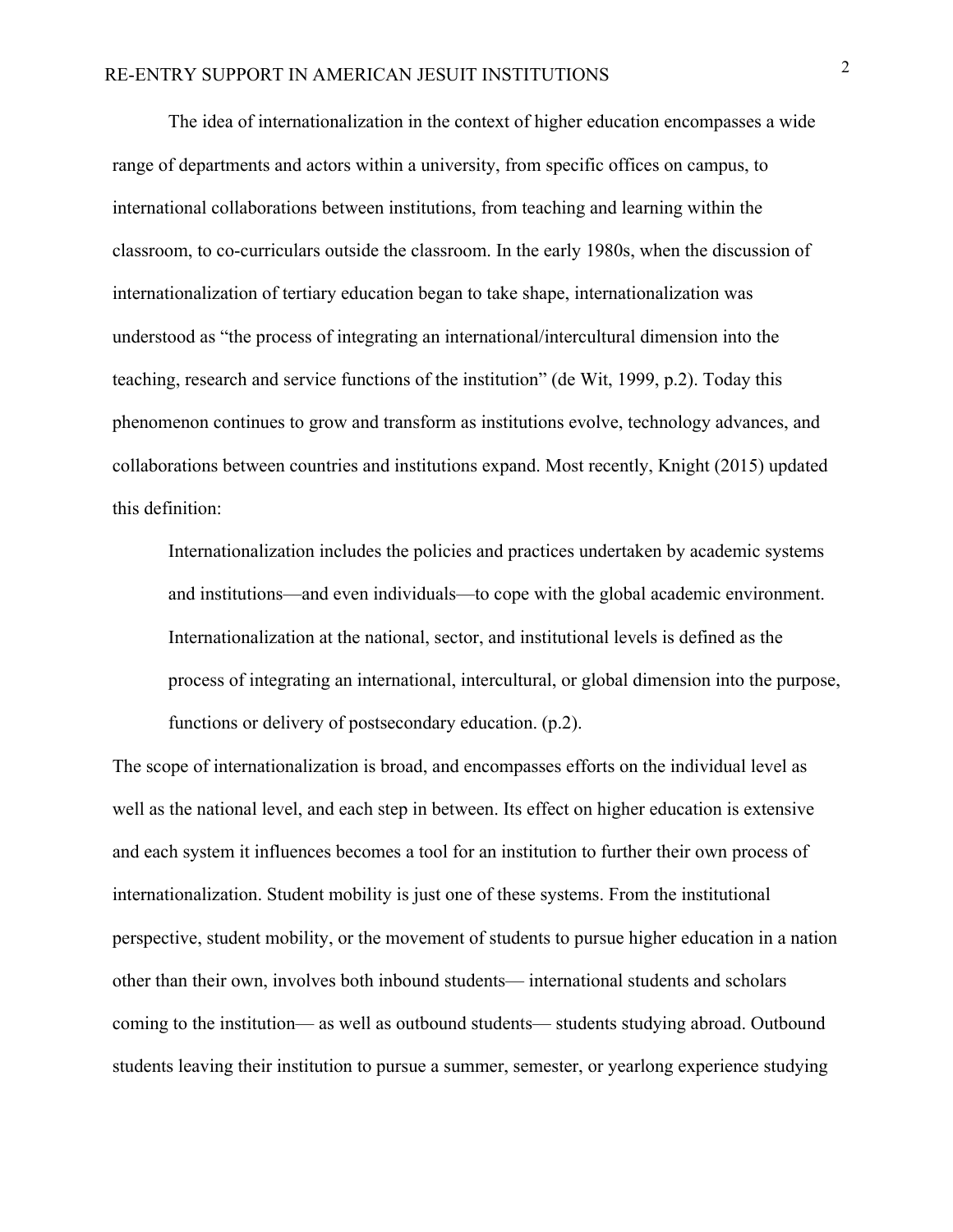at another institution, are of particular interest to institutions as their experiences abroad often occur in the middle of their study at an institution, and allows students to bring benefits of their international experience back to their home institution.

Study abroad can take many forms— from a undergraduate semester away to pursuing an entire degree, undergraduate or graduate, in a different country. Study abroad includes all arrangements through which students complete a part of their degree experience, which includes additionally experiences such as internships and research undertaken in another country, as well as service learning trips. This practice is considered both a benefit of internationalization and an internationalization effort.

In the realm of higher education, the missions of Jesuit education and of study abroad share an interest in educating individuals about the world through exposure to new countries, cultures, languages, and perspectives, and share a goal in cultivating global citizens. The benefits of Jesuit higher education and the benefits of studying abroad are well researched and understood: Jesuit higher education's focus on formation, discernment, and social justice are considered beneficial for students, while study abroad experiences boast increased intercultural competence, increased foreign language skills, and development of independence. In fact, these benefits are often cited in order to promote participation in both Jesuit higher education and study abroad; however, there is not a similar breadth of knowledge or a clear understanding of how studying abroad at a Jesuit institution of higher education benefits students. The lack of research at this intersection is disappointing considering these two areas of higher education share goals and expectations for their participants and thousands of students participate in higher education at this intersection. More so than that, there is nothing examining how students at American Jesuit universities navigate their return to their home institutions after studying abroad,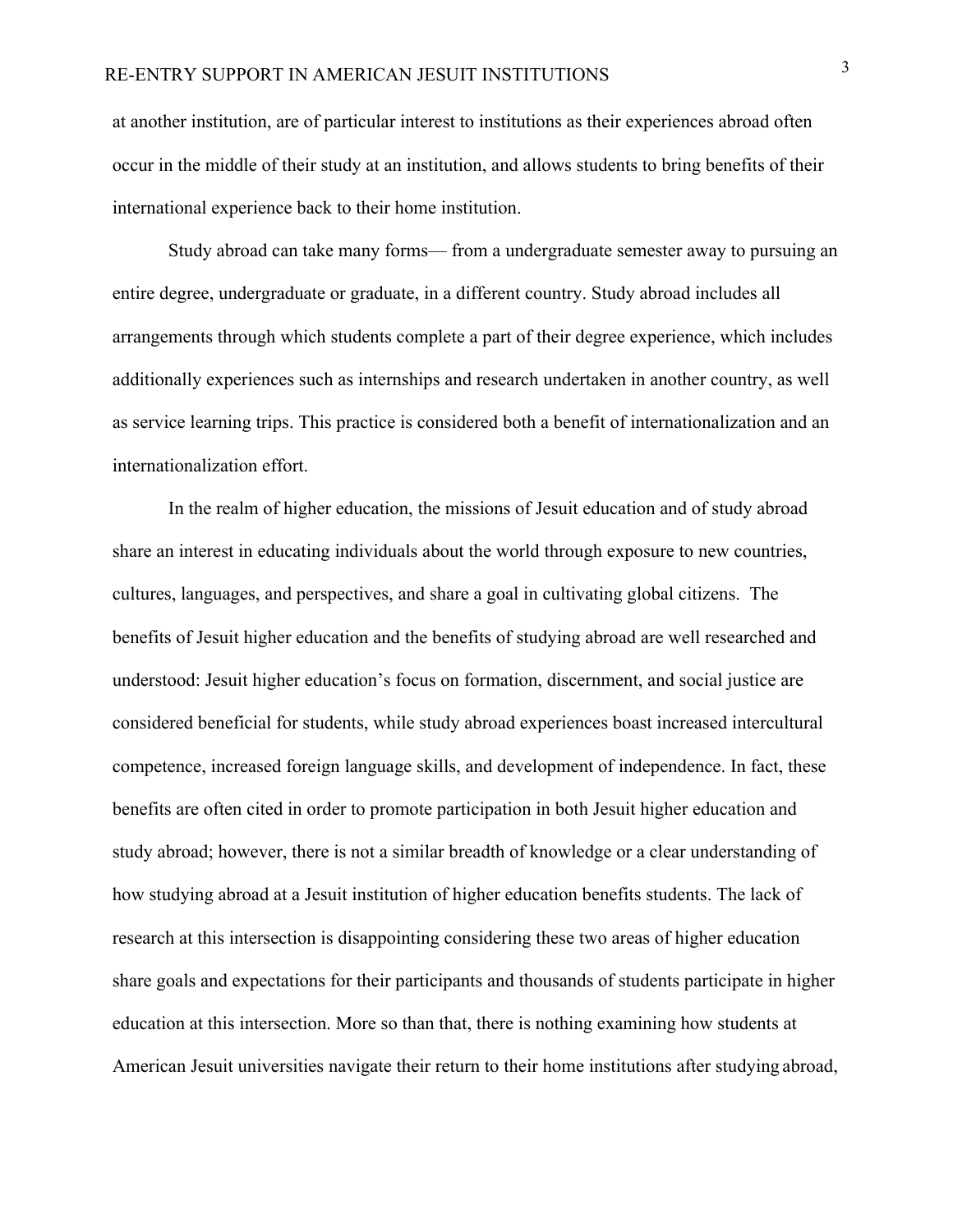and how (or even if) their Jesuit universities provide them with resources and support them after taking part in an international study experience, aligned with the Jesuit values. This period immediately following a study abroad experience is referred to as the re-entry or return period for students.

Since both the institutional goals of Jesuit universities and the inherent goals of studying abroad lend themselves to continued learning and allowing students an experience to enhance their university experience and learning, there is a need to ensure students are supported throughout this experience and this learning. As such, this study seeks to learn to what extent and in what ways American Jesuit universities support students in the re-entry process associated with returning from abroad.

In order to understand how institutions currently support students at Jesuit universities across the United States, this study looks at what is happening in study abroad focused offices at these institutions, examining what resources currently exist, what challenges exist, and how the Jesuit mission manifests in these experiences. The findings suggests the current resources are slim but growing, and challenges are numerous. Specifically, this study is interested in addressing four main questions:

- 1. What programs or resources exist for students returning from abroad at Jesuit American institutions?
- 2. What challenges do offices face in providing more (or better) programs and resources for students when they return from abroad?
- 3. Are there any plans to increase (or enhance) resources for students returning from abroad in these offices?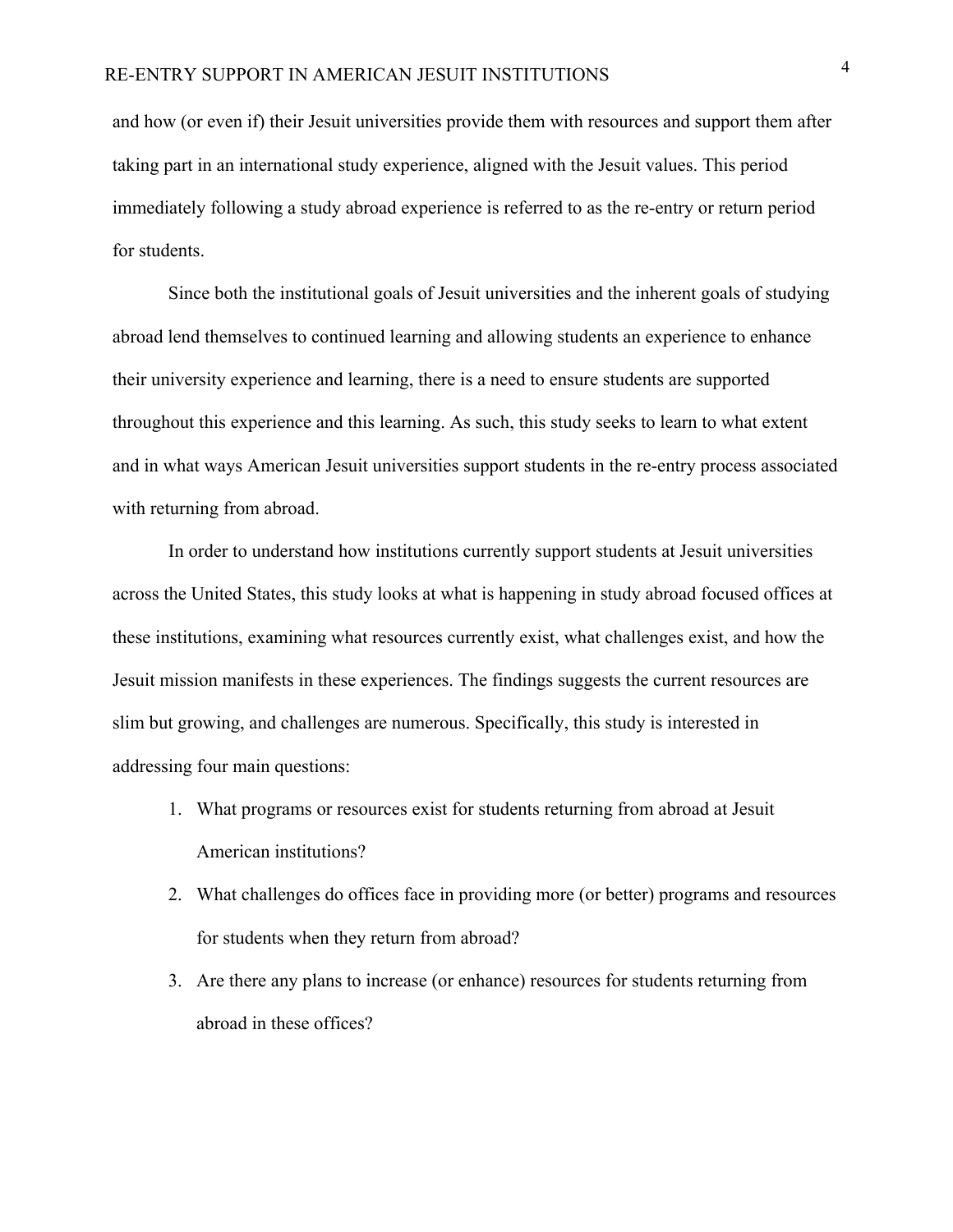4. When institutions consider re-entry programming-- what is currently being done or in regards to future plans— are there any particular connections between those efforts and the Jesuit ideals for education that guide these institution? In what ways?

The responses to these four questions offer a detailed look at the state of re-entry at each institution, and allow for a comparison of the state of re-entry across institutions. By exploring the current state of re-entry across American Jesuit institutions, trends across successes and failures can be assessed and general standards of practice can be created. These trends and models of success can inform other Jesuit American institutions, as well as open up the conversation surrounding re-entry to all higher education institutions across the United States and around the globe.

#### **Literature Review**

While this study focuses narrowly on the status of re-entry at American Jesuit institutions, the importance of supporting re-entry and, generally, student mobility, are best understood through the broader lens of internationalization and the current goals and purpose of higher education. While institutions of all kinds of makeups— whether secular or religiously affiliated, whether of high prestige or lesser— concern themselves with internationalization and use, or attempt to use study abroad programs, as a tool of internationalization, Jesuit Catholic institutions offer a unique perspective on re-entry. The efforts of Catholic universities, and specifically Jesuit Catholic institutions, offer an example of a network of institutions- global in nature, engaged in international work- who are a part of the effort to engage in internationalization in order to pursue their intrinsic goals of bettering the world for the sake of humanity.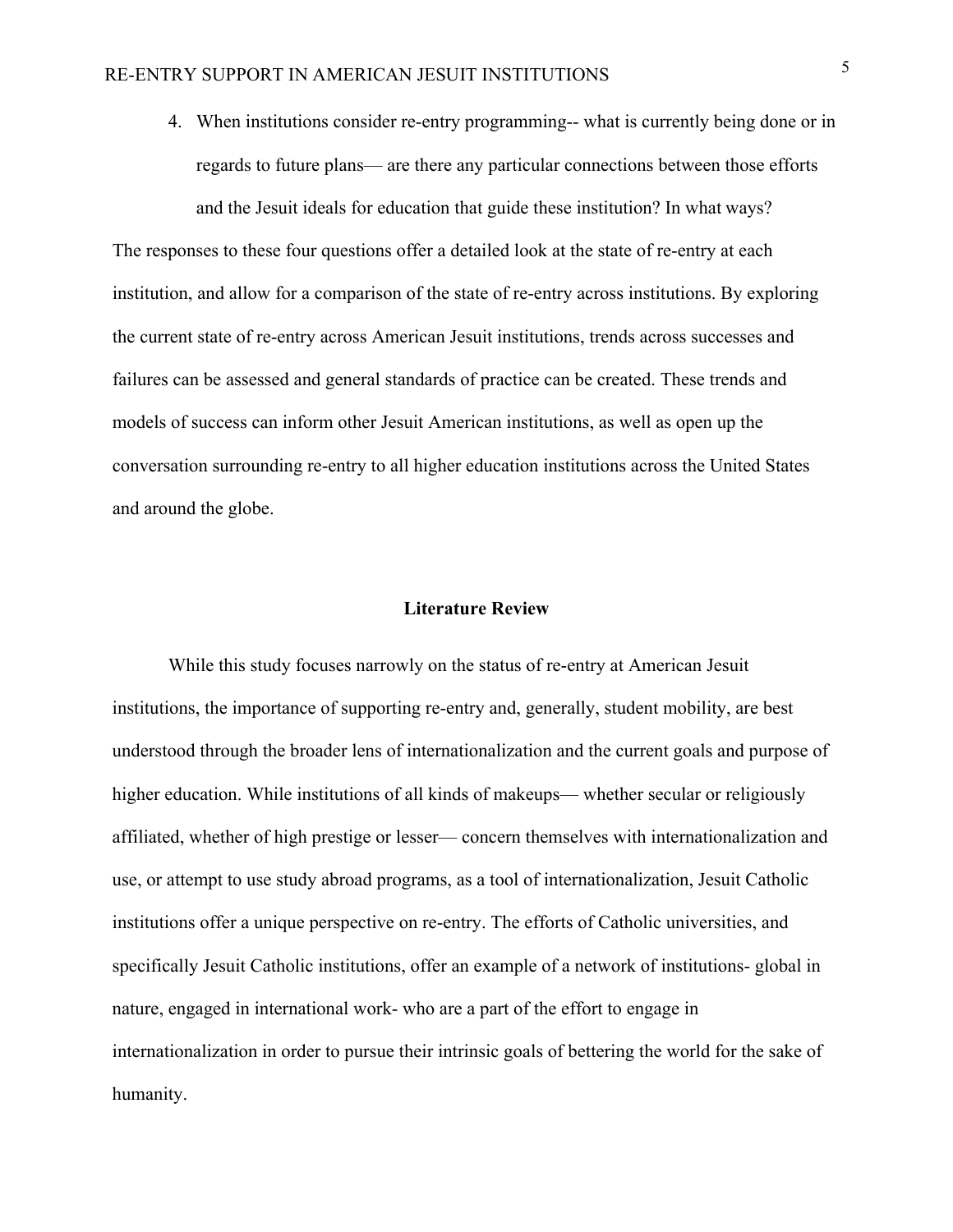#### **The Purpose of Higher Education & the Global Citizen**

The pursuit of learning, either formal or informal, has been around as long as society itself. Centuries prior to the formal higher education institutions established in the Middle Ages, and a millennia before the establishment of the modern university during the eighteenth and nineteenth centuries, scholars traveled near and far to pursue education in the hopes of expanding their knowledge of the world and of humanity (de Wit and Merkx, 2012, p.43-44). These academic pilgrimages, while vastly different from today's understanding of student mobility, illustrate, in part, that the pursuit of knowledge has known no boundaries, whether the national borders of today or the perimeters of kingdoms and communities of past. These pursuits, done in earnest to expand learning through exposure to new ideas, perspectives, and views, demonstrate the underlying goal of higher education— to educate individuals.

This basic mission of higher education continues to guide institutions today, however the interpretation of this goal and the details of how to educate and to educate for what purpose evolve with respect to those in power of the institutions. With the establishment of more formal institutions, and the concurrent formation of national borders, the mission of post-secondary education turned to educating students to be citizens, and the university served the nation state (Zelizer, 2011). While the institution remained a place to pursue knowledge and to seek exposure to different ways of thinking, its greater purpose turned to educating citizens to better the society and the state it served. Within the last century, the interests of both the state and society have transformed due to the effects of globalization. Today, more than ever before, students cannot merely be educated as citizens of their own nation, but rather must be educated to be citizens of the world at large, to be global citizens.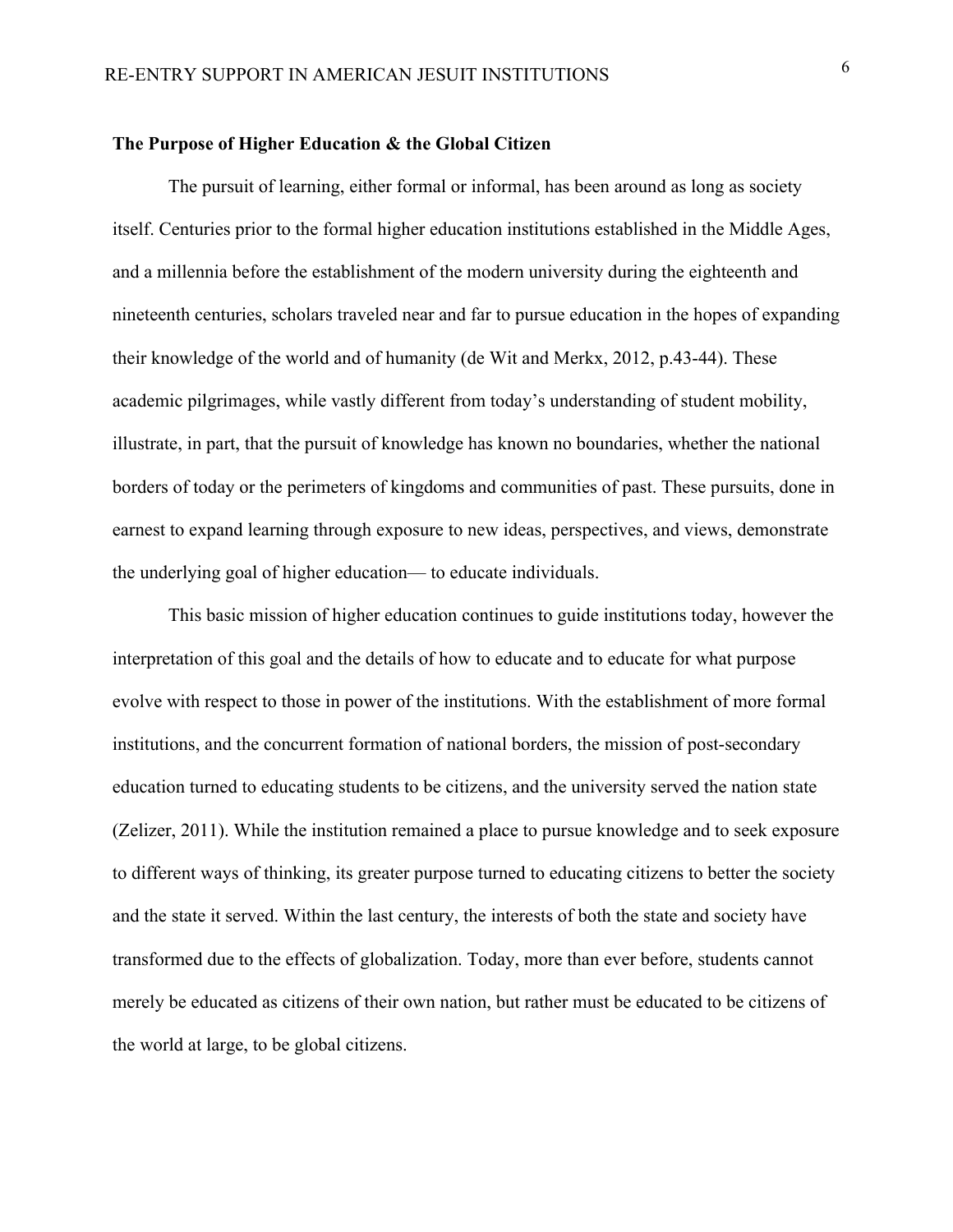While pilgrimages of scholars in ancient times, or of scholars within the first half of this millennia, may not be considered truly efforts of internationalization due to the vastly different political understanding of nations at the time, they demonstrate an early iteration of the global citizen before the borders that created national citizens. Early scholars pursued what institutions of higher education strive for today— educated citizens who develop an understanding and appreciation for different perspectives and new ways of thinking.

#### **Global Citizens and Student Mobility**

There are many aspects of internationalization that can facilitate a student's learning towards a global outlook, with an understanding of different perspectives and novel manners of thought, such as internationalization of the curriculum, increasing the number of international students in the classroom, and supporting faculty and staff mobility. However, "there is simply no substitute for spending time in another country, immersed in another culture...very few experiences in life provide greater insight into the strengths and limitations of one's own culture and values; very few experiences teach us more about how to understand others" than studying abroad (Levin, 2013, p.56). These opportunities allow students to learn through firsthand experience, bringing to light aspects of the world indescribable from a far and unfathomable from one's own home. In fact, mobility of students and scholars predates the existence of formalized institutions of higher education. Unfortunately, as the number of institutions grew, the need for students to travel for education lessened, creating a natural decline in the number of students studying "abroad" or, more aptly, traveling for education (de Wit & Merkx, 2012). As nations began to form and national boundaries solidified, the idea of studying abroad sometimes appeared less attractive since the prospect of sending top scholars to foreign institutions sounded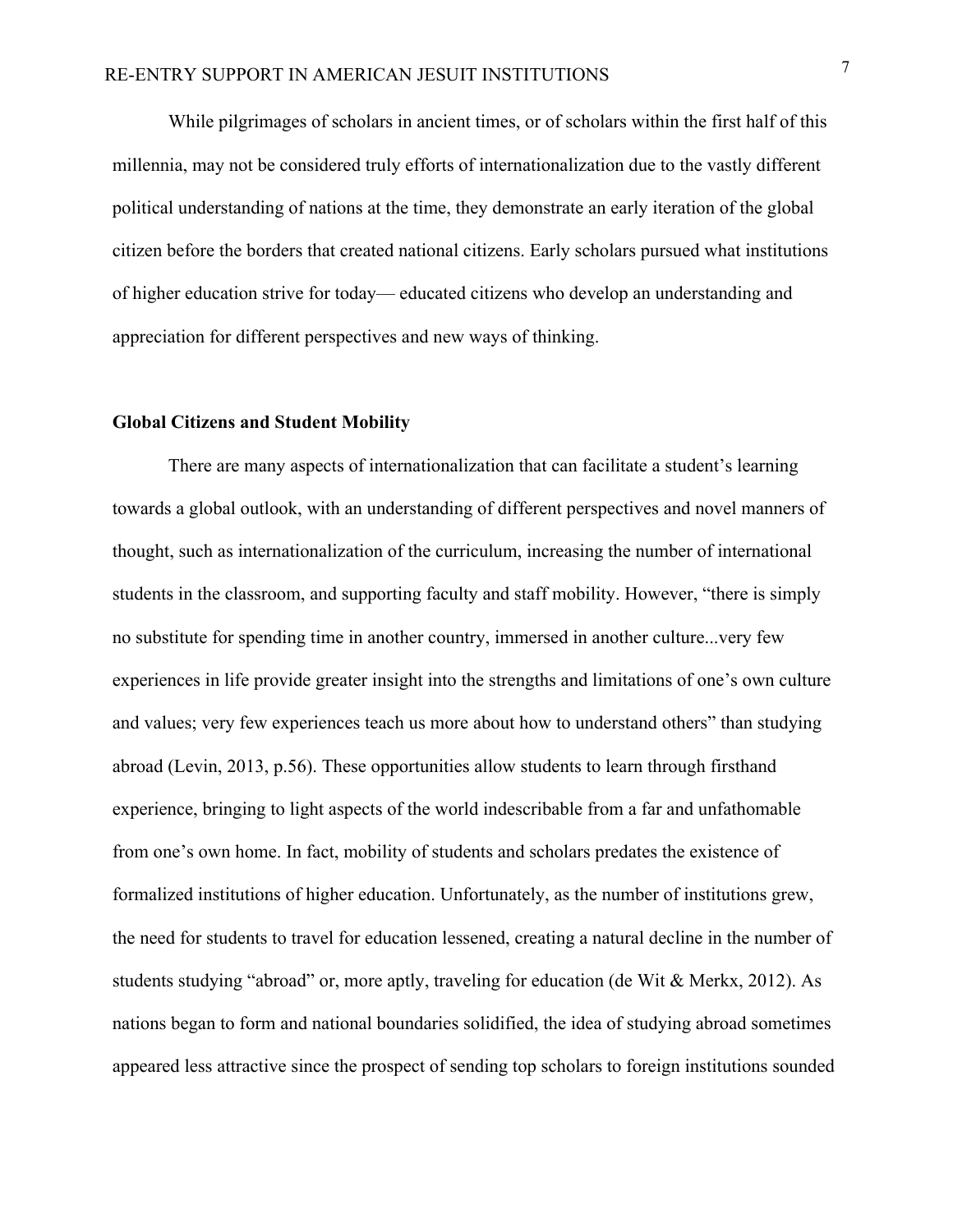like a losing proposition to nations. However, the wealth of knowledge and enjoyment gained through an abroad experience allowed the activity to remain an "important element of university life" (de Wit & Merkx, 2012).

Nevertheless, studying abroad is not synonymous with internationalization. In fact, providing a study abroad opportunity or substantial study away programme does not always lead to increased internationalization for an institution (de Wit, 2011). Rather study abroad is "an instrument for promoting internationalization" and the success of this instrument depends on the institution and the effort in place to fully integrate this process into the institution (de Wit, 2011). Oftentimes study abroad is supported predominantly from the sending side of the exchange. Students receive the most communication and outreach from their institution prior to their travel (Vande Berg et al., 2012).

#### **Study Abroad: A U.S. Perspective**

In the context of universities in the United States, study abroad programs encompass a wide range of experiences, through a variety of domestic institutional collaborations and consortiums, third party providers, and direct exchanges with foreign institutions. Most American universities offer at least one of the opportunities, and oftentimes a combination of these and other methods, to their students. During the 2016 - 2017 academic year, 332,727 students studied abroad for academic credit from American universities (Institute for International Education). This number represents only roughly 2 percent of all undergraduate students studying in American universities in that academic year. However, when considering the percent of students who study abroad during their degree program, that percentage jumps to 16 percent of students pursuing a bachelor's degree (Institute for International Education,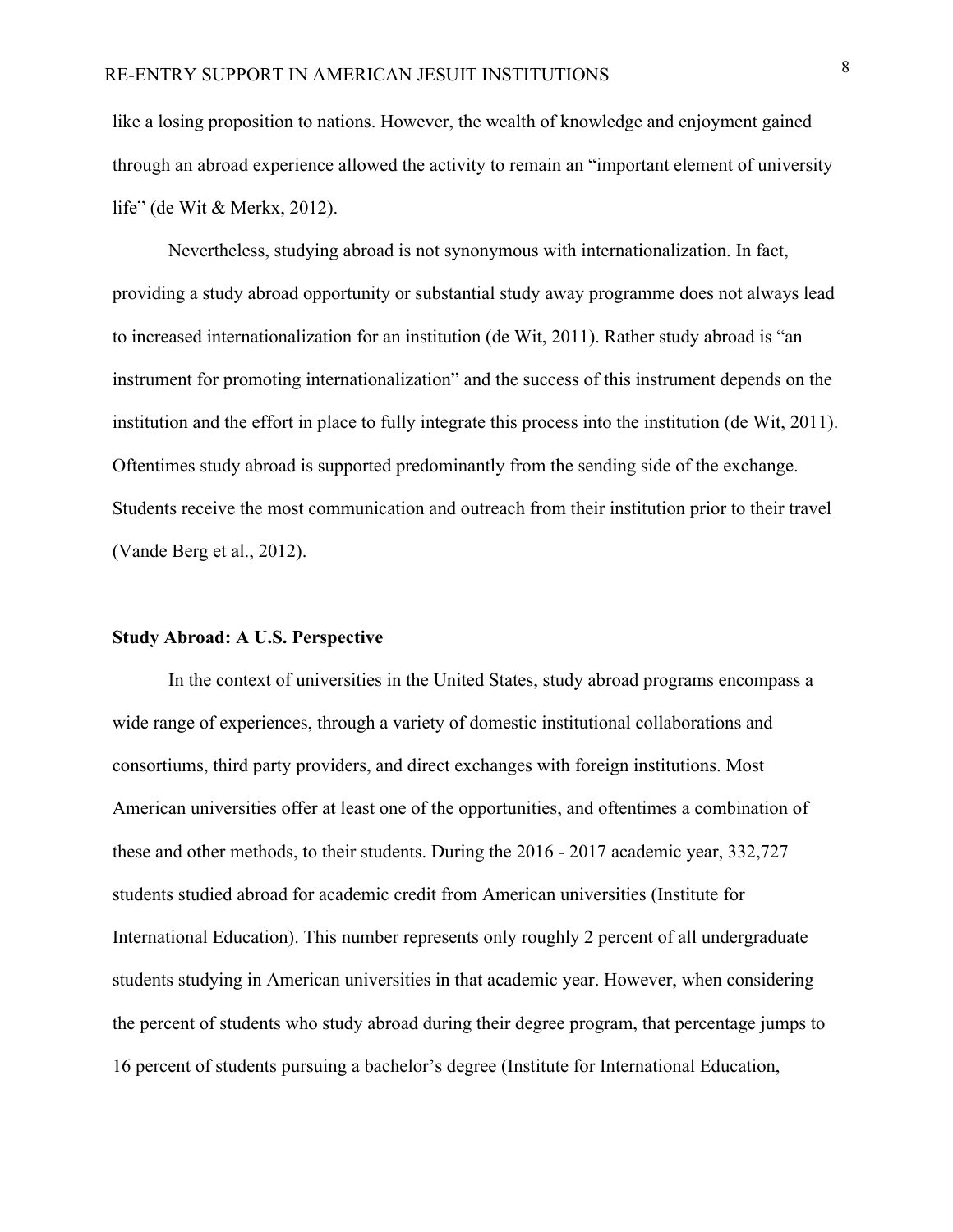2018a). The Open Doors Report contends this percentage continues to rise year after year, as more students are participating in both higher education as well as study abroad (Institute for International Education, 2018a).

While the actual number of students studying abroad is quite low, the United States demonstrates fervent support for sending students abroad through various strategic plans and through funding abroad opportunities for students. The United States Department of Education, the State Department, universities around the country, and third party study abroad providers, are among the network of organizations pushing to grow American participation in study abroad. In their first articulated international strategy plan, the United States Department of Education outlined their first objective to "increase the global competencies of all U.S. students" (United States Department of Education, 2012). Defining global competency as, "those who use their knowledge and skills to investigate the world beyond their immediate environment, recognize their own and others' perspectives, communicate their ideas effectively with diverse audiences, and translate their ideas into appropriate actions", the Department of Education points out the opportunity to study abroad as one of the main ways to enhance students' global competencies (United States Department of Education, 2012). To support students in pursuing study abroad opportunities the State Department offers a range of scholarships and programs for undergraduate students, as well as post graduate experiences such as the Fulbright program (United States State Department 2011). In addition to enhancing global competency, the Department of Education finds study abroad contributes to "a comprehensive liberal arts education" by helping students develop, "critical thinking skills; (the) ability to communicate in more than one language; (the) ability to communicate across cultural and national boundaries; and the ability to make informed judgments on major personal and social issues based on the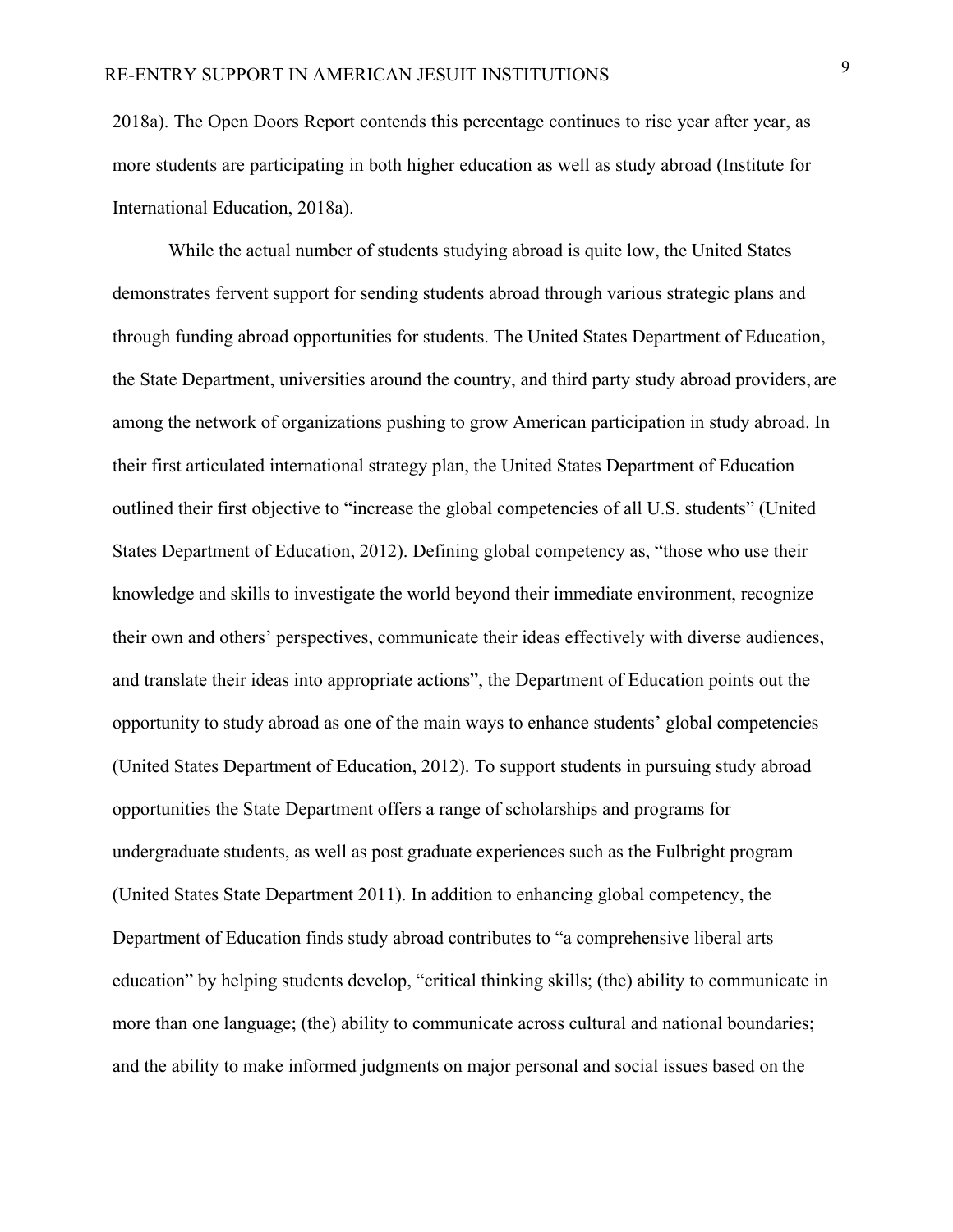analysis of various perspectives" (United States State Department 2011). With this support from the government, combined with the abundance of opportunities afforded students at higher education institutions, articulated support for study abroad is strong in the United States.

#### **Re-entry and the Return**

While the positive influences of study abroad are widely studied and advertised in the context of higher education, the research on what happens after is much less developed. While studying abroad through universities in the United States dates back to the 1920s, most of the resources on re-entry in the United States only appeared in the 21st century. Some discussion of the challenge of the return dates back a few decades earlier, but there is a clear lag between the research enumerating the benefits to be reaped from study abroad, and the research discussing how students can benefit from their experiences once home and how students can integrate their experience upon returning.

The most prominent body of literature in the realm of re-entry focuses on confirming the phenomena of "culture shock" and "reverse culture shock"— when students leave from and return to their homes and home institutions. Discussion of culture shock first began in the field of anthropology, coined in the 1950s to describe the discomfort and adjustment anthropologists faced when studying new cultures (Hoyt, 1961). More recently, reverse culture shock or re-entry shock has entered the conversation. First coined by expatriates returning to the United States, "reverse culture shock" often refers to the unexpected feelings of discomfort and difficulty adjusting one encounters upon returning to one's home country after a period of time abroad (Clarke, 2016).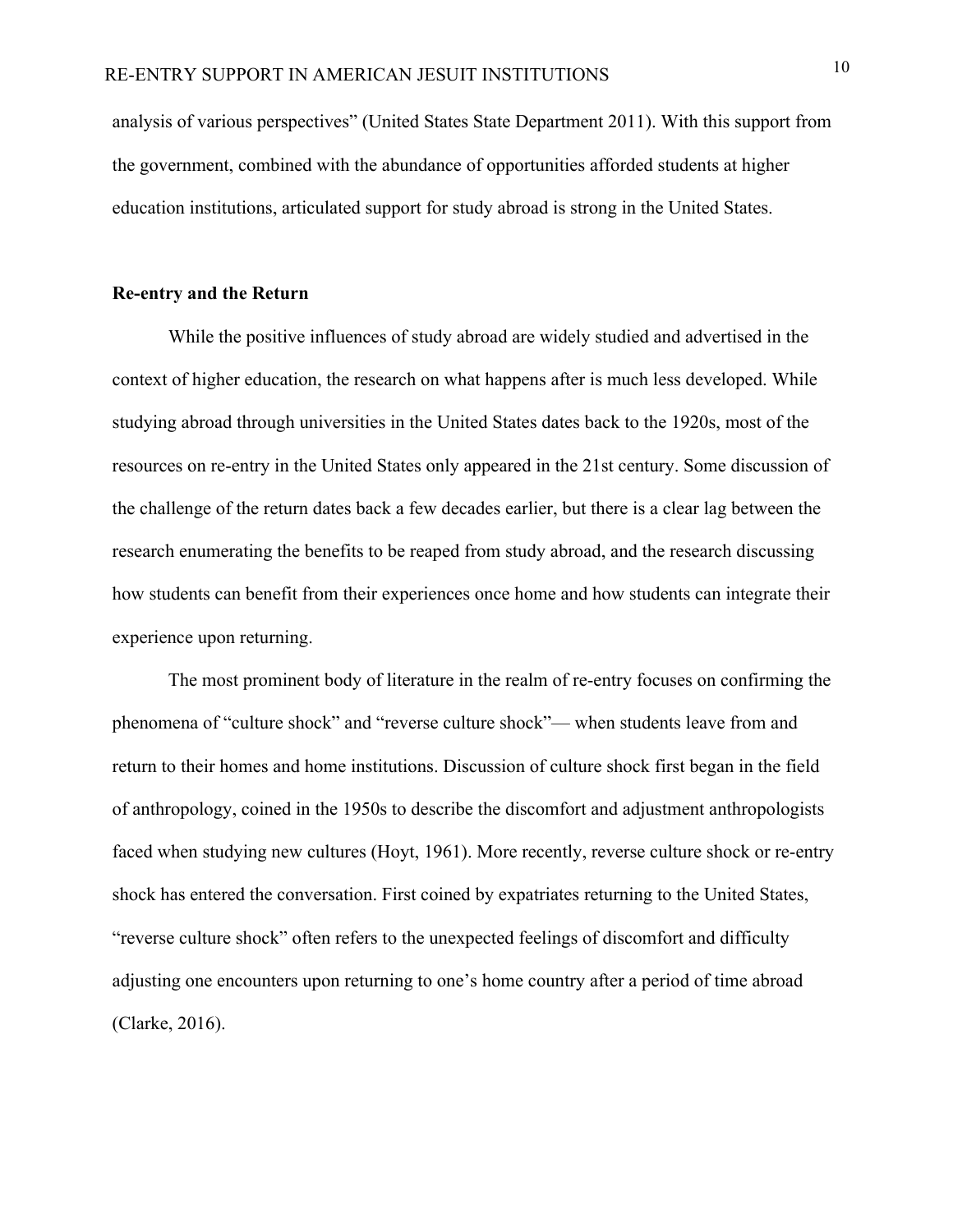Both terms refer to the difficulty one faces in adjusting to a culture after being acclimated to a different culture and are prevalent experiences in study abroad programs as students face the possibility of experiencing both feelings due to the nature of study abroad programs. In the literature surrounding study abroad experiences of students, only recently has data been collected surrounding students' experience of this difficulty upon their return. Initial research in this area looked at the experiences of students that had come to the United States for study and then returned to their home countries. Altbach (1991), for example, looked at how students felt upon returning to their host institution, and specifically considered their choice to stay in their home country or to eventually return to the United States, not necessarily how students felt reintegrating into their home culture. Other studies emerged from universities that interviewed and surveyed students to learn more about their experiences returning to their home institution. Many found that students encountered difficulties in returning (Brubaker, 2017; Kartoshkina, 2015; Marx & Moss, 2015; Presbitero, 2016; Young, 2014). However, just labeling this experience does not capture the range of experiences students encounter upon their return to their home institution.

Gay & Savicki (2015) explore re-entry more specifically by surveying 81 students from one United States university about their experience returning from abroad. This survey looked at different factors that students encountered while reintegrating into their university and found feelings of loss, disconnectedness, and uncertainty to be common among the respondents. However, the researchers called for more extensive and interpersonal data collection to further explore these results. Similarly, Wielkiewicz & Turkowski (2010) collected data from 669 undergraduates at two different United States institutions via survey. Their study focused mainly on interpersonal relationships and the effect of going abroad on those relationships. The study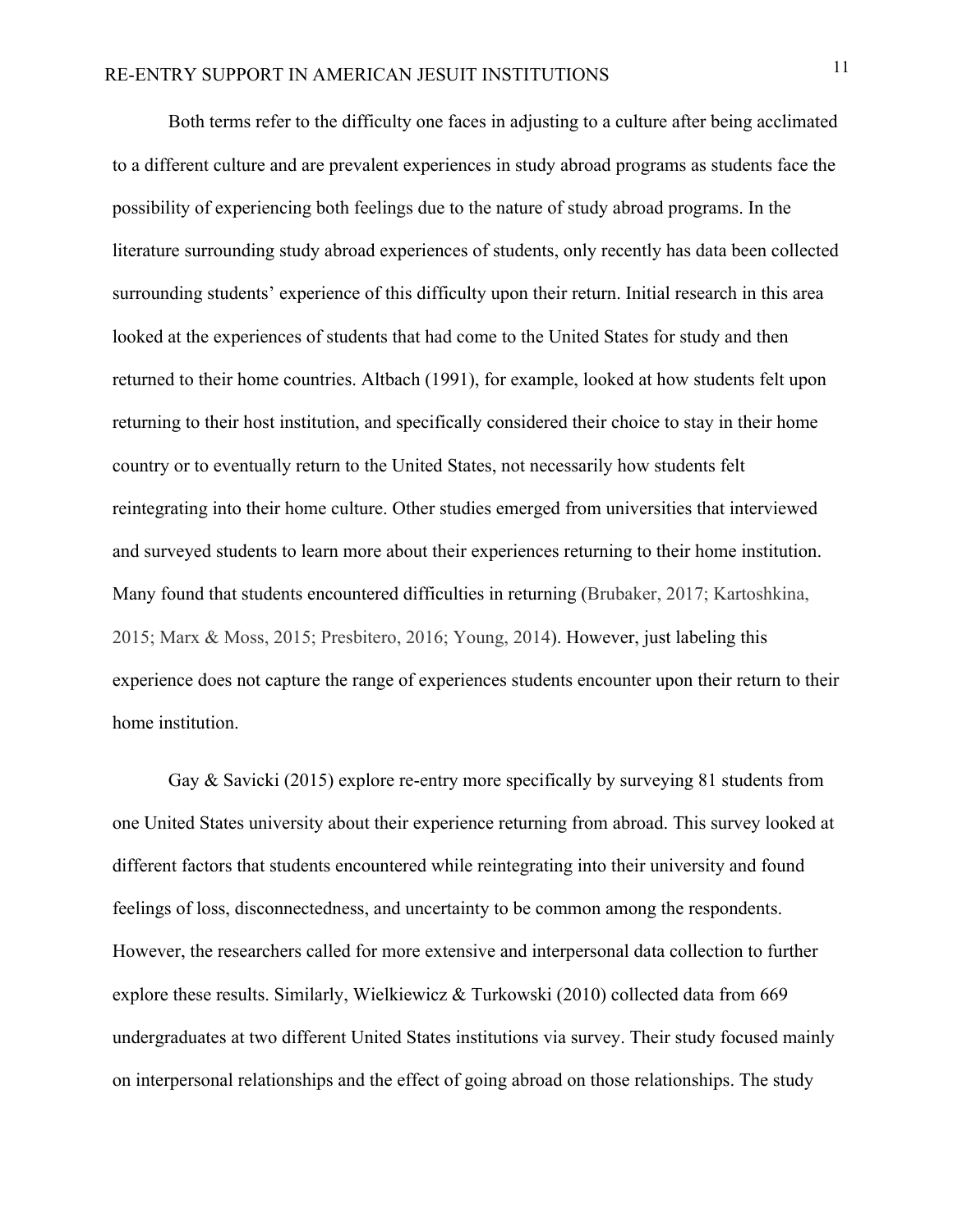revealed the same post-study abroad feelings of loss and disconnectedness that Gay & Savicki (2015) found. In general, these studies call for more data collection and demonstrate a common experience of students finding difficulty upon returning home.

In response to the lack of case studies surrounding this topic, Garboti  $& \text{Rothschild}$ (2016) added to the body of research with ethnographies discussing their own experiences in their Collaborative Autoethnography (CEA project). Their CEA project looked at their own experiences during and after studying abroad, discussing both short term and long term perspectives. They discuss in detail their return and the effects their abroad experience has on their post abroad lives. The CEA project touches on both the benefits they experienced, such as foreign language attainment, and the difficulties they faced, such as feelings of emotional distress. However, this project only explores the experiences of two individuals and while their data aids in the understanding of re-entry, there is more to investigate in the realm of re-entry.

Kartoshkina (2015) discusses the "bittersweet" experiences of students upon re-entry. Using both surveys and interviews Kartoshkina identifies three major areas where students shared similar feelings. The first relates to difficulties in experiencing both feelings of excitement to return home with feelings of loss associated with leaving their host institution and friends. The second has to do with difficulty communicating with friends and family about their time abroad and the third area of shared experience relates to acquiring new critical perspective on the United States. This study delves more deeply into the lives of students upon their return and identifying these common experiences gives three distinct areas to investigate more deeply.

In *Maximizing Study Abroad: A Student's Guide to Strategies for Language and Culture Learning and Use* (2002) the re-entry section focuses entirely on the difficulties students will encounter upon returning to their home (Paige et. al, 2002). The section acknowledges students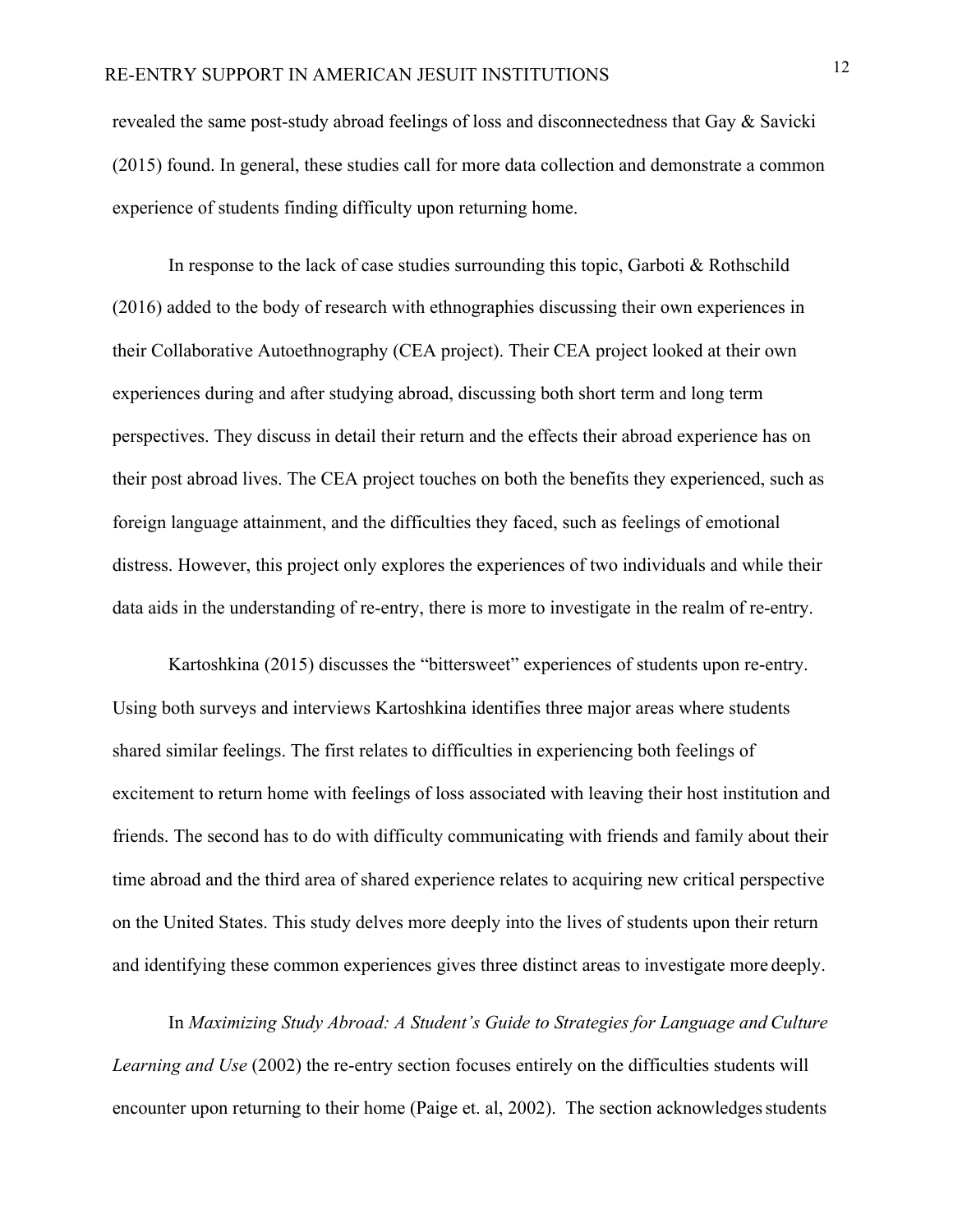may face these challenges at different times, and they may arise in different social settings, mirroring the areas of difficulty discussed in Kartoshkina's (2015) research. The book draws on the experiences of students who participated in an abroad program at the University of Minnesota and the advice in the book is developed in collaboration with these students. The advice given by the students demonstrates shared experiences and needs. However, the authors fail to identify these experiences in detail, again demonstrating the need for further investigation into this subject.

In terms of best practices, *Maximizing Study Abroad* offers a series of activities for students to do with one another upon their return, but with very little context on the purpose of the activities or their goals (2002). While the list of proposed activities provides institutions with a place to begin developing their re-entry resources, its lack of direction and purpose creates an incomplete resource for schools. NAFSA, the Association of International Educators, also offers some resources in terms of re-entry, however most of their publications focus on pre-departure and preparing students, with their re-entry resources paling in comparison (NAFSA: Re-Entry, 2018). Nevertheless, practitioners acknowledge the need for and importance of re-entry resources and programming for students. The lack of resources may be indicative of the lag in research and understanding of the experience itself.

At the 2008 NAFSA National Conference, a network of study abroad professionals presented, "Providing Post-Study Abroad Support - It's Easier Than You Think!" in order to "recognize the importance and the need for providing reentry support, to provide examples of how to holistically address students' reentry needs, (and) to identify opportunities to collaborate with offices and individuals". The presentation included survey data from returned study abroad students, where over 80 percent of students faced difficulty in returning from abroad (Chappell et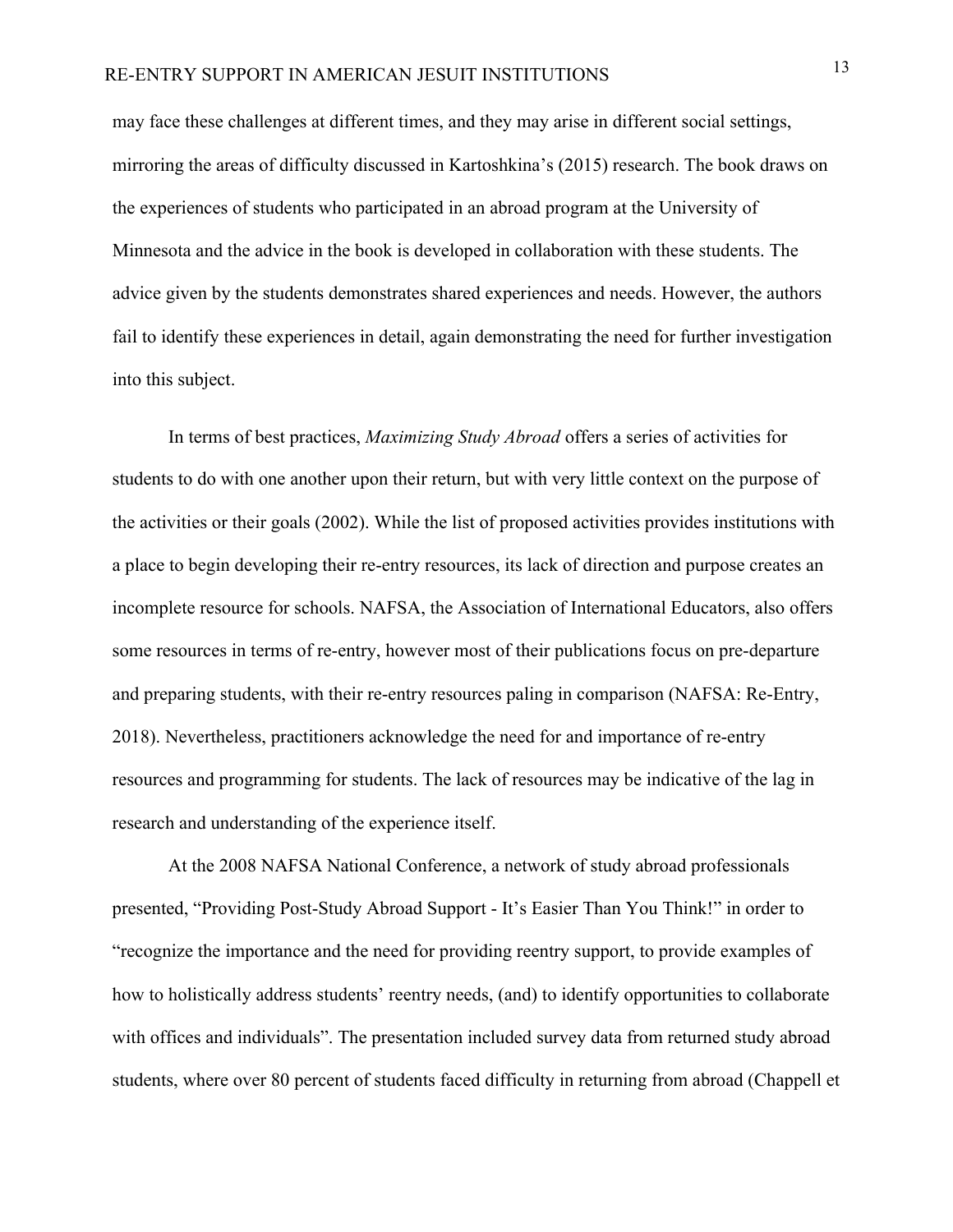al., 2008). The survey also looked at the kinds of re-entry programming provided as well as the kinds of programming students want. The former overwhelmingly consisting of opportunities to work at study abroad affairs, and pizza parties; the latter a more diverse list of resources including a re-entry course in some capacity, one on one exit surveys with the study abroad office, alumni connections, and readings lists (Chappell et al., 2008). From the survey data, the presenters concluded re-entry support must include psycho-emotional support, academic reintegration, and social engagement for students to have a smoother re-entry experience (Chappell et al., 2008). With an understanding of what kinds of engagement students are looking for, schools have a better idea of how to support students. However, there is no information on whether these findings are being used by schools to support their students.

#### **Global Mission and Outlook of Jesuit Catholic Higher Education**

Jesuit higher education in the United States and around the world is run and maintained by members of the Society of Jesus, a religious order in the Catholic faith founded by Saint Ignatius of Loyola. Catholicism maintains a long tradition of supporting education through schools and the education of teachers. While the focus and mission of Catholic schools develop from a Christian perspective, the goals of these universities are like the goals of any other institutions— to educate their students to be citizens and to serve society (John Paul II, 1990). These institutions are not untouched by globalization and face the challenge of incorporating global and international dimensions into their institutions. What makes Catholic institutions distinct in this effort is their Christian identity, and the manner in which institutions can incorporate internationalization efforts alongside and in partnership with their fundamental ideals. Catholic education, according to Newman (1852), is meant to serve the world: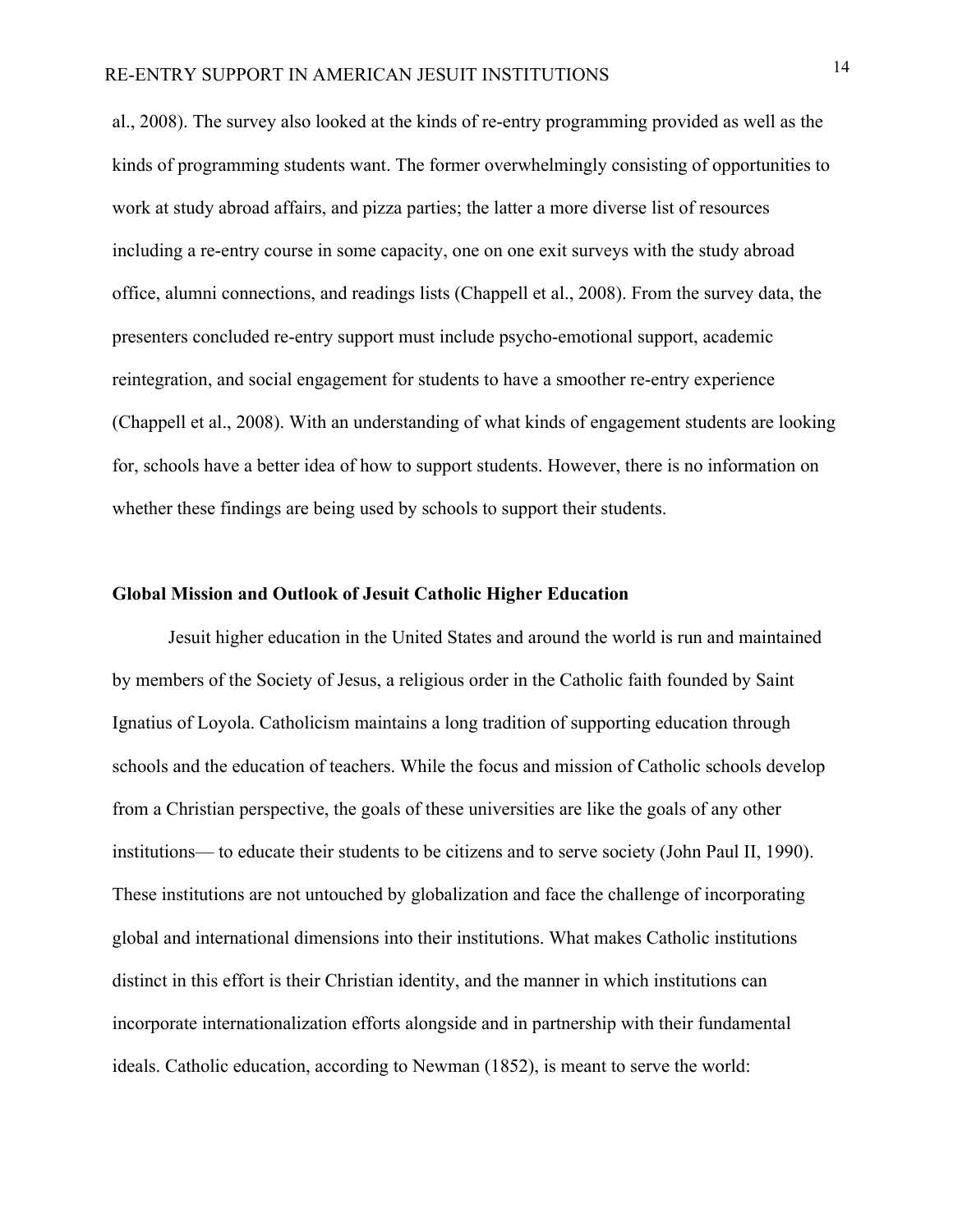For why do we educate, except to prepare for the world? Why do we cultivate the intellect of the many beyond the first elements of knowledge, except for this world? Will it be much matter in the world to come whether our bodily health or whether our intellectual strength was more or less, except of course as this world is in all its circumstances a trial for the next? If then a University is a direct preparation for this world, let it be what it professes.

In the work of educating for the world, Catholic education naturally supports a global and international outlook on education. Over a hundred years after Newman's plea for education for the sake of the world, Pope John Paul II (1990) reiterated this distinct mission of Catholic education in his Apostolistic constitution on Catholic universities:

Its purpose is that the Christian mind may achieve, as it were, a public, persistent and universal presence in the whole enterprise of advancing higher culture and that the students of these institutions become people outstanding in learning, ready to shoulder society's heavier burdens and to witness the faith to the world.

In this address to Catholic institutions around the globe, the international basis of this call to duty reiterates the global outlook of Catholic institutions of education.

Pope John Paul II continues, "in order better to confront the complex problems facing modern society, and in order to strengthen the Catholic identity of the Institutions, regional, national and international cooperation is to be promoted in research, teaching, and other university activities among all Catholic Universities" (John Paul II, 1990, No.7). Catholic identity, the ability of Catholic institutions to best serve the world, will only be strengthened through collaborations with one another, domestically and abroad. This suggests that not only is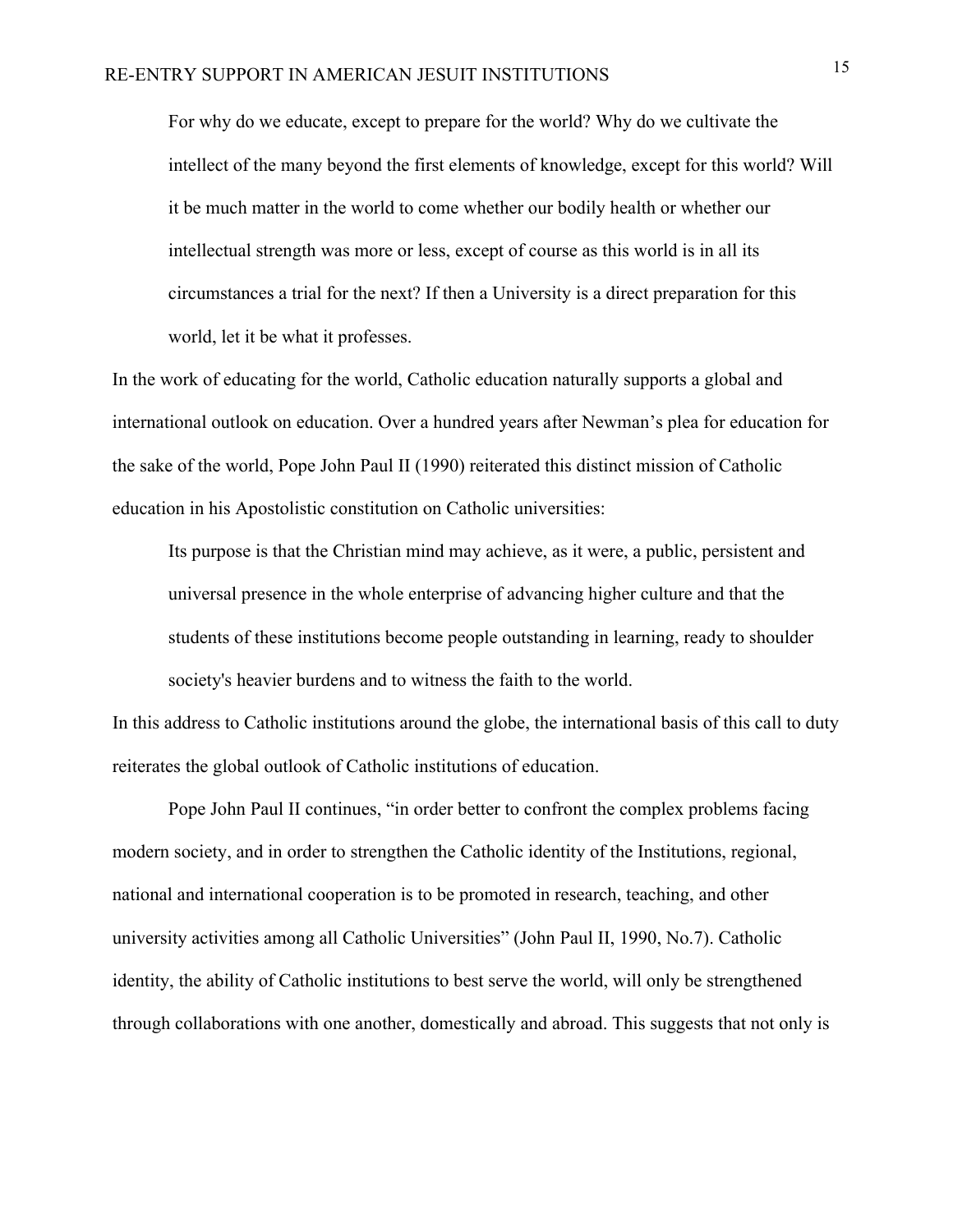the Catholic mission of institutions global in nature, but also an effective manner to progress and to achieve the goals of the institutions is to collaborate with international neighbors.

Within the broader community of Catholicism, this international call speaks to the Jesuits and their mission of education deeply. Members of the Society of Jesus are known as Jesuits and are best known for their educational institutions in the lay world, however their influence reaches beyond the classrooms and campuses they maintain (What We Do, 2017). Fittingly, the order itself began in a higher education institution. Saint Ignatius of Loyola, along with six of his peers, formed the Roman Catholic order while studying at the University of Paris in the 1530s (What We Do, 2017). From here, these first Jesuits committed themselves to serving their community through preaching, leading spiritual exercises, and teaching (Boston College, 2014). It was not until a few years later that the Jesuits formally took up the practice of maintaining schools, with a college in Messina, Italy, and from there they saw great success in education (Boston College, 2014). By the time Saint Ignatius died in 1556, the Jesuits maintained 35 tertiary institutions across Europe and that number continued to grow with 168 institutions of higher education across the world today (Nguyen et al., 2018). At its roots, Jesuit higher education is an international endeavor, with institutions, both academic as well as religious, around the world. The order maintains its own leadership structure, overseeing its members around the world as well as continental outposts to maintain strong regional relationships (International Association of Jesuit Universities, 2017). The order crosses national borders to bring education, and Catholicism, to marginalized communities.

The success of the Jesuits within the realm of higher education can be attributed to many factors, ranging from the need in the community (Boston College, 2014; What We Do, 2017) to their innovative university system (Boston College, 2014). Today, the Society of Jesus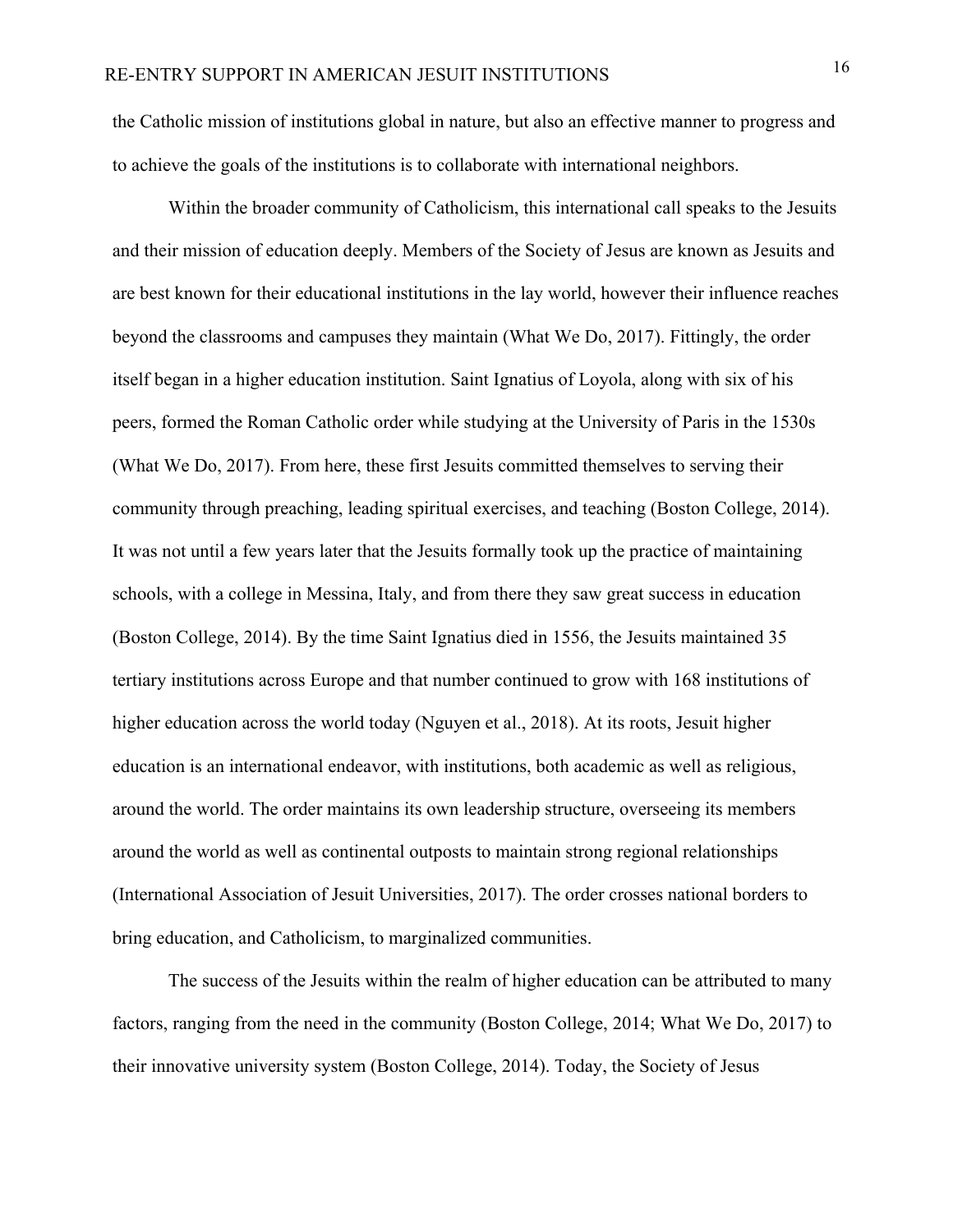maintains almost 200 institutions of higher education in countries around the world. Jesuits institutions support almost a quarter of all tertiary students enrolled in Catholic higher education institutions (Nguyen, 2018). Their influence stretches into the K-12 realm, as well, with over 300 primary and secondary institutions around the world (IAJU, 2017; Boston College, 2014). The first American Jesuit institution arrived in the United States in 1791 and currently there are 28 Jesuit higher education institutions in the states (Nguyen et al, 2018). These institutions vary in size, location, cost, traditions, and student makeup. The full list of the 28 Jesuit institutions of higher education currently in operation in the United States can be found in Appendix A.

The distinguishing features of Jesuit education are the distinctly Jesuit mission, and the Ignatian values that guide these institutions. This mission is, "to work for reconciliation every day — with God, with human beings and with the environment" (What We Do, 2017). In their work within education, this mission takes shape through cura personalis, or educating the whole person, and through being men and women for and with others by focusing on service and social justice. This education supports a global and international curriculum through the Jesuit idea of seeing God in all things, through all people, bringing justice to a global society.

These ideals, borrowed from the order's beginnings and renegotiated over time, focus on "consciously developing students" encouraging them to "be attentive, be reflective, be loving" throughout their educations and throughout their lives (Boston College, 2014). The call to be attentive encourages students to pay attention to their experiences and their world, to learn from the people, places, and events around them, and to be mindful. The focus on being reflective asks students to "compose meaning" from what they observe through attentiveness (Boston College, 2014). Reflection allows students to understand where they stand in the world, and gives students the space to process what they are experiencing and how they can learn from it.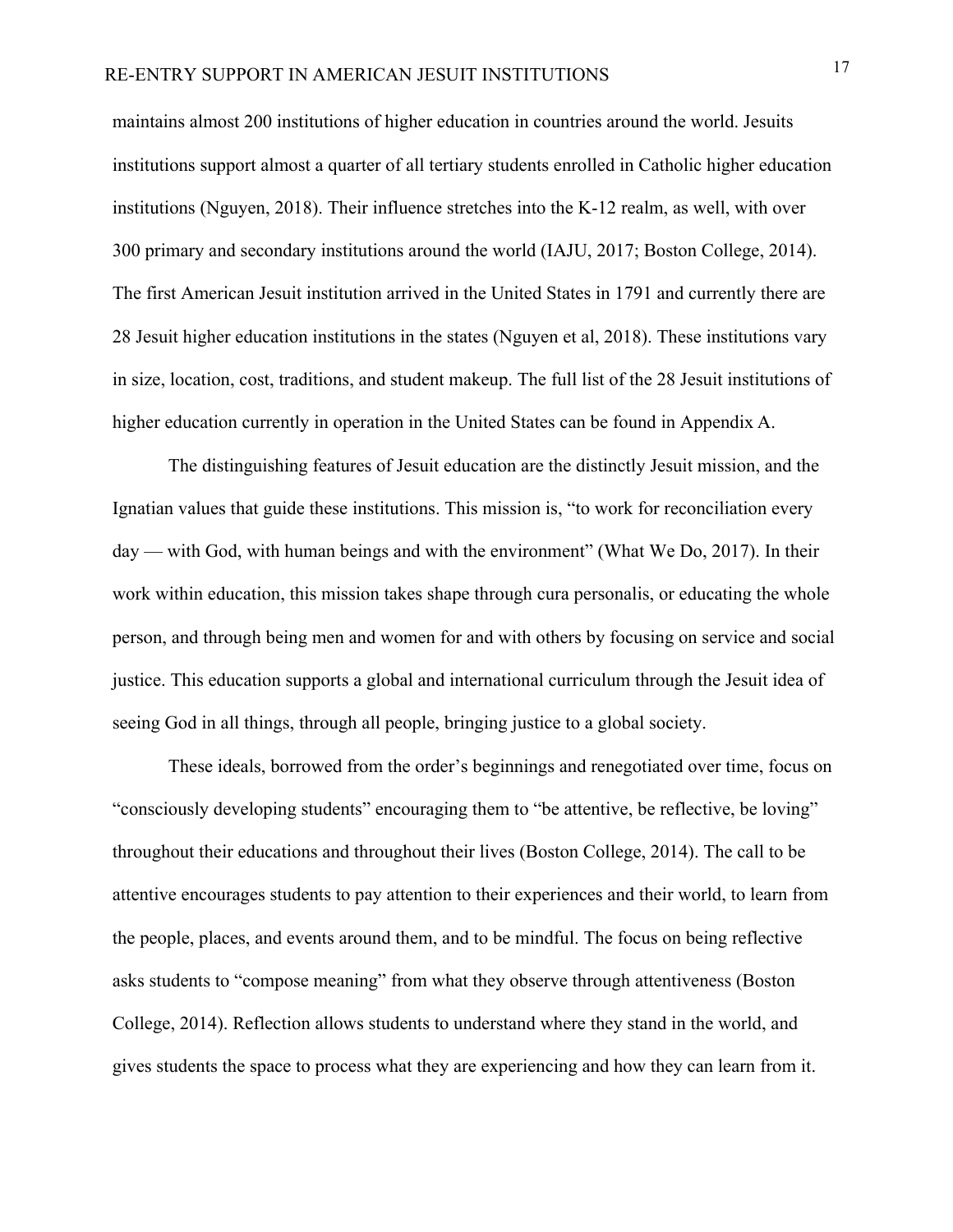The attention to be loving shows students how they can act in the world and serve others around them, locally and globally. Jesuit universities are, by tradition and by choice, institutions in which these educational ideals take the shape of a liberal arts education encompassing professional competence and societal responsibility as well (Association of Jesuit Colleges and Universities, 2017).

There are both international and national organizations that serve as guidance for Jesuit higher education institutions, offering resources for defining missions that incorporate these ideals as well as collaboration opportunities with other institutions. At the international level, the International Association of Jesuit Universities (IAJU) provides collaboration, depth, and discernment for their members (IAJU, 2017b). Their members, Jesuit higher education institutions from all over the world, belong to a global network committed to educating students in the same traditions as Saint Ignatius, over 500 years later. In addition to this global network, regional organizations exist in all corners of the globe. At the national level, in the context of the United States there is the Association of Jesuit Colleges and Universities (AJCU). AJCU serves as a supportive "national organization that represents Jesuit higher education among its various constituencies; provides a forum for the exchange of information and experiences in Jesuit higher education; and encourages and facilitates collaborative initiatives among its member institutions" (Association of Jesuit Colleges and Universities, 2017). Specifically the AJCU provides resources for members in regard to defining institutional goals and missions, to creating conversation between institutions, and to providing access to research from other Jesuit institutions.

Both the AJCU and the IAJU regard Jesuit higher education as a leader in both Catholic higher education, as well as secular higher education (Association of Jesuit Colleges and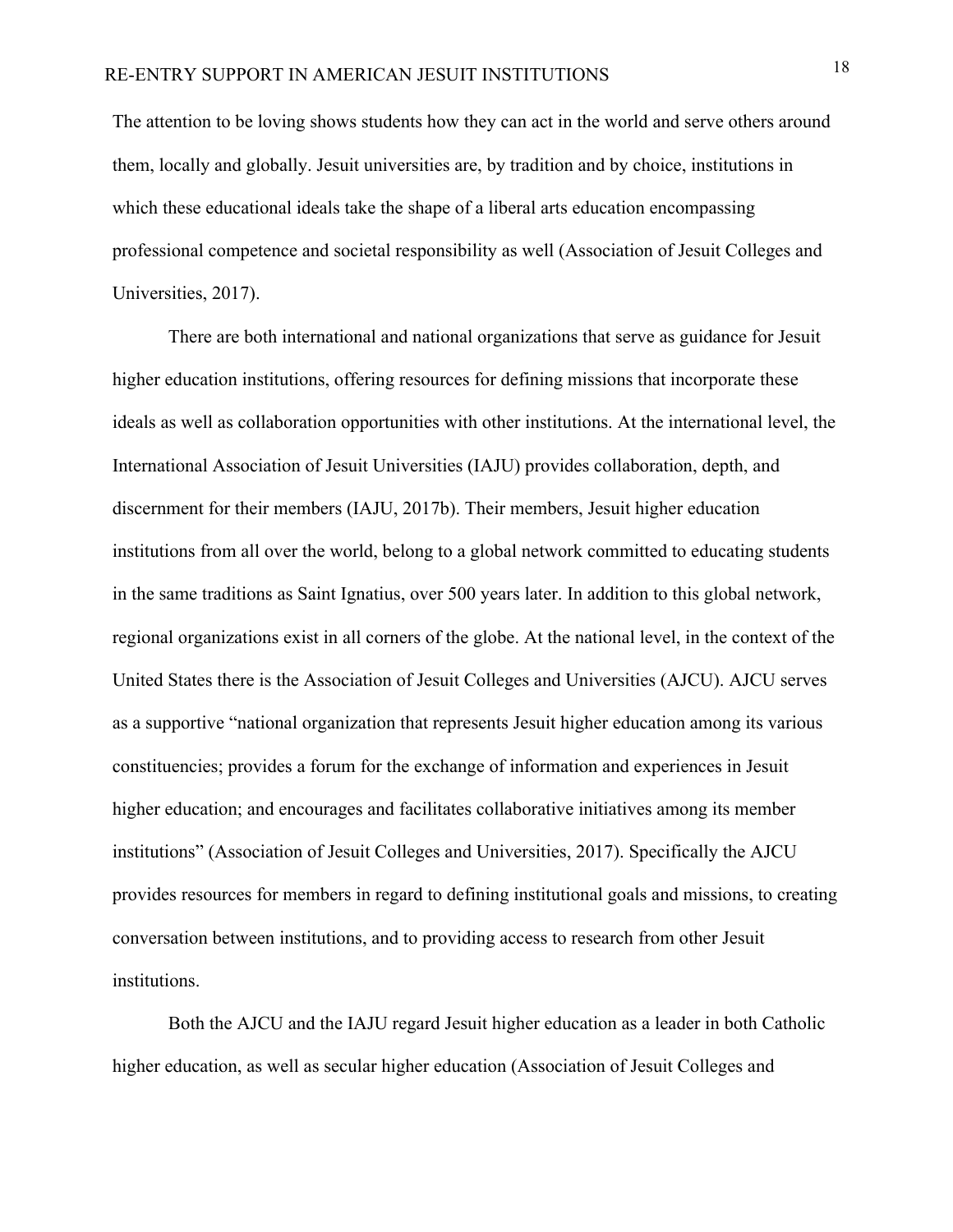Universities, 2017; IAJU, 2018). This leadership and success stems from the focus on the Jesuit ideals of education that make these higher education institutions unique in an ever expanding and competitive field. As leaders and successful educators, Jesuit institutions can be a model for other institutions of higher education, especially in the realm of internationalization.

#### **American Jesuit Higher Education & Study Abroad**

In the United States Jesuit support for study abroad, student mobility, and educating students as global citizens is apparent by the missions of the institutions and their study abroad offerings. Of the 28 institutions, 26 include words such as "international/internationalization", "culture/cultural", "diverse/diversity", and "global/globe" in their institutional mission statements (Nguyen, 2018, p.106). Mission statements represent public announcements of what is valuable to an institution. This overwhelming inclusion of words designating internationalization efforts displays an articulated commitment to internationalization from a majority of American Jesuit institutions. In fact, five institutions include language that incorporate Jesuit values alongside internationalization with phrases such as, "international character", "global engagement", "global awareness", and "world leadership" (Nguyen, 2018, p.107). These rhetorical displays compound the ease at which internationalization efforts and Jesuit value align in the field of higher education.

Along with the international roots of the Jesuits, and their globally centered mission statements, American Jesuit higher education institutions demonstrate their commitment to global citizenship and internationalization through their promotion of student mobility and study abroad. As Nguyen explains, "Study abroad is part of the Jesuit mission of sending students to gain a multicultural awareness and to understand the global competency that extends beyond national boundaries" (Nguyen, 2018, p.113). All 28 institutions currently support study abroad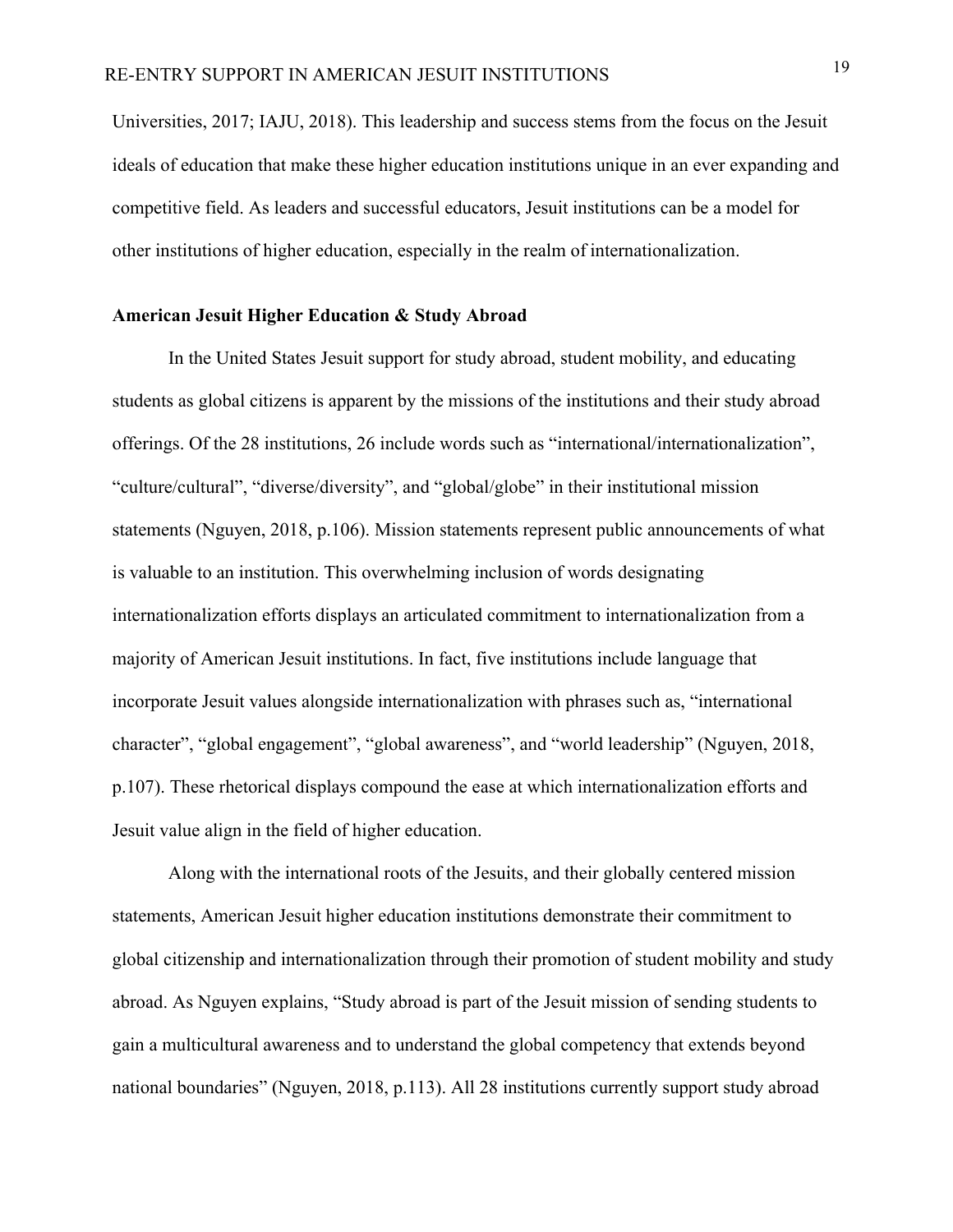programs and three of these institutions currently rank among the top 25 institutions in the United States leading undergraduate participation in study abroad (Institute for International Education, 2018b). Considering the 28 Jesuit institutions make up less than one percent of all higher education institutions in the country, their rankings on this list show a demonstrated commitment to study abroad. Beyond the numbers, Jesuit institutions in the United States show their commitment to study abroad through the AJCU's Study Abroad Consortium, a shared programming initiative where students from all United States Jesuit institutions can participate in abroad opportunities through other institutions in the consortium, giving their students more opportunities (Association of Jesuit Colleges and Universities 2017).

Due to the growing number of students engaging in this experience, it is imperative for universities to understand the benefits and potential risks of offering these kinds of programs. Currently, universities and study abroad experience providers herald studying abroad as an opportunity to increase participants' cultural competency, improve fluency in a foreign language, and provide memories that last a lifetime. Most research concerning American university students studying abroad focuses on the experience itself or the positive effects of the experience. An overwhelming amount of research focuses on the intercultural and linguistic gains students achieve during a program abroad (Bacon, 2002; DeKeyser, 1991; Engberg, 2013; Vande Berg et al., 2012). Other studies focus on the positive, professional and civic effects studying abroad has on students (De Graf et. al, 2013; Horn & Fry, 2013). These studies center on the positive outcomes that make studying abroad a worthwhile investment for students. While this research provides important grounding as to why universities and countries should support study abroad programs, this research fails to address the actual experiences of students upon their return to their home institution. Indeed, compared with the overwhelming body of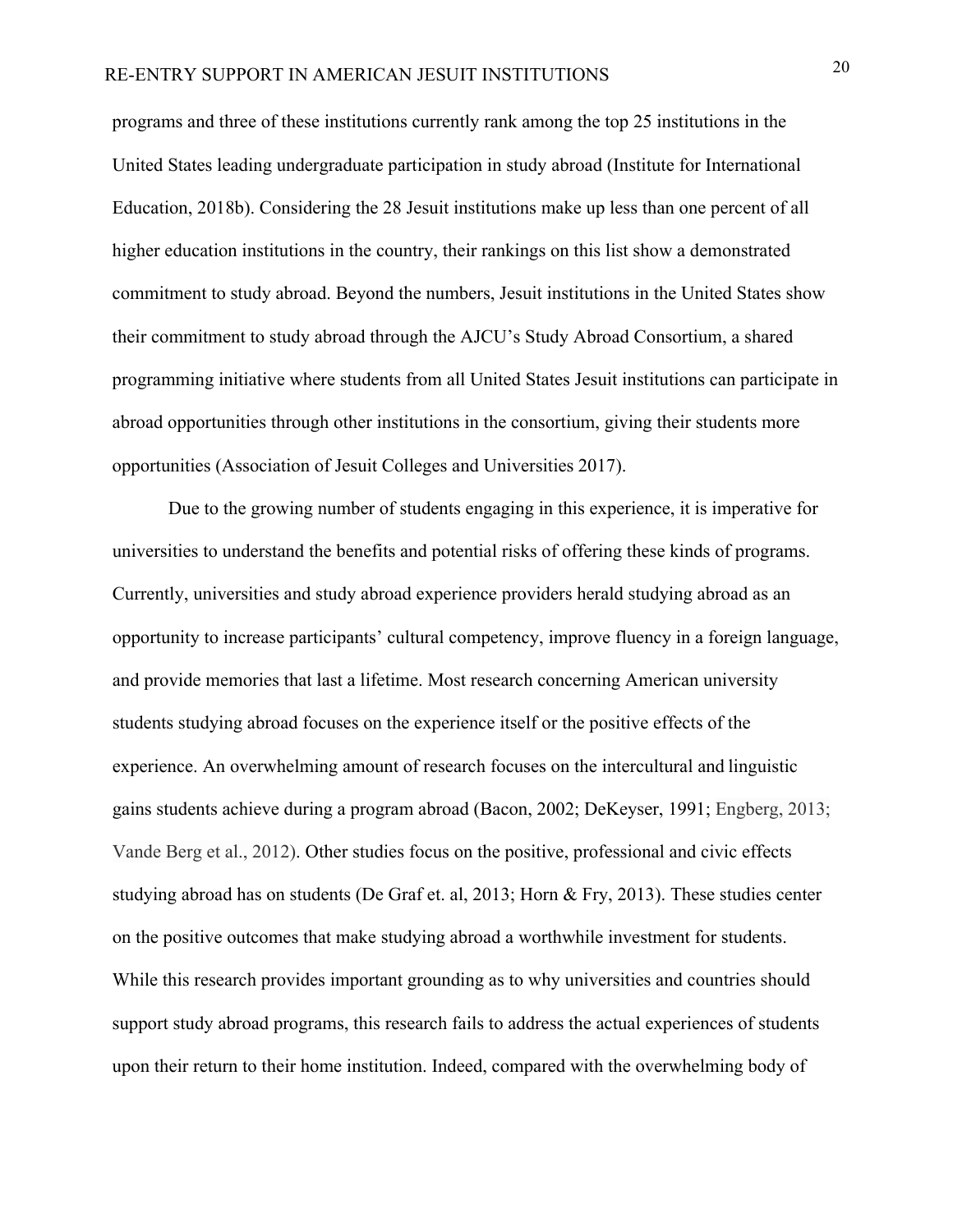research on the benefits of these programs, there is a lack of research surrounding the re-entry experience of students upon returning from abroad programs.

#### **Methodology**

In order to examine the ways in which and the extent to which American Jesuit universities support their returning study abroad students during re-entry, two forms of data collection were utilized; interviews with employees who oversee study abroad and international programming at American Jesuit universities, and website analysis of American Jesuit universities.

#### **Participants**

As this study focused on the implications for Jesuit universities and re-entry in the United States, the sample consisted of the 28 American Jesuit undergraduate universities currently in operation. If an institution did not run a study abroad program, they were eliminated from the sample. These institutions, spread out geographically across the continental United States, vary in size, prestige, and resources, offering a diverse sample of institutions. All 28 institutions were included in the website analysis portion of the data collection. Of these 28 institutions, 14 were selected for interviews through a convenience sampling. An anonymized participant list of these 28 institutions and their general size and geographic location can be found in Appendix B.

#### **Procedure**

Due to the varying geographic location of the participants, data was primarily collected remotely, and online resources were utilized. A general search of each institution's website provided the websites in which information concerning study abroad is maintained. For the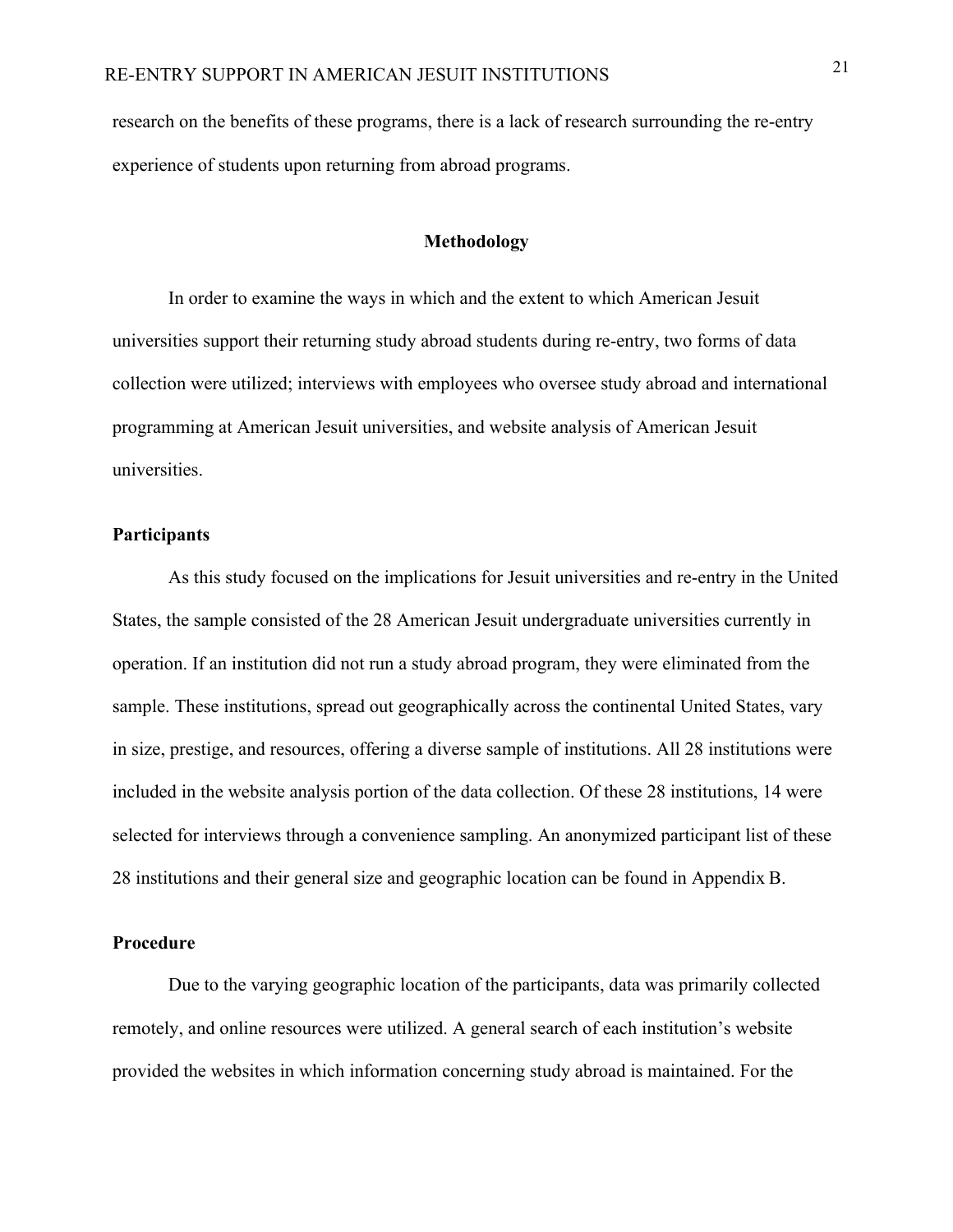interview process, information gleaned from these study abroad websites was utilized to contact a representative from the office and to set up an interview. The email used to reach out to prospective participants briefly outlined the study and asked if the contact or someone in their office would be interested in participating. The full email can be found in Appendix C. Out of the schools contacted, 18 responded and 14 scheduled interviews, giving a 50 percent participation rate for the interviews.

The interviews were scheduled over an eight week period during which interviews occurred over the phone, over Zoom, or, in one case, in person. Each participant received a consent form, asking for permission to record the interviews, and the interview questions upon scheduling their interview. Individual signed consent forms were returned before the time of each interview. Each interview began with a reminder of the consent form and each participant was notified when the recording began and ended. The interviews followed the interview protocol found in Appendix D, asking questions concerning general information about the institution's study abroad participation, the existence of current re-entry programs, any future plans or interests in implementing re-entry supports, and the extent to which the Jesuit nature of the institution has an impact on the reasons behind any re-entry programming or the way that reentry programming is conceptualized and delivered.

After each interview the audio recordings were transcribed. The data from each transcription was analyzed and coded, in relation to each of the four research questions guiding this study;

1. What programs or resources exist for students returning from abroad at your institution?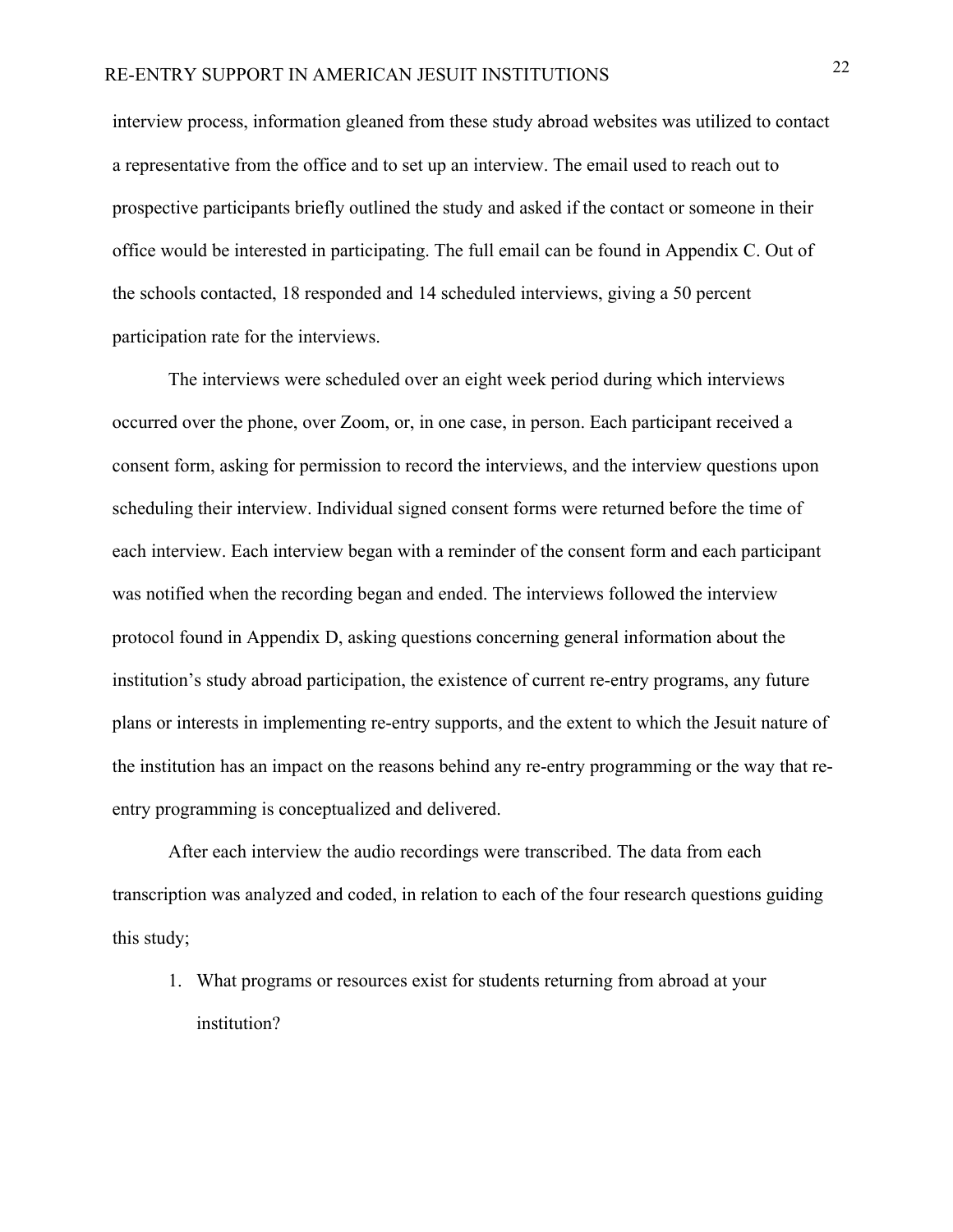- 2. What challenges does your office face in providing more (or better) programs and resources for students when they return from abroad?
- 3. Are there any plans to increase (or enhance) resources for students returning from abroad in your office?
- 4. When you think about re-entry programming at your institution-- what you currently do or what you would like to see implemented-- do you see any particular connections between those efforts and the Jesuit ideals for education that guide your institution? In what ways?

Once coded by question, the data was analyzed to find common themes within each focus area, and to see outliers in the data.

After the interviews concluded, the website analysis began. Returning to each institution's study abroad associated website, the analysis examined whether or not re-entry resources had are present on the website. The number of clicks required to reach this information, the depth of information, and the advertisement or lack thereof for re-entry focused programming and support were all factors considered when examining the existence and depth of re-entry and compared across institutions.

#### **Limitations**

As this study examines a subgroup of universities, the findings may not be representative of American universities generally or Jesuit universities globally. As there is not an abundance of existing research concerning the state of re-entry resources at these institutions, this research is designed to be exploratory. As such, while these interviews and online resources uncover a great deal of information surrounding re-entry, they are in no way meant to represent the state of re-entry across all institutions. Notably, a majority of the information is self-reported, and the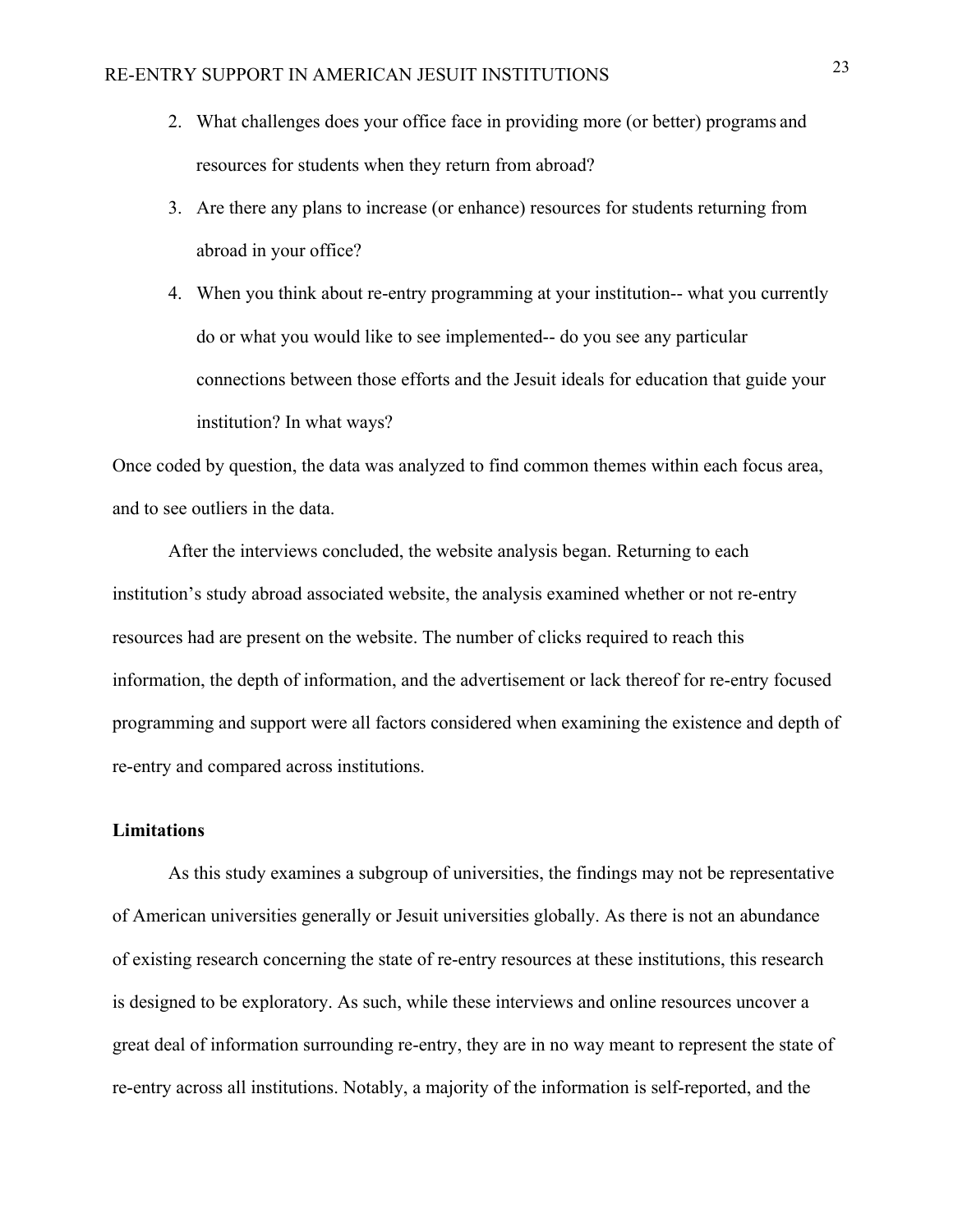participants' possibly bias should be taken into consideration. The researcher's own experience studying and working at an American Jesuit university should be considered as well.

#### **Findings**

Data for this study came from online resources and interviews with participants. The findings are grouped as such, for clarity and to designate when that data represents all 28 institutions versus when the data represents only the 14 interview participants.

#### **Interview Data**

Of the 28 institutions, 14 are represented through interview data. All 14 of the participants participated in the full interview, answering all of the questions in the interview protocol. Their demographic information is captured in Appendix B and their responses to the four main questions are summarized by the corresponding topic below.

#### **Resources offered.**

Every participating institution currently offers resources in some form for their returned study abroad students. These resources fall into four main categories: 1) large group meetings, 2) involvement within the study abroad office, 3) a collaboration with the study abroad office and another on campus office, and 4) web based resources. Half of the institutions utilize two additional resources, a regional re-entry conference and a re-entry class, which did not fall into any of the four major categories due to the nature of the resources and the variance of the resources among the institutions. While the resources can be grouped into these general categories, it is important to note the vast variety of resources between institutions, which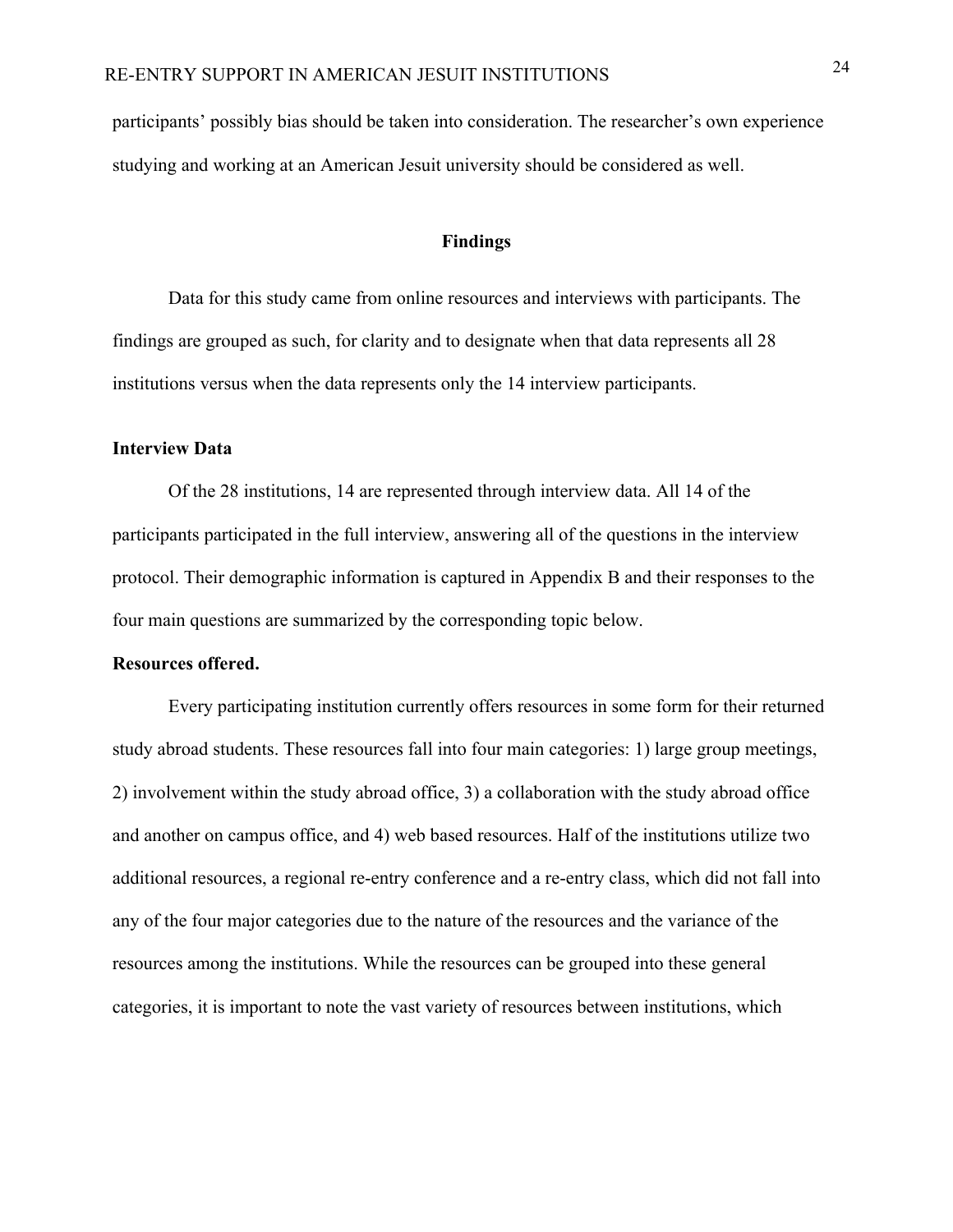influences the analysis of the data. All of the resources offered at the 14 institutions are included in Table 1 below.

The most common resource offered by participants is a re-entry meeting for returned students. Ten of the 14 institutions offer this resource for students, with six of these institutions hold meetings with largely administrative and logistical objectives and four of these institutions hold meetings with a more social and informal approach. For two of these institutions, whose meetings take on a more administrative agenda, the re-entry meeting is mandatory for all students. At institutions where the meeting is not mandatory, participation rates vary greatly from a five percent participation rate at University E, to a 20 percent participation rate at University L.

Another popular resource offered by these institutions is involvement with the study abroad office. This involvement takes shape in variety of ways, through employment and volunteer opportunities, as well as involvement with pre-departure orientations and study abroad fairs. The most common opportunity through the study abroad office is a peer ambassador program. At some institutions, the peer ambassador is a paid position, but most often it is a volunteer position. Six of the 14 institutions support a peer ambassador program, with five of these institutions citing the ambassador program as their main or most successful re-entry resource. Respondents from these institutions also mention their peer ambassadors are typically the students speaking at study abroad fairs and pre-departure meetings if they support that resource.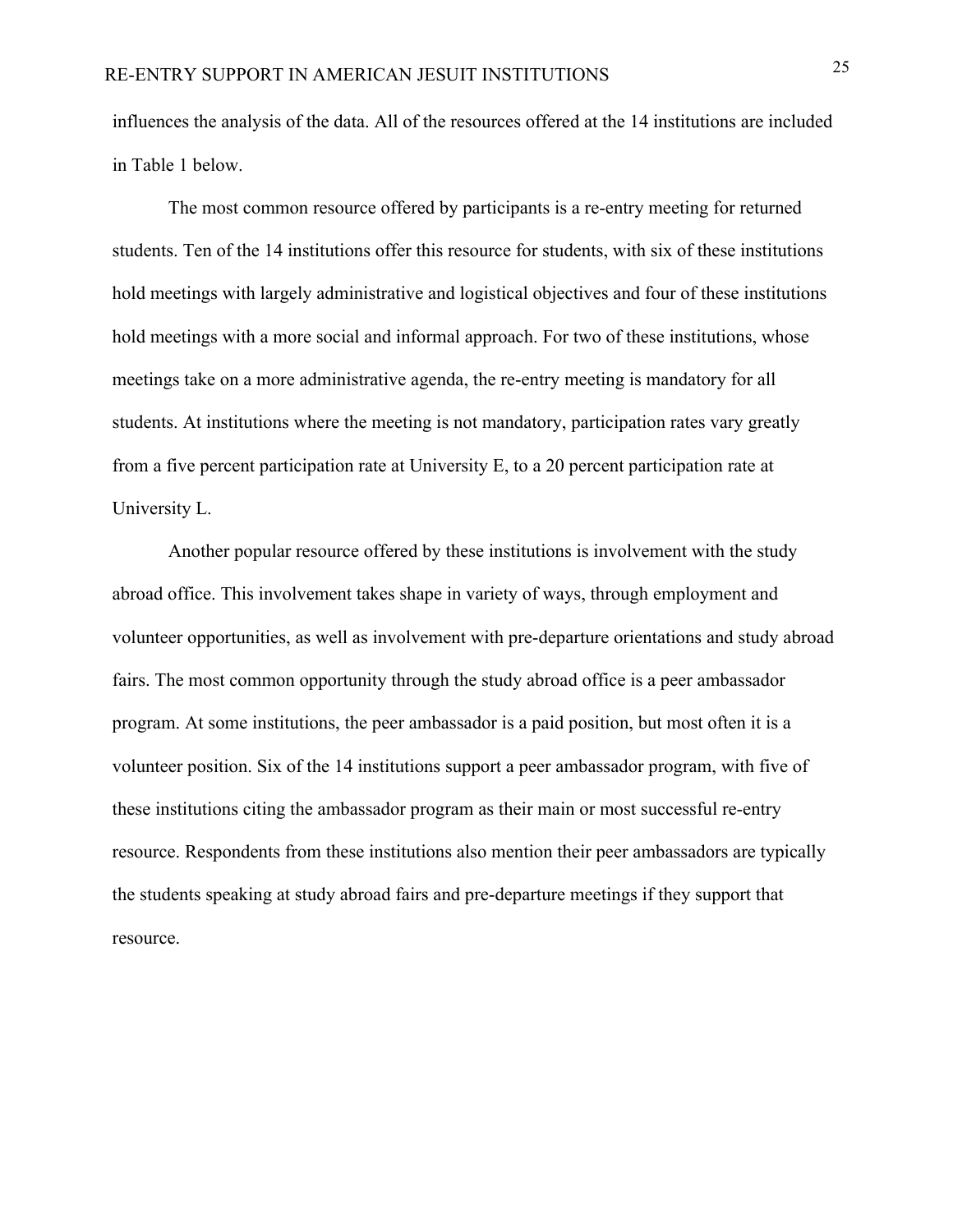## Table 1

| Type of Resource        | $\underline{A}$           | $\underline{\underline{B}}$ | $\underline{\mathbf{C}}$  | $\underline{\underline{D}}$ | $\underline{\mathbf{E}}$  | $\underline{\mathrm{F}}$  | $\underline{G}$           | $\underline{\mathrm{H}}$  | $\underline{\text{I}}$    | $\underline{\mathbf{J}}$  | $\underline{K}$ | $\underline{\underline{L}}$ | $\underline{\mathbf{M}}$  | $\underline{N}$           |
|-------------------------|---------------------------|-----------------------------|---------------------------|-----------------------------|---------------------------|---------------------------|---------------------------|---------------------------|---------------------------|---------------------------|-----------------|-----------------------------|---------------------------|---------------------------|
| <b>Meeting</b>          |                           | $\boldsymbol{\mathrm{X}}$   | $\boldsymbol{\mathrm{X}}$ | $\boldsymbol{\mathrm{X}}$   | $\boldsymbol{\mathrm{X}}$ | $\boldsymbol{\mathrm{X}}$ |                           | $\boldsymbol{\mathrm{X}}$ | $\boldsymbol{\mathrm{X}}$ | $\boldsymbol{\mathrm{X}}$ |                 | $\boldsymbol{\mathrm{X}}$   | $\boldsymbol{\mathrm{X}}$ |                           |
| Social                  |                           |                             |                           |                             | $\mathbf X$               | $\mathbf X$               |                           | $\mathbf X$               |                           | $\mathbf X$               |                 |                             |                           |                           |
| Administrative          |                           | $\mathbf X$                 | $\mathbf X$               | $\mathbf X$                 |                           |                           |                           |                           | $\mathbf X$               |                           |                 | $\mathbf X$                 | $\mathbf X$               |                           |
| <b>Advisor Contact</b>  |                           |                             |                           | $\mathbf X$                 |                           |                           |                           |                           | $\mathbf X$               |                           |                 |                             |                           |                           |
| <b>Abroad Office</b>    | $\boldsymbol{\mathrm{X}}$ | $\boldsymbol{\mathrm{X}}$   | $\boldsymbol{\mathrm{X}}$ |                             | $\boldsymbol{\mathrm{X}}$ | $\mathbf X$               | $\mathbf X$               | $\mathbf X$               |                           | $\mathbf{X}$              |                 |                             |                           | $\boldsymbol{\mathrm{X}}$ |
| Volunteer Position      | $\mathbf X$               |                             |                           |                             | X                         | $\mathbf X$               |                           | $\mathbf X$               |                           | X                         |                 |                             |                           | $\mathbf X$               |
| Employment              |                           | $\mathbf X$                 |                           |                             | $\mathbf X$               |                           | $\mathbf X$               |                           |                           |                           |                 |                             |                           |                           |
| Predeparture            | $\mathbf X$               |                             |                           |                             | $\mathbf X$               | $\mathbf X$               |                           |                           |                           |                           |                 |                             |                           | $\mathbf X$               |
| Study Abroad Fair       | $\mathbf X$               |                             | $\mathbf X$               |                             | $\mathbf X$               | $\mathbf X$               |                           |                           |                           |                           |                 |                             |                           | $\mathbf X$               |
| <b>On Campus</b>        |                           |                             |                           |                             |                           |                           |                           |                           |                           |                           |                 |                             |                           |                           |
| <b>Collaborations</b>   |                           |                             | $\boldsymbol{\mathrm{X}}$ |                             | $\boldsymbol{\mathrm{X}}$ | $\boldsymbol{\mathrm{X}}$ | $\boldsymbol{\mathrm{X}}$ | $\boldsymbol{\mathrm{X}}$ |                           | $\boldsymbol{\mathrm{X}}$ | $\mathbf X$     | $\boldsymbol{\mathrm{X}}$   |                           |                           |
| <b>Career Services</b>  |                           |                             |                           |                             |                           | $\mathbf X$               | $\mathbf X$               | $\mathbf X$               |                           |                           |                 | X                           |                           |                           |
| International Office    |                           |                             | $\mathbf X$               |                             | $\mathbf X$               |                           |                           | $\mathbf X$               |                           | $\mathbf X$               | $\mathbf X$     |                             |                           |                           |
| <b>Campus Ministry</b>  |                           |                             |                           |                             |                           |                           | $\mathbf X$               |                           |                           |                           |                 |                             |                           |                           |
| Resource Fair           |                           |                             |                           |                             |                           |                           | $\mathbf X$               |                           |                           |                           |                 |                             |                           |                           |
| <b>Web Based</b>        | $\boldsymbol{\mathrm{X}}$ |                             |                           | $\mathbf{X}$                | $\mathbf X$               | $\boldsymbol{\mathrm{X}}$ |                           |                           |                           |                           |                 |                             |                           |                           |
| <b>Email Series</b>     | $\mathbf X$               |                             |                           | $\mathbf X$                 |                           | $\mathbf X$               |                           |                           |                           |                           |                 |                             |                           |                           |
| Return Specific Website | $\mathbf X$               |                             |                           |                             | $\mathbf X$               |                           |                           |                           |                           |                           |                 |                             |                           |                           |
| Manual                  |                           |                             |                           |                             | $\mathbf X$               | $\mathbf X$               |                           |                           |                           |                           |                 |                             |                           |                           |
| Other                   | $\boldsymbol{\mathrm{X}}$ |                             | $\mathbf X$               | $\mathbf{\bar{X}}$          |                           |                           | $\bar{\mathbf{X}}$        |                           |                           | $\boldsymbol{\mathrm{X}}$ | $\mathbf{X}$    |                             | $\boldsymbol{\mathrm{X}}$ |                           |
| Regional Conference     |                           |                             | $\mathbf X$               |                             |                           |                           | $\mathbf X$               |                           |                           | X                         |                 |                             | $\mathbf X$               |                           |
| Class                   | X                         |                             |                           | $\mathbf X$                 |                           |                           |                           |                           |                           |                           | $\mathbf X$     |                             |                           |                           |

#### *Resources Offered for Returned Study Abroad Students*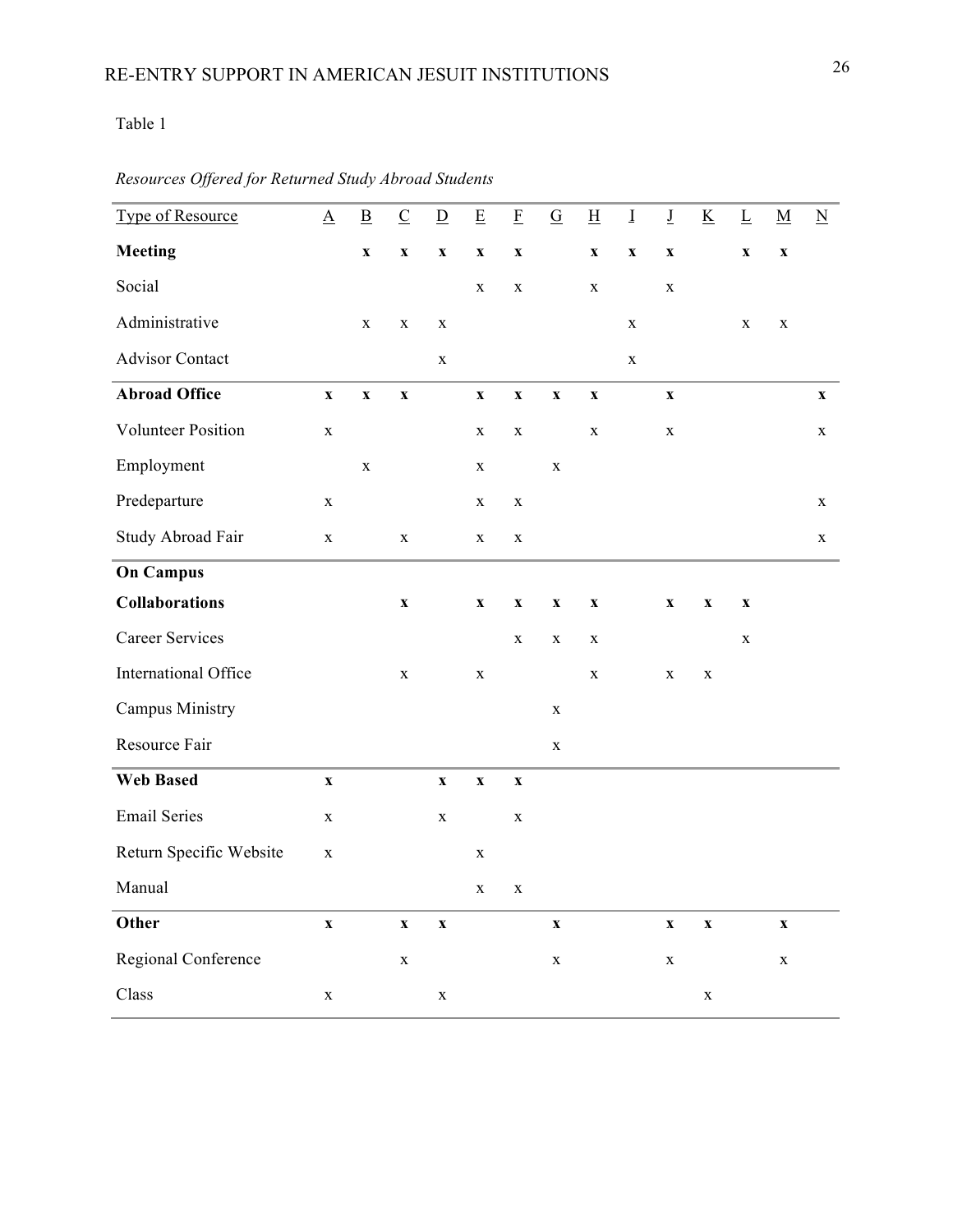Another common resource consists of collaborations with other on campus offices. All four of the respondents with a collaboration with the career office discuss the importance of helping students understand how to market their study abroad experience for employment and graduate school. Of the respondents that support an event in collaboration with their international office, three mention that their offices are within the same department or within the same office, which aids in facilitating joint programming. Other on campus collaborations include a collaboration with a campus ministry office and a resource fair, which includes a variety of on campus offices at University G.

Some respondents also offer web based resources such as email series, online manuals, and a re-entry specific resource, such as a specific webpage. Of the four institutions offering these resources, three of them offer two of the three, with an email series found to be the most popular web based resource.

In addition to meetings, study abroad involvement, on campus collaborations, and web based resources, some institutions also offer classes and regionally based conferences. Universities C, G, J, and M each offer participation in their respective regional re-entry conference to their students, however participation for all of these institutions is consistently low, with numbers ranging between zero to five students each year. Additionally, University F previously offered a regional conference resource for students but no longer does so due to the conference no longer being held in their region. Three institutions, Universities A, D, and K, currently offer a re-entry class for students. At University A, the course currently enrolls five students and covers a variety of topics focusing in processing students' abroad experiences. While only enrolling a small number of students, University A notes this class as their biggest reentry effort. At University D, the re-entry course is offered through a department that is not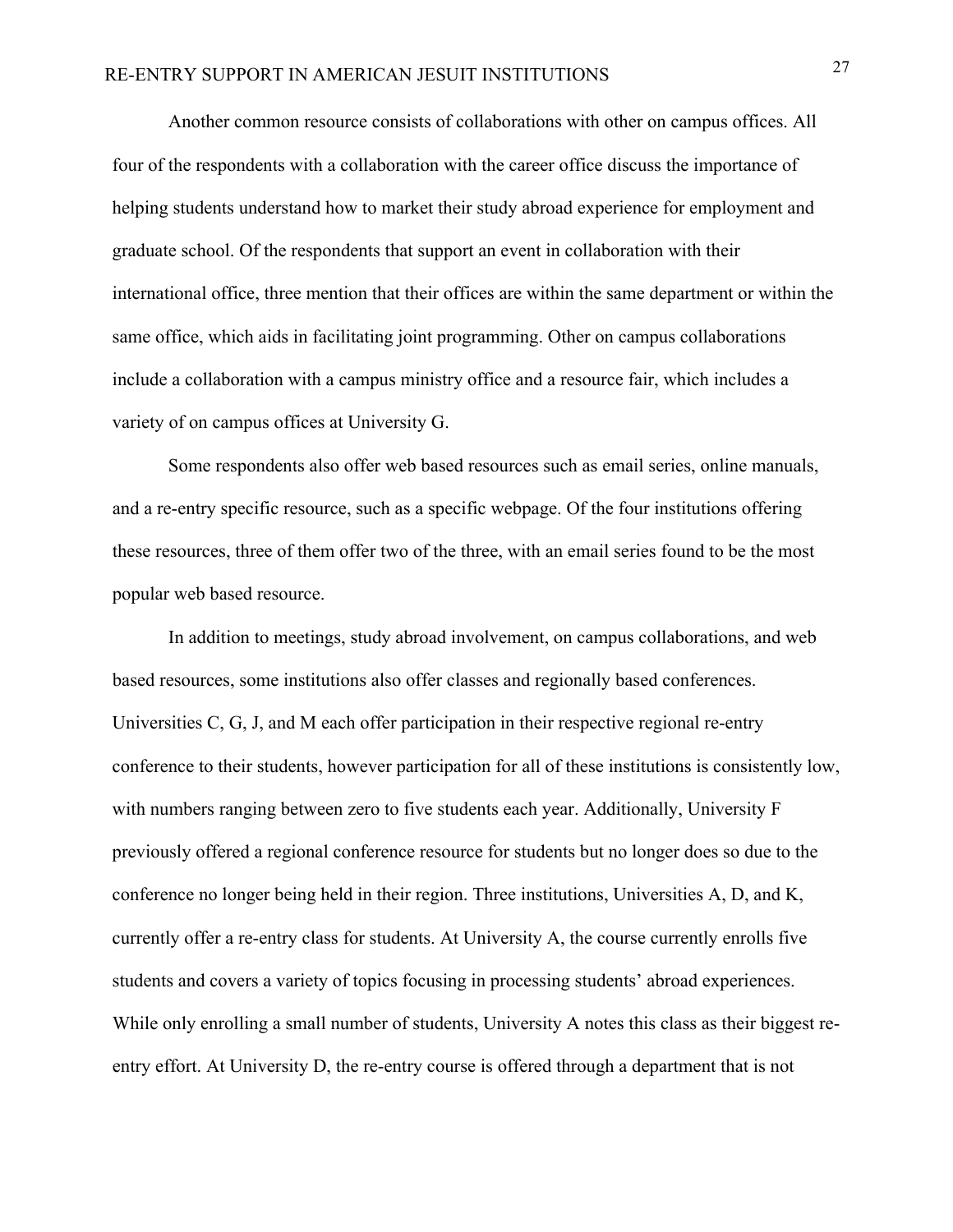connected to the study abroad office, and the course is not considered to be a collaboration with the study abroad office; as such, available information about enrollment and topics was limited. At University K, the course is mandatory for all students studying abroad and runs over two semesters, the one prior to a student going abroad and the one immediately after an abroad experience for students. The course following a student's experience abroad also focuses on helping students process their time abroad.

#### **Main challenges.**

The interview data suggest that institutions mainly face challenges in regard to student engagement and resource availability when welcoming students back to campus. All but two institutions cite student engagement in the form of participation levels or willingness to connect as one of the major challenges to re-entry programming. Universities C, D, G, L, and N also discuss a difficulty in engaging students to due to students' difficulty in articulating and acknowledging their need for support upon returning. All of the data related to challenges is displayed in Table 2 below.

Many of these respondents also point to the "busyness" of their students' lives and the difficulty in scheduling events at convenient times for students as major challenges. Universities A, D, F, and H also discuss communication and reaching students as challenges to providing resources to students.

Half of the institutions indicate resources, particularly in the form of staffing and funding, as another major barrier to providing re-entry support to students. Respondents at Universities B, J, and L note the difficulties in supporting students when their offices only employ between one and three staff members. Respondents at Universities M and N, however, discuss staffing shortages in relation to the large volume of students they support.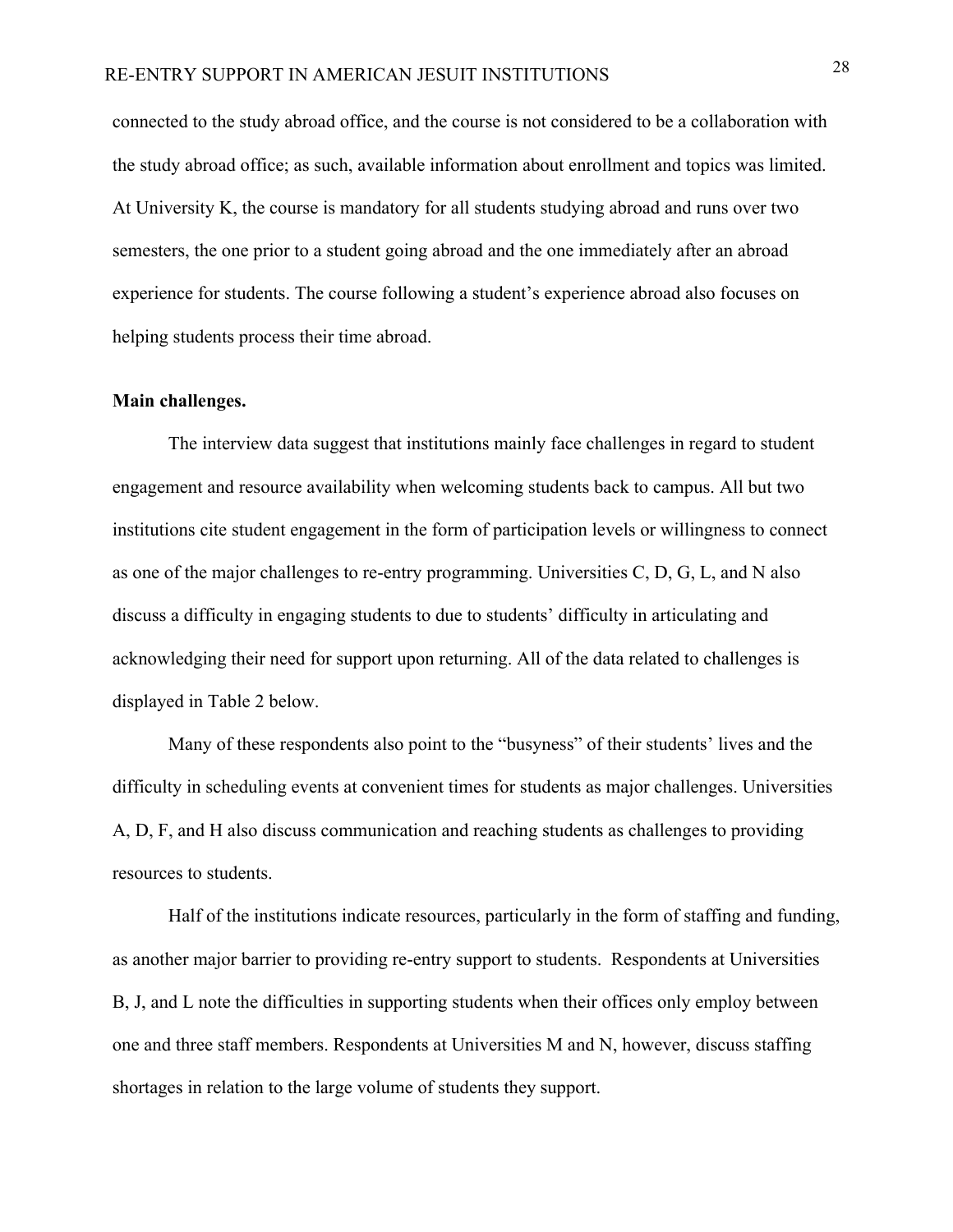Universities G, J, L, and M also discuss a difficulty in gauging what students need when they return. These respondents consider the lack of participation they see as an indicator that their resources do not currently fulfill students' needs; however, the lack of communication between students and their offices hurts their ability to understand students' needs.

#### **Future plans.**

The majority of the respondents did not provide concrete plans for increasing or improving re-entry resources. Most institutions describe a "desire" or "interest" in adding new resources, particularly those that would provide a welcoming and fun option for students. A third of the institutions included in this study mentioned that while there is a need and interest in providing these resources, re-entry is just not a priority in their office. Half of the respondents currently engage in research of "best practices" in re-entry. Each of the respondents discusses very different ideas for moving forward with re-entry programming, due to their different successes or failures as well as their available resources.

University B mentions an interest in incorporating resources that are more fun and social. The respondent from University B also discusses plans to implement an ambassador program, a collaboration with career services, and a collaboration with the community engagement office. University M also expresses an interest in creating an annual meeting or dinner for returnees, and an interest in expanding the institution's current meeting to a series of meetings that cover a range of topics and include more social events. Universities E and F mention a desire to improve on current resources; both institutions are planning to utilize current students for ideas and suggestions, wanting to create more peer to peer resources. Universities G and J, however, explicitly discuss not having plans for improving or expanding their re-entry resources.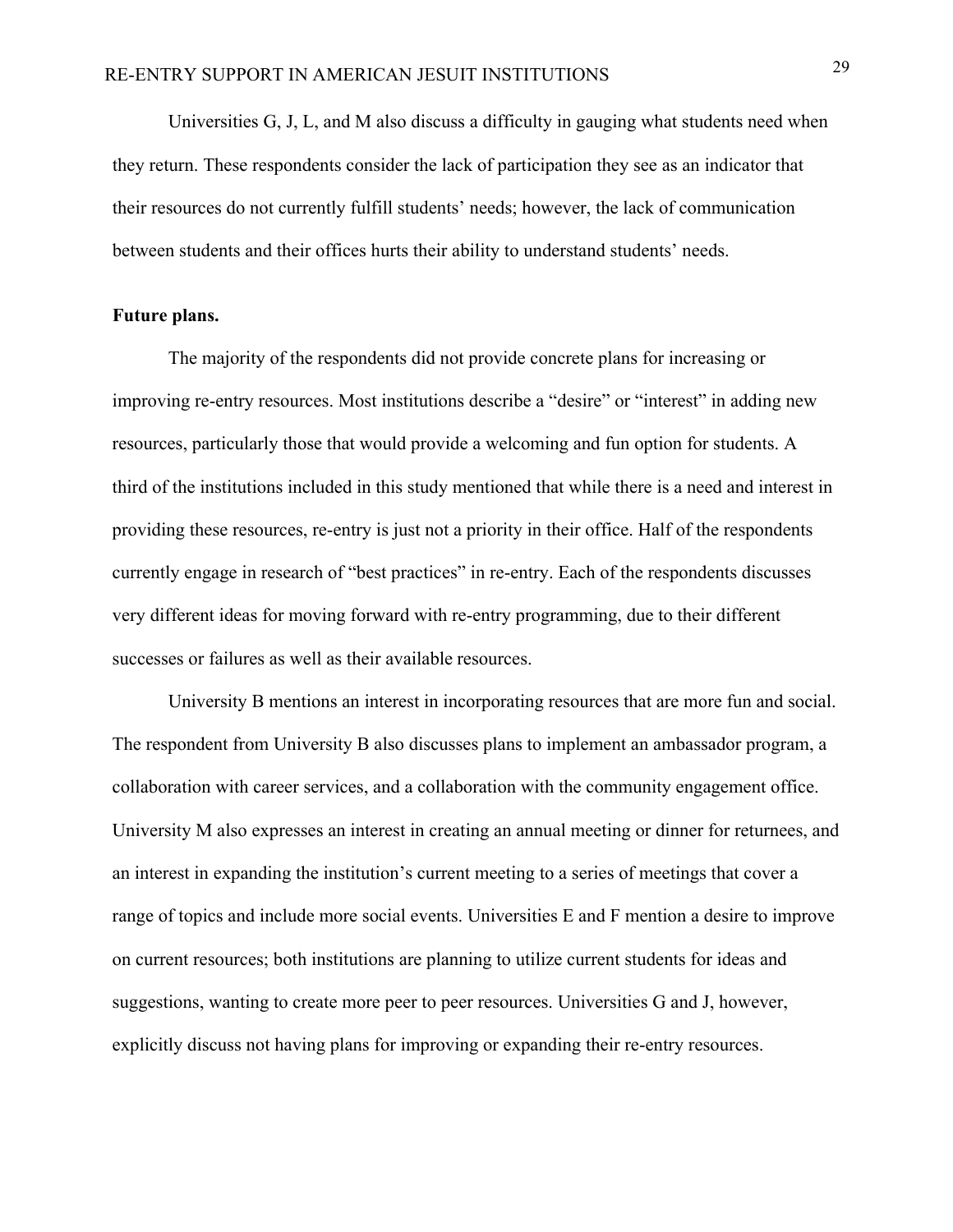#### Table 2

#### *Challenges for Universities*

| Challenge                    | $\underline{A}$ | $\underline{\mathbf{B}}$  | $\underline{C}$           | $\overline{D}$            | $\underline{\mathbf{E}}$ | $\underline{\mathrm{F}}$  | $\underline{G}$           | $\overline{\mathrm{H}}$   | $\overline{1}$ | $\underline{\mathsf{J}}$  | $\underline{\mathbf{K}}$  | $\overline{\Gamma}$       | $\underline{M}$ | $\underline{\mathbf{N}}$ |
|------------------------------|-----------------|---------------------------|---------------------------|---------------------------|--------------------------|---------------------------|---------------------------|---------------------------|----------------|---------------------------|---------------------------|---------------------------|-----------------|--------------------------|
| <b>Institution Resources</b> |                 | $\boldsymbol{\mathrm{X}}$ |                           |                           | $\mathbf X$              | $\mathbf X$               | $\mathbf X$               |                           |                | $\boldsymbol{\mathrm{X}}$ |                           | $\mathbf X$               | $\mathbf X$     | $\mathbf X$              |
| Staffing                     |                 | X                         |                           |                           |                          |                           |                           |                           |                | $\mathbf X$               |                           | $\mathbf X$               | $\mathbf X$     | X                        |
| Funding                      |                 | $\mathbf X$               |                           |                           | $\mathbf X$              |                           | $\mathbf X$               |                           |                |                           |                           | $\mathbf X$               | X               |                          |
| <b>Student Engagement</b>    | $\mathbf{x}$    | $\mathbf X$               | $\boldsymbol{\mathrm{X}}$ | $\boldsymbol{\mathrm{X}}$ |                          | $\boldsymbol{\mathrm{X}}$ | $\boldsymbol{\mathrm{X}}$ | $\boldsymbol{\mathrm{X}}$ | $\mathbf X$    | $\boldsymbol{\mathrm{X}}$ | $\boldsymbol{\mathrm{X}}$ | $\boldsymbol{\mathrm{X}}$ | $\mathbf{X}$    | $\mathbf{X}$             |
| Participation                |                 | $\mathbf{X}$              | $\mathbf X$               |                           |                          | X                         | X                         | $\mathbf X$               |                | $\mathbf{X}$              |                           |                           | $\mathbf X$     | X                        |
| Willingness                  |                 | X                         |                           |                           |                          |                           |                           |                           |                |                           |                           |                           |                 | $\mathbf X$              |
| Interest                     | $\mathbf X$     |                           | $\mathbf X$               |                           |                          | $\mathbf X$               | $\mathbf X$               |                           |                |                           |                           |                           |                 |                          |
| Scheduling                   | X               | $\mathbf X$               |                           |                           |                          |                           | $\mathbf X$               |                           | $\mathbf X$    | $\mathbf X$               |                           |                           |                 |                          |
| Communication                | $\mathbf X$     |                           |                           | $\mathbf X$               |                          | $\mathbf X$               |                           | X                         |                |                           |                           |                           |                 |                          |
| Acknowledging the Need       |                 |                           | $\mathbf X$               | $\mathbf X$               |                          |                           | $\mathbf X$               |                           |                |                           |                           | $\mathbf X$               |                 | X                        |

#### **Jesuit ties.**

All 14 participants do see a connection with their office, the re-entry resources they offer, and the Jesuit ideals that guide their institutions. Participants discussed characteristics of Jesuit education, including cura personalis, discernment, reflection, vocation, respect for the world, service for others, and international engagement. Reflection is the most common characteristic in re-entry programming among the 14 institutions, with 12 of the participants noting reflection as a part of their re-entry resources. A third of respondents note that the connection to Jesuit ideals is not done intentionally, and there is minimum effort to make the connection clear to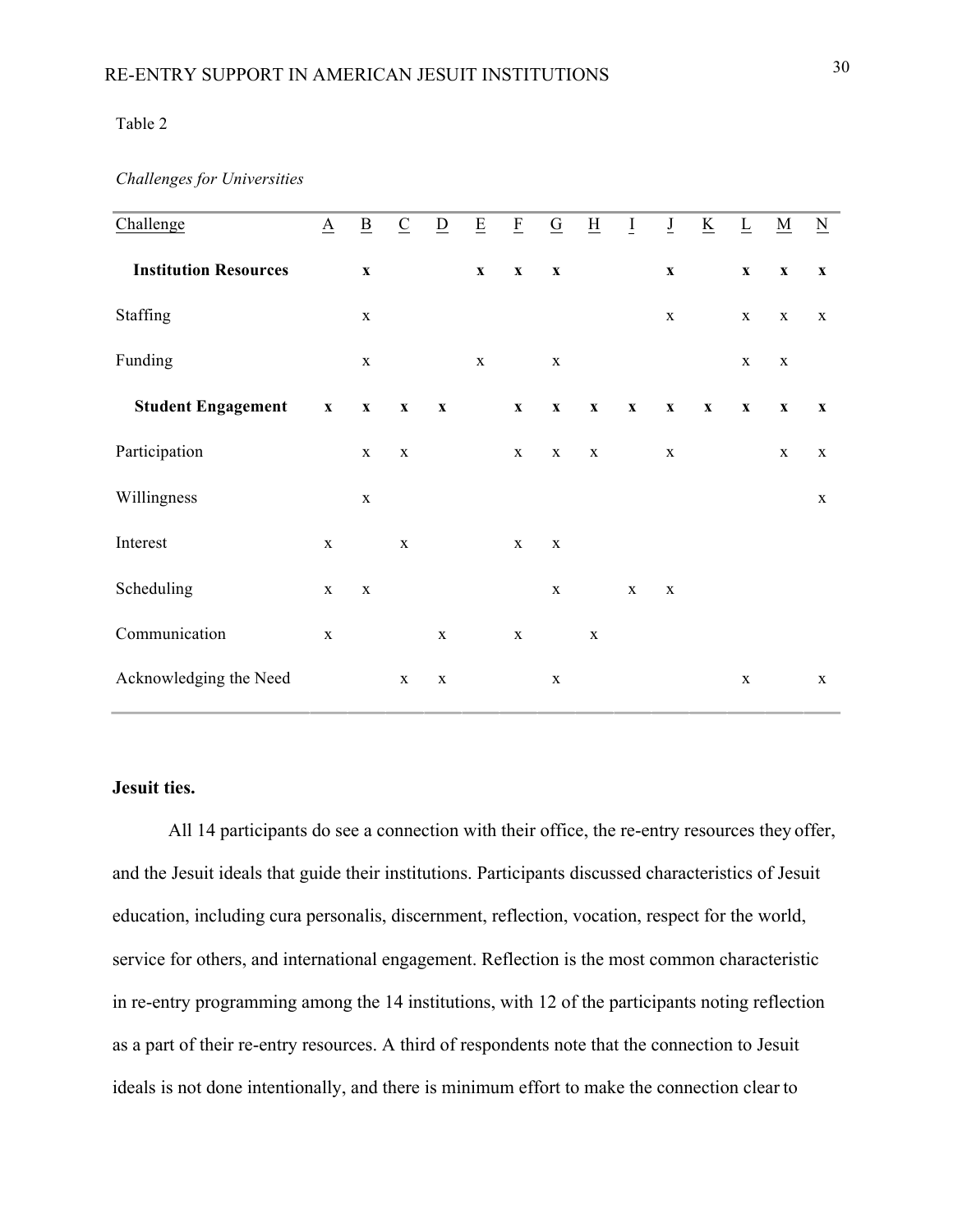students. These respondents contribute the existence of Jesuit characteristics in their resources to the influence of their institution at large. Six of the respondents discuss the role of the social justice in their resources, pointing to an increased interest among students in social justice as the reason for the provision of service related opportunities in their re-entry programming.

#### **Online Presence**

Institutions display immense variation in regards to re-entry online. Just over half of all institutions discuss re-entry in some manner online, and the depth and manner varies greatly across institutions. Of the 28 institutions, 25 currently host a website for their study abroad office. The three institutions that do not have a study abroad website also do not have a separate office or department dedicated to study abroad. Of these 25 institutions, 16 currently have a reentry specific website, accessible through their study abroad website. For 10 of these 16 institutions their re-entry website is only one click from their main study abroad webpage. For the other six institutions, five of them provide access to their re-entry page within two clicks and one institution provides access within three clicks. This information is displayed below in Table 3 and Table 4.

Table 3

| <b>Online Parameters</b>         |                           | A B | $\mathbf{C}$ | $D$ E F G H $I$ |     |                                     |  | $\frac{1}{2}$ | K   | $\mathbf{L}$ | M |   |
|----------------------------------|---------------------------|-----|--------------|-----------------|-----|-------------------------------------|--|---------------|-----|--------------|---|---|
| <b>Study Abroad Landing Page</b> | X X X X X X X X X X X X X |     |              |                 |     |                                     |  |               |     |              |   | X |
| Re-Entry Specific Web Page x     |                           |     |              |                 | X X | $X$ $X$ $X$                         |  |               | X X |              |   | X |
| Clicks to Re-Entry Page 1        |                           |     |              |                 |     | $1 \quad 1 \quad 2 \quad 1 \quad 2$ |  |               |     |              |   |   |

*Institutions A - N: Study Abroad Online Presence*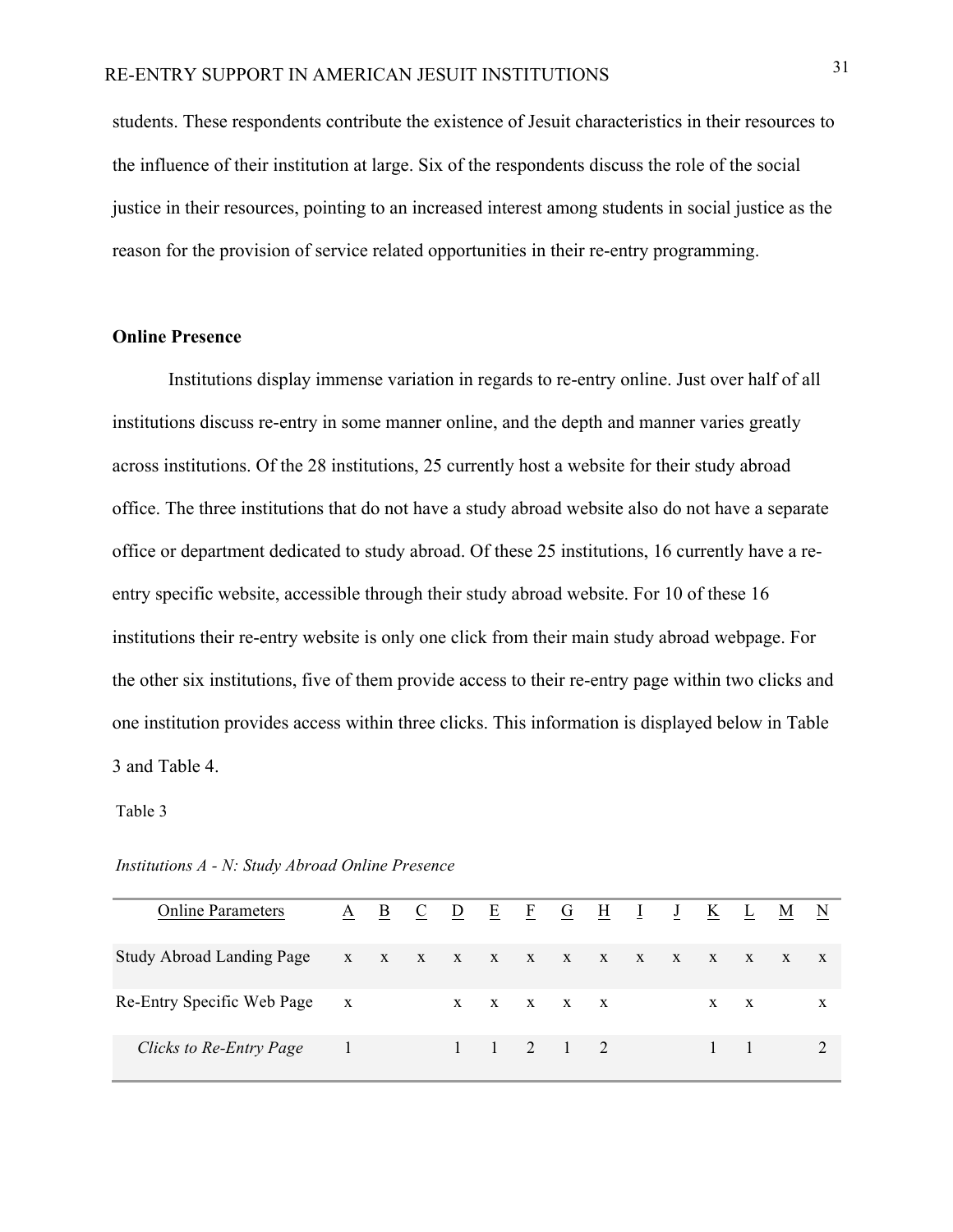#### Table 4

*Institutions O - BB: Study Abroad Online Presence*

| <b>Online Parameters</b>                | $\overline{O}$ |              |              |       |  |       |  |       |              | <u>P Q R S T U V W X Y Z AA BB</u> |
|-----------------------------------------|----------------|--------------|--------------|-------|--|-------|--|-------|--------------|------------------------------------|
| Study Abroad Landing Page x x x x x x x |                |              |              |       |  | $X$ X |  | $X$ X |              | X                                  |
| Re-Entry Specific Web Page              |                | $\mathbf{X}$ |              | X X X |  |       |  | X     | $\mathbf{X}$ | X                                  |
| Clicks to Re-Entry Page                 |                |              | $-1$ $1$ $1$ |       |  |       |  |       | $3 \quad 2$  |                                    |

The depth of information on these 16 websites range from a few sentences on transferring credits and course work to a detailed list of resources for a multitude of issues one might face upon returning. The range of offerings is detailed in Table 5 below. The most common occurrences on re-entry websites are resources for returning students, with 15 of the 16 institutions displaying re-entry programming directly online. Within the category of resources, options for students to share their experience with others either through recruiting events, peer ambassador programs, or making an appointment to speak with a staff member at the abroad office, were the most common type of resource shared. Other common type of resource advertised online falls under career resources. These resources typically offered an event run by the institution's career services, a list of tips for "marketing" a study abroad experience, or a list of opportunities to work internationally.

Institutions also included a range of resources to get involved in the community upon returning from abroad, ranging from volunteering in the surrounding area, working with international students at the institution, attending different community events, or opting for intercultural housing options. In addition, six institutions offered resources concerning the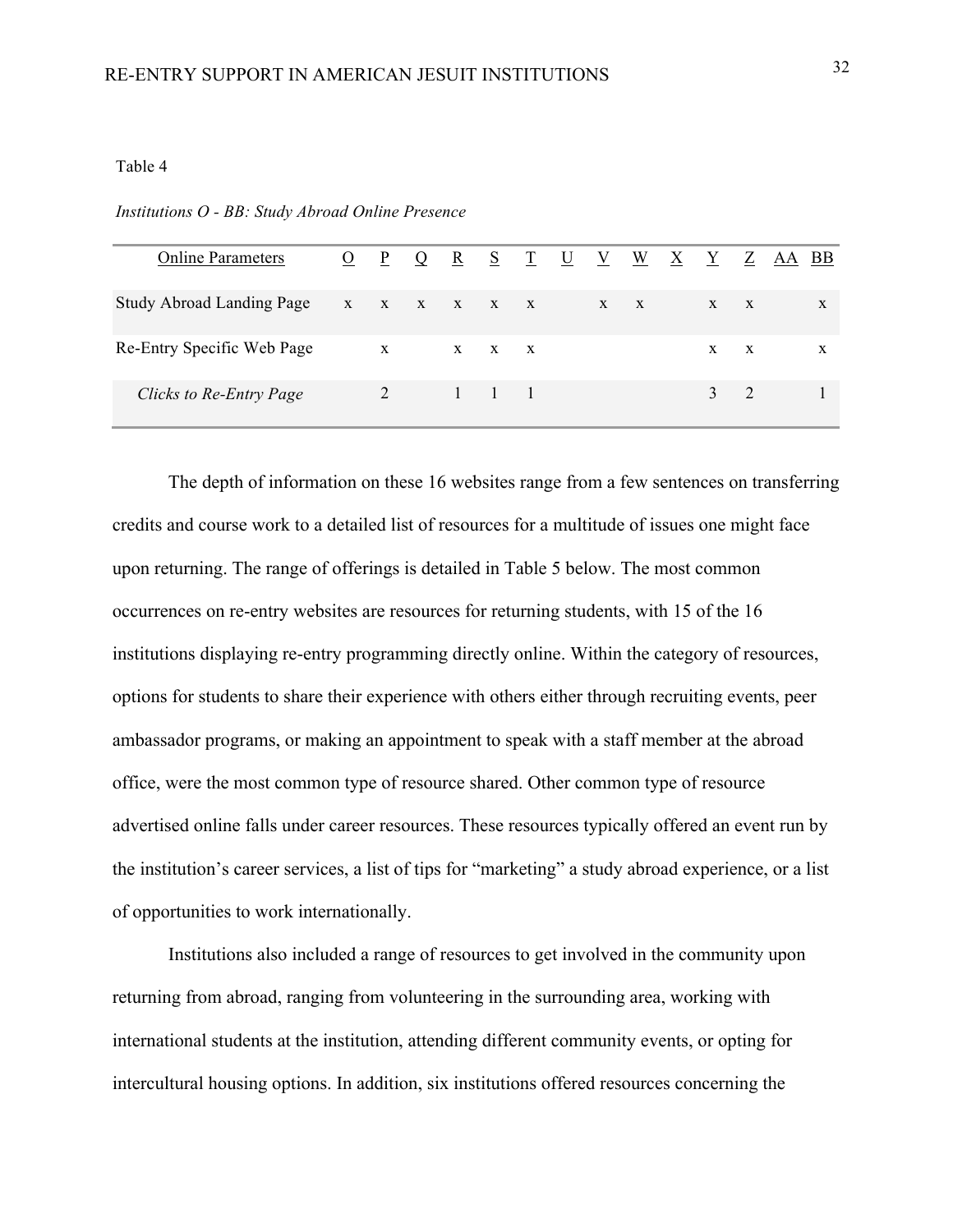difficulties students may face returning abroad. Institutions A, D, F, R, S, and Z all mentioned the possibility of reverse culture shock and difficulty adjusting upon arrival back on campus. While all slightly different in nature, each one offered suggestions on how to cope with such difficulty, with two of the institutions providing links to counseling services. One institution included a list of ways to identify someone may be experiencing reverse culture shock.

Half of the 16 institutions included administrative help for students returning from abroad. For most of the institutions this help focused on how to ensure grades and credits from abroad would transfer to a student's home institution, and provided a timeline of deadlines. For four of these institutions procedures on how to register for classes, apply for housing, and return to campus were also included.

Of the nine institutions that do have a study abroad specific website and do not have a website dedicated to re-entry, four were interviewed and do indeed offer re-entry resources. Three of the remaining five institutions that were not interviewed do mention re-entry and suggestions for returning students in regards to credit and course transfer on their main study abroad website. University O, one of these five institutions, includes suggestions to parents of returned students that discuss the difficulties of returning to campus. Of the three institutions without a study abroad specific website, no information was found relating to re-entry.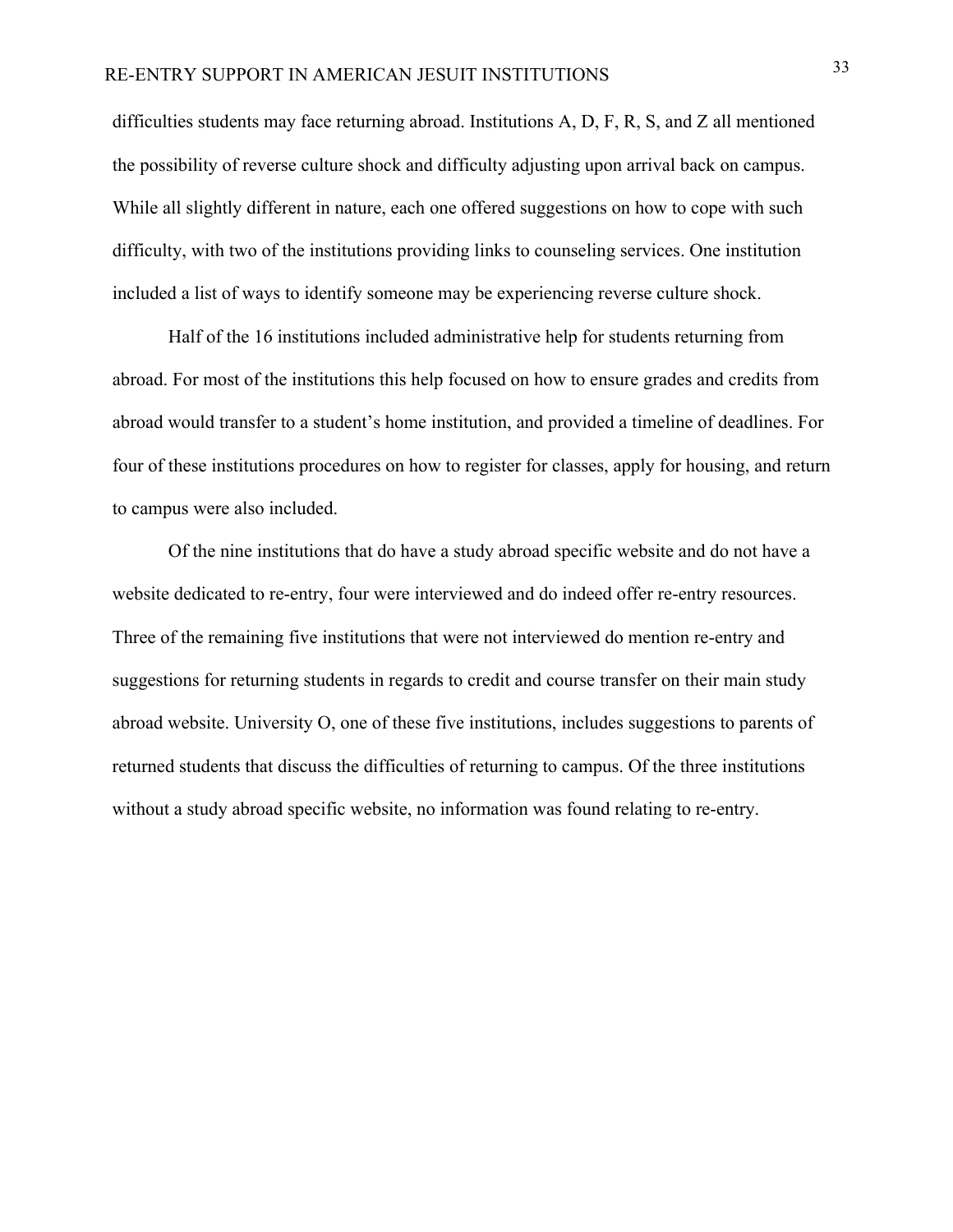#### Table 5

| University                     |              | A D E F      |              |              |              |              | G H K L N P R S T Y Z BB |              |              |              |              |              |              |              |              |             |
|--------------------------------|--------------|--------------|--------------|--------------|--------------|--------------|--------------------------|--------------|--------------|--------------|--------------|--------------|--------------|--------------|--------------|-------------|
| <b>Administrative Help</b>     | $\mathbf{x}$ | $\mathbf{x}$ | $\mathbf{x}$ | $\mathbf{x}$ |              |              |                          |              |              |              | $\mathbf X$  |              | $\mathbf{X}$ |              | $\mathbf x$  | $\mathbf x$ |
| Grade/Credit Transfer          | $\mathbf{X}$ | $\mathbf{X}$ | X            |              |              |              |                          |              |              |              | X            |              | X            |              | X            | X           |
| Procedures                     | $\mathbf{X}$ | $\mathbf{X}$ | $\mathbf{X}$ |              |              |              |                          |              |              |              | X            |              |              |              |              |             |
| <b>Resources</b>               | $\mathbf{X}$ | $\mathbf{x}$ | $\mathbf{x}$ | $\mathbf{x}$ | $\mathbf{X}$ | $\mathbf{x}$ | $\mathbf{x}$             | $\mathbf{X}$ | $\mathbf{x}$ | $\mathbf{x}$ | $\mathbf{X}$ | $\mathbf{X}$ | $\mathbf{x}$ | $\mathbf{X}$ | $\mathbf{x}$ |             |
| Sharing the Experience         |              | $X$ $X$ $X$  |              |              |              |              | $X$ $X$ $X$ $X$ $X$      |              | X            | $\mathbf{X}$ |              | X            | $\mathbf{X}$ | X            | $\mathbf x$  |             |
| <b>Community Resources</b>     | $\mathbf{X}$ | $\mathbf{X}$ |              |              | $\mathbf{X}$ | $\mathbf{X}$ |                          | $\mathbf{X}$ |              |              | X            | X            | $\mathbf{X}$ |              |              |             |
| <b>Career Resources</b>        | $\mathbf{X}$ | $\mathbf{X}$ |              | X            |              | $\mathbf{X}$ |                          | $\mathbf{X}$ | $\mathbf{X}$ | $\mathbf{X}$ | $\mathbf{X}$ | X            | X            | X            |              |             |
| <b>Mental Health Resources</b> | $\mathbf{X}$ | $\mathbf{X}$ |              | X            |              |              |                          |              |              |              | X            | X            |              |              | X            |             |
| Other Re-Entry Resources       | $\mathbf X$  |              | X            | X            | X            | X            |                          | X            |              |              |              | X            |              |              |              |             |

#### *Institutions with Re-entry Specific Web Pages & Their Offerings*

#### **Discussion**

The findings of this study display the current state of re-entry across American Jesuit institutions. While the findings do not offer an in depth look at every institution, the responses of the participants and the online presences of re-entry indicate that American Jesuit universities provide support students returning from abroad in some regard. These efforts vary in manner and in level of commitment, and unfortunately, a few institutions do not provide any articulated support for re-entry. Generally, within institutions that do provide resources, respondents consider their current resources to be subpar or lacking in some manner. Regardless of their resource offerings, institutions encounter similar challenges in providing support and resources.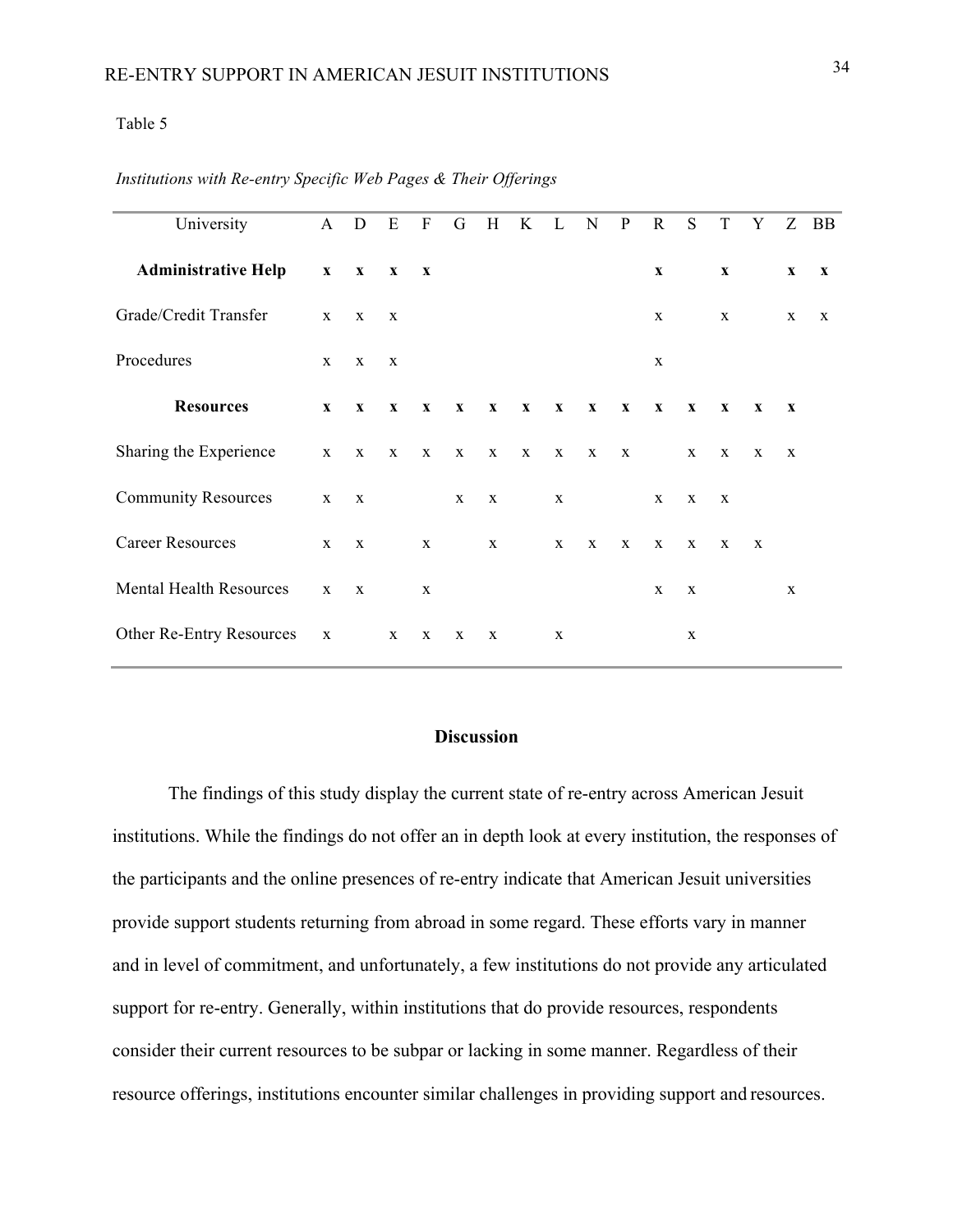Respondents offer a grim outlook on re-entry; however the future plans for programming and the online presence of re-entry resources indicate potential for creating stronger re-entry support. Additionally, two institutions have found successful resources that attract high numbers of students and achieve the goal of providing resources that aid students in reflecting on and integrating their abroad experience once they return. These resources may not be the answer for all institutions, but their experiences offer insight into what can make successful resources for other institutions.

#### **Importance of Providing Re-entry Support**

The most salient finding is that American Jesuit institutions acknowledge the importance of supporting students during their return to campus, as evidenced through the abundance of websites dedicated to re-entry and the number of institutions offering resources for students returning. Overall, over 70 percent of the 28 total institutions make mention of the return and reentry resources on their websites and all 14 institutions interviewed offer resources and/or suggestions to alleviate the stress of re-entry. The range of online resources available displays the wealth of support institutions could potentially offer students, as well as suggest the variety of needs students have upon their return. Respondents from over half of the interviews see a need for these resources, and 86 percent of respondents have plans to improve, expand, and change their current resources. These high participation rates in the implementation and improvement of re-entry resources demonstrate a clear importance of re-entry across the board. While respondents did acknowledge that re-entry is not and, typically, cannot be a priority in their respective office, it is an area they have desires to improve because there is a need among their students. This is an important first step in bringing attention to the return experience for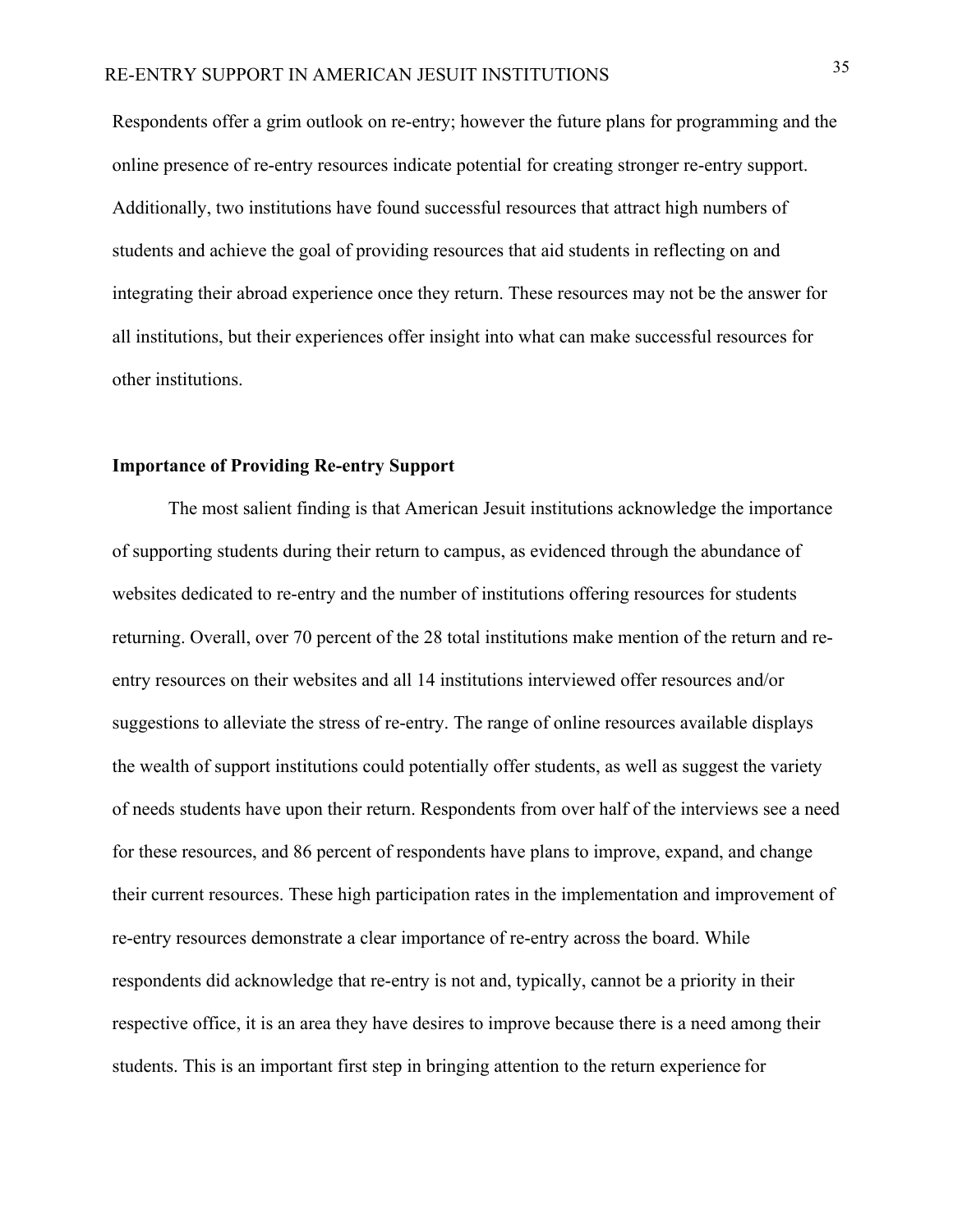students, as institutions often do not acknowledge the need to support students throughout their re-entry (Vande Berg et al, 2012). However, supporting re-entry is an important step to incorporating study abroad as a tool to educate students to become global citizens, as well as a tool to move internationalization forward. Since American Jesuit institutions acknowledge this, and have begun the process to making study abroad truly integrative, these institutions can provide an example for other institutions.

This lack of acknowledgement from other institutions likely stems from a reported greater need in outbound students. Over half of the institutions interviewed cited the needs on their outbound side as one of the barriers to dedicating resources to re-entry. Institutions spoke to the greater amount of time, human capital, and funding that supports outbound students that is not, and could not be, shared with returning students. University D suggests this resource imbalance likely would never be remedied at that institution due to the greater visibility and greater need attributed to outbound students. As Vande Berg et al. points out, this is typical as outbound students are overwhelmingly the primary concern of offices in charge of sending students abroad (Vande Berg et al., 2012). The preparation needed to send students to live and study in a foreign country, including training and teaching students how to live abroad successfully and safely is of utmost importance for many institutions. When students return to campus, the fears and uncertainty are far less for the institution. That is not to say the concern for the safety and success of their students goes away when they return to campus, but rather that institutions already have support systems and safety precautions in place at their own campuses and, theoretically, have more control over what happens on their own campus.

In addition, since institutions typically have existing structures in place to provide a range of service to students, they may not see a need to provide additional resources, when other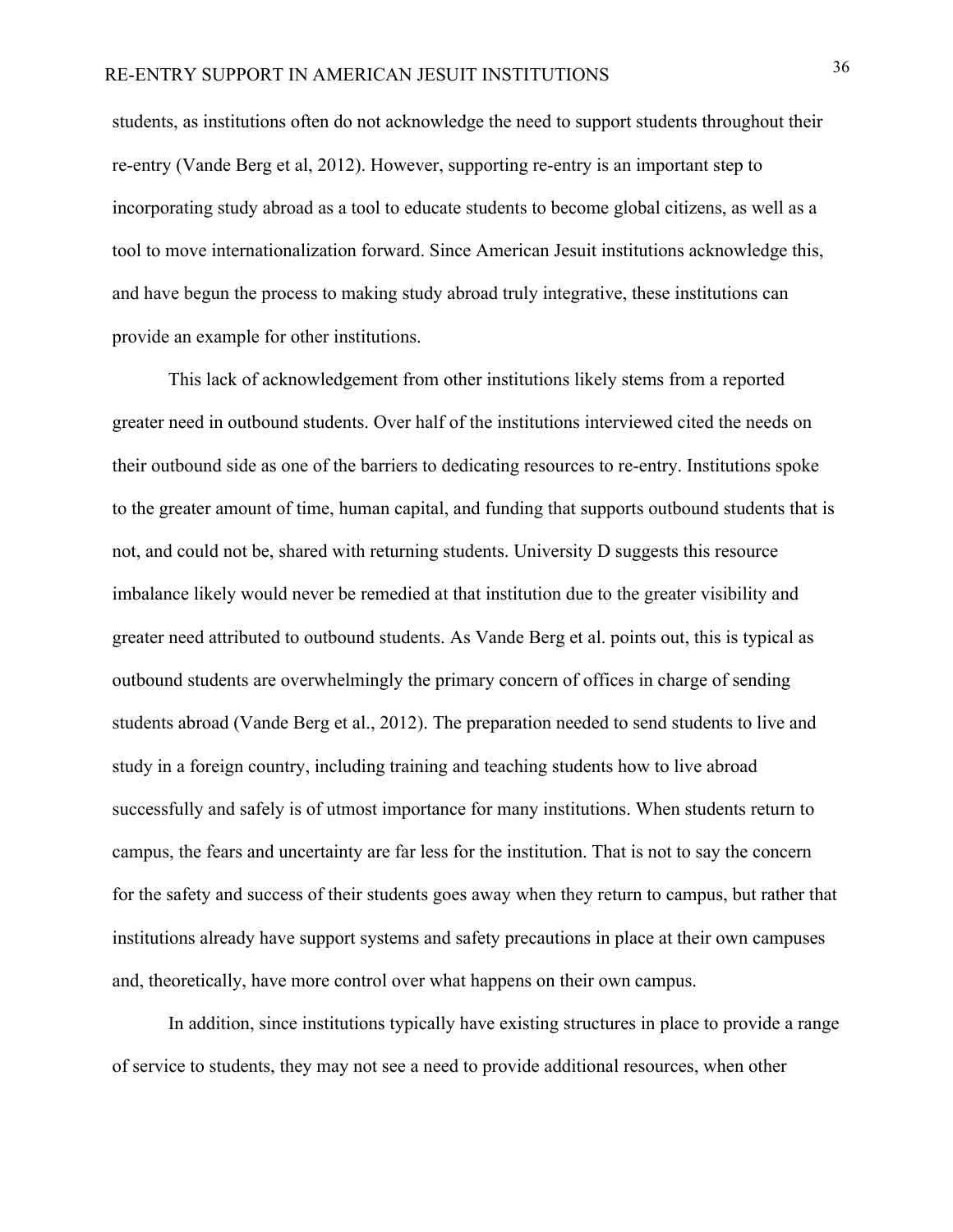offices on campus offer similar provisions. For example, even though University J and University F admitted there might be a need to support returning students, both institutions suggested that their study abroad focused office might not be the place students turn to for this need. University J suggested other offices on campus, such as the university's counseling services or the career center might be a better equipped office to serve students returning from abroad. University J explained the two main concerns their students have when they return from abroad, difficulty adjusting and aspirations to return abroad, would best be served by offices specifically designed to help students with mental health or career services. University F however, suggested students needed a place to talk to one another about their experiences. This institution suggested that getting involved and volunteering for clubs and other co-curricular activities would be the most beneficial for returned students, not necessarily programming through the study abroad office. While neither institution saw the need to provide resources through their office, they still commented on the need for resources for re-entry be provided for students, bolstering the fact that these resources are needed on campuses.

#### **Resources Offered**

The offerings across institutions suggest that re-entry at American Jesuit institutions is rather stagnant. Multiple institutions offer similar types of resources, typically meetings or peer ambassador programs, and there is not a lot of innovation in the resource offerings. If institutions reported high participation rates or offered positive feedback concerning their reentry resources this lack of innovation might not be cause for alarm. However, the low participation rates pose a challenge for institutions that should be addressed through improving current resources or implementing new practices altogether.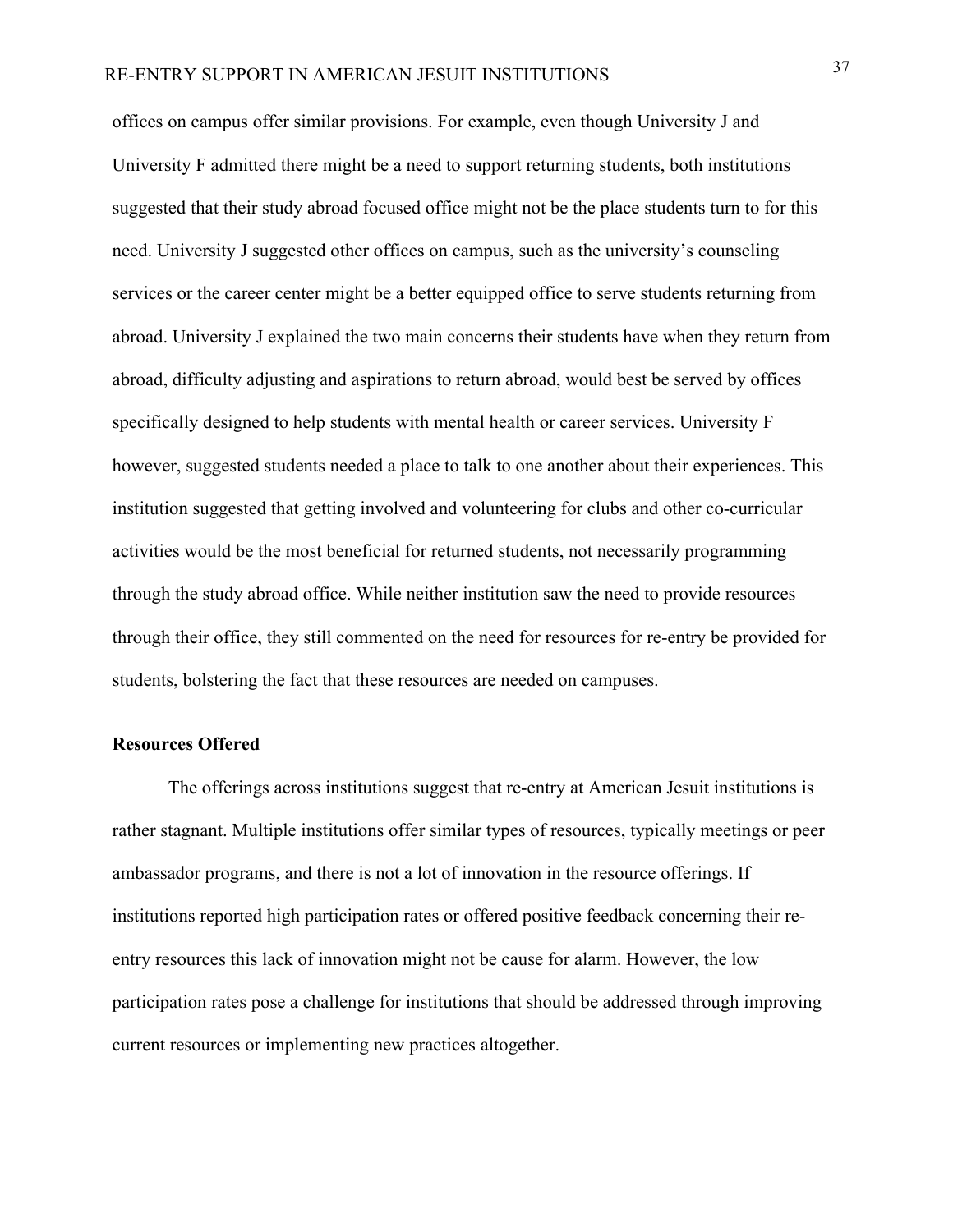#### **Main Challenges**

Furthermore, American Jesuit institutions are facing the same challenges when it comes to providing students with support and resources during their return to campus and the United States. Every major challenge respondents brought up was shared with at least one other institution, and most challenges were shared by four or more institutions.

The main challenge in providing resources comes from a lack of student engagement as 93 percent of respondents noted some aspect of student engagement as a challenge to providing re-entry resources to their students. While respondents typically did not place responsibility on the students for low attendance at existing events, they did identify students' busy schedules, responsibilities, and lack of willingness as major barriers to supporting students. Roughly half of respondents talked about the difficulty in choosing a time for their events as student schedules are so busy and demanding. Despite this, University I, University K, and University M, all find ways to fit their mandatory re-entry resources into their students' schedules. Each university's mandatory meeting, or class in the case of University K, is offered at multiple times however, demonstrating each institution's need to be somewhat flexible to the students' schedules. These three institutions are considered medium or small sized institutions, which may make it more feasible to create mandatory meetings. Additionally, University K did report a decline in participation rates for study abroad once initiating the mandatory class, suggesting that mandatory meetings may not be the best solution to engage students. Nonetheless, all three institutions illustrate options for providing students a space to reflect on, and digest their abroad experience upon their return.

In addition, a little over half of all respondents also identified university resources as a major challenge to providing re-entry resources to students. For many of the smaller institutions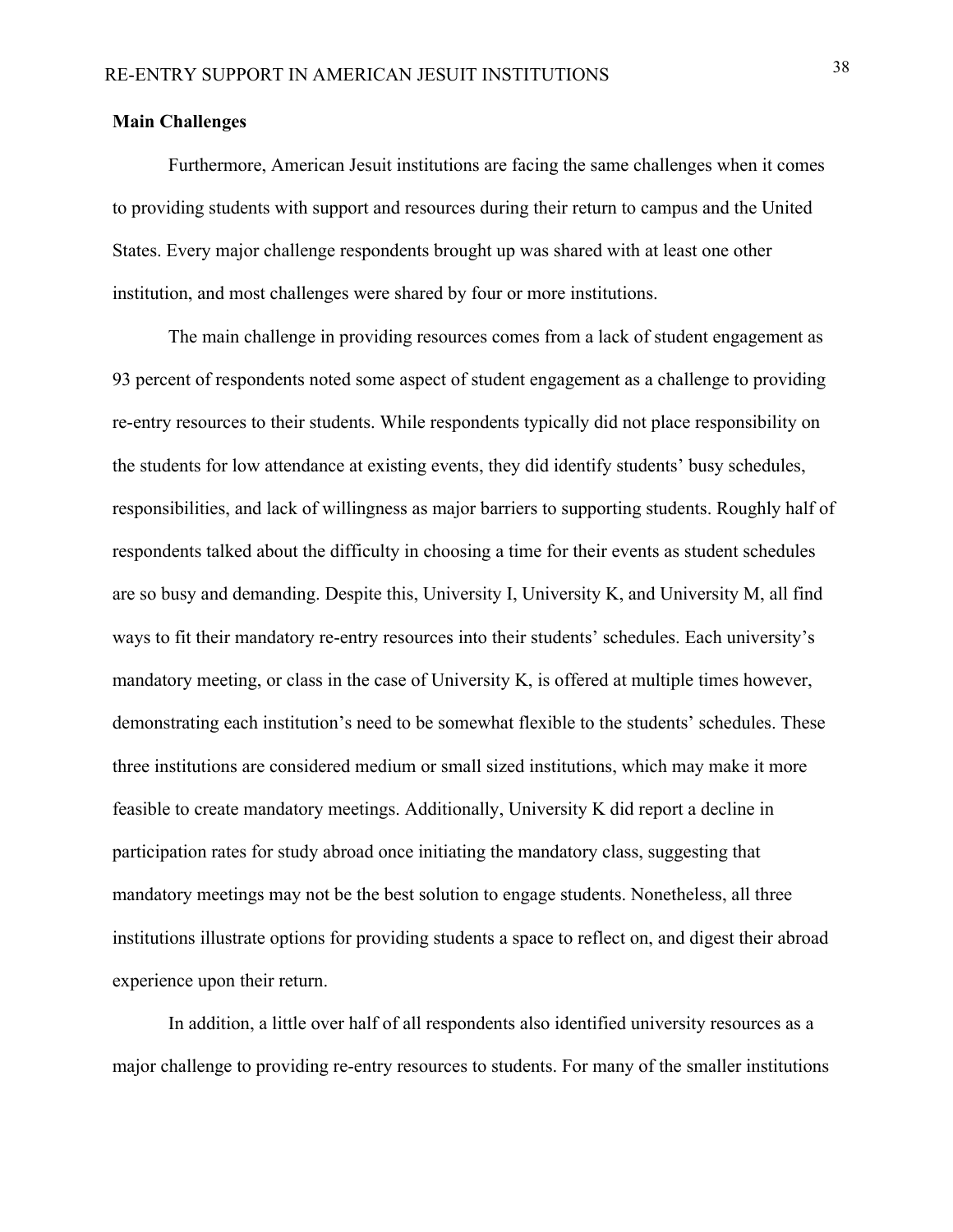interviewed the entire study abroad operation is run by one to three people, which makes it extremely difficult to balance recruiting students, approving applications, maintaining relationships with programs and third party providers, and supporting outbound students. In these offices, re-entry resources are still present, but all the harder to implement, improve, and gather data on. In larger offices where the responsibilities of re-entry programming may fall to one staff member, there often are not other resources, like funding, available. In none of the institutions interviewed, where one of the staff members explicitly is responsible for re-entry, was re-entry the only responsibility for the staff member. Oftentimes an advisor, who is also responsible for meeting with students, approving applications, and communicating with outbound students, would also be tasked with re-entry as an additional task.

For more than half of the institutions, respondents mentioned the newness of their position, their office, or the existence of re-entry resources. Five of the respondents have been in their position for less than two years, and many mentioned how their office had recently expanded or added another position. The newness of the practitioners and their offices creates another challenge as they gain footing and evaluate the effectiveness of what is currently occurring in their offices. The main goals of most study abroad offices is to send students abroad, and therefore the focus must first be on evaluating outbound students and practices before turning attention to returning students.

#### **Re-entry and Jesuit Values**

The experience of studying abroad relates strongly to the Jesuit mission, specifically the goals of educating students to be men and women for and with others, all over the world. Currently all of the institutions interviewed consider the Jesuit tradition of reflection to play a part in their re-entry programming. As one of the major tenets of Jesuit learning, and one of the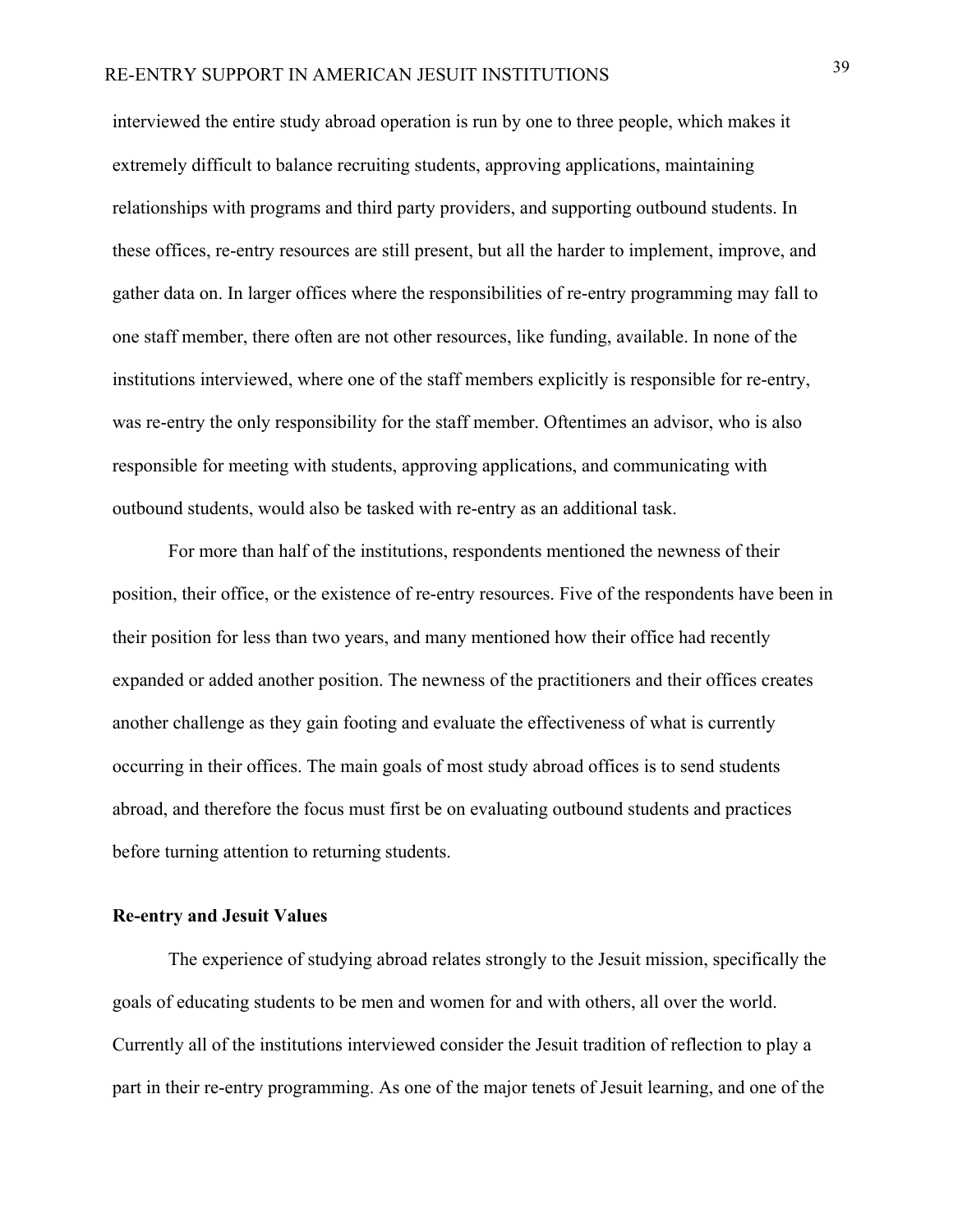main features of Jesuit pedagogy, the inclusion of reflection certainly provides a connection to the Jesuit mission that guides these institutions (Mesa, 2017). However, this inclusion of reflection is not necessarily intentional for all of the participants and this lack of intentionality could undermine the Jesuit connection for these resources. While this lack of intentionality does not devalue the prevalence of reflection across institutions, it does offer room for institutions to improve their programming in line with the Jesuit mission.

Overall, institutions should incorporate more of the Jesuit mission into their study abroad programs. As the Jesuit mission calls for students to be attentive and to be reflective of their experiences, these exercises can easily be integrated into programming and resources for returning students once they return to campus. If institutions intend to utilize study abroad experiences to promote global education from the Catholic perspective, they must make an intentional effort to help students reflect on these experiences once they return.

#### **Evaluating Re-entry Resources**

Most of the institutions interviewed acknowledge their current resources are under resourced and do not garner high levels of student engagement. While institutions acknowledge the importance of supporting returned students, most institutions do not feel they are currently providing strong support for their students. Institutions often began their interviews with disclaimers, stating they were aware of their lack of re-entry resources and of their inability to engage most of the returned students. Even two of the institutions with mandatory re-entry programs acknowledge their lack of additional resources and programming for students.

The most common resources across institutions take the form of large groups meetings. These meetings may include administrative or social aspects, but they are all conducted on a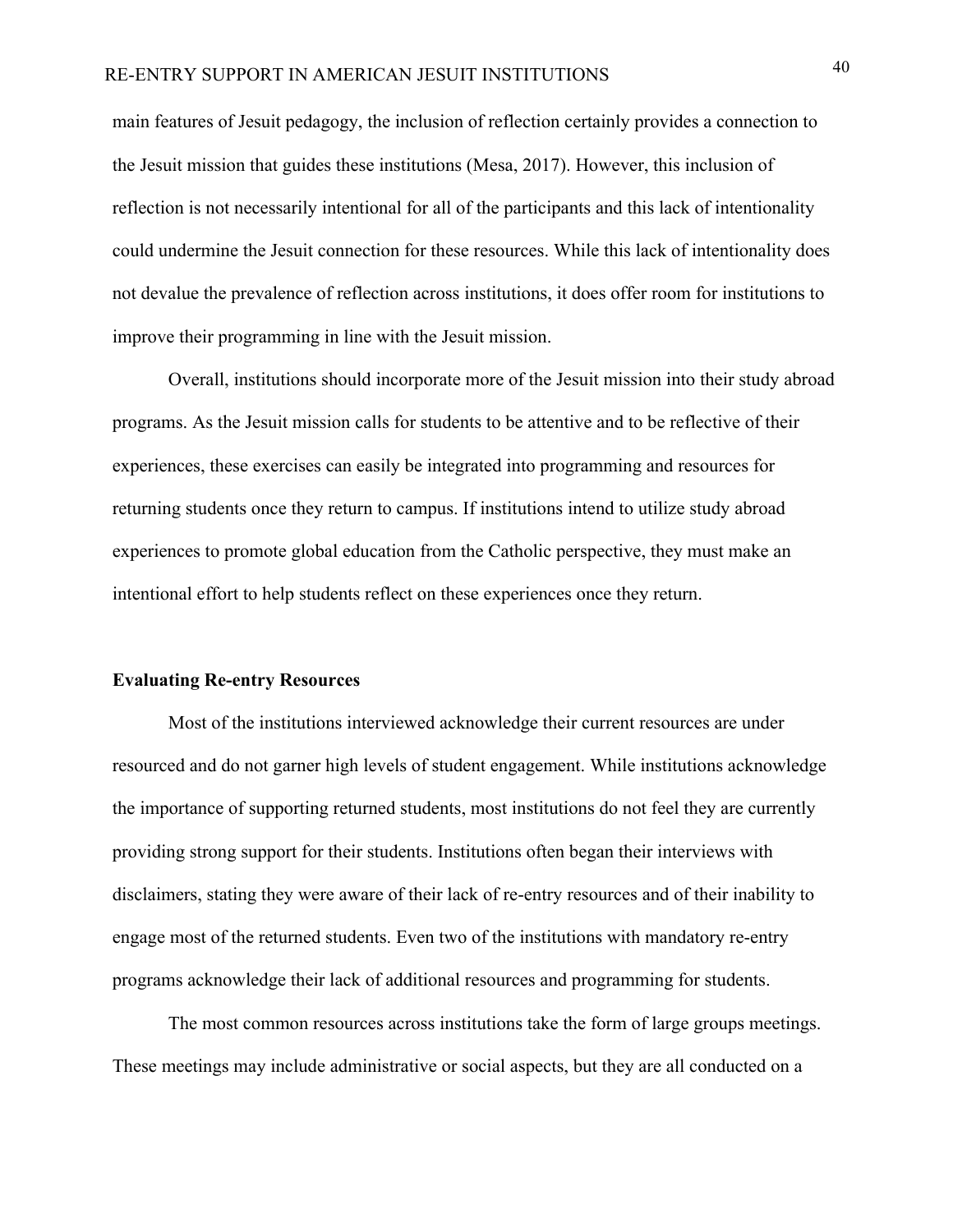## RE-ENTRY SUPPORT IN AMERICAN JESUIT INSTITUTIONS <sup>41</sup>

large group scale, intended to attract all of the students that fall into the "returned" category. However, except in cases where the meeting is mandatory, participation rarely reaches more than ten percent of students invited. Of the 10 institutions that offer meetings, eight reported a desire to improve or change the meeting in some manner, mainly due to this lack of participation. These institutions acknowledge this kind of "catch-all" meeting does not do the most to actively support students as they return. However, in defense of this kind of resource, institutions do report that this is an effective way to get administrative information out to students and provides a place for students to talk about their experiences. At University H for example, even though participation tends to stay around just over 10 percent of returned students, respondents claimed those students that choose to attend are provided with an exceptional opportunity to talk about their abroad experience, which students may not find otherwise on campus.

Three institutions spoke of programs they previously offered but no longer do so because of the lack of engagement. These institutions are all currently offering different resources but used their past attempts to illustrate the difficulty they face in finding the right fit for their students' needs and interests.

#### **Models of Success & Recommendations**

While many institutions expressed a need to improve or expand their resources, a few institutions provided examples of programs that are well attended and provide support to students. The success of the following programs is self-reported by the institutions and is based mainly off of student attendance and engagement. However, each of these institutions offer examples of creative engagement and support of students during a little understood student experience.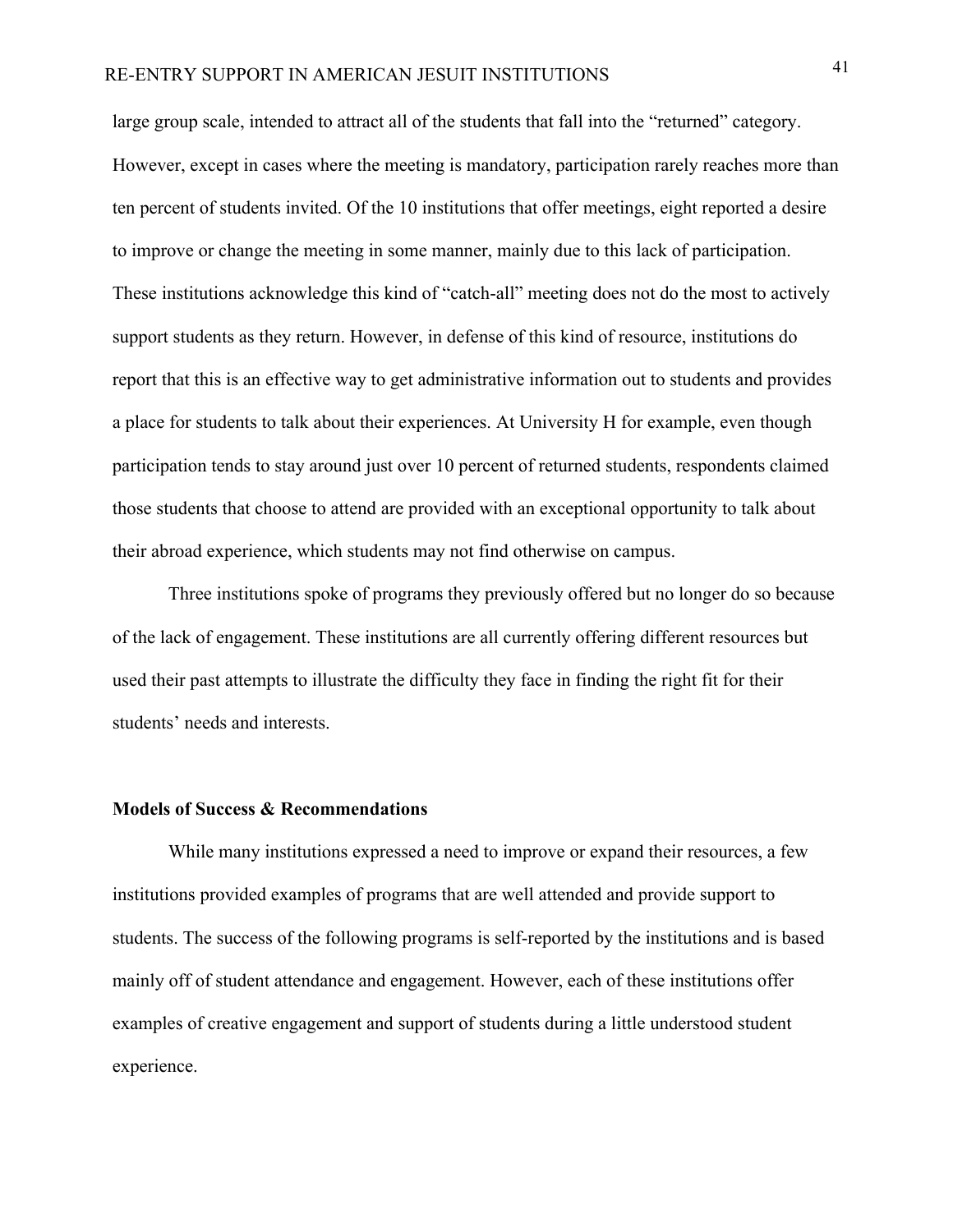University E supports a Student Advisory Committee, comprised of returned students who meet roughly once a month and help plan programming for students going abroad and returning from abroad. Positions on the committee are paid and interested students must apply to be considered for the committee. Since the position is a paid on campus job, student motivation may be influenced by this incentive. However, the success of this program comes from the fact that the committee is student run and is responsible for the other re-entry programs the office offers. University E relies on this advisory committee to inform the institution of the struggles of returning to campus, as well as provide tangible ideas for how to alleviate these struggles. Since the inception of the advisory committee two years ago, University E has been able to implement suggestions into pre-existing re-entry resources that have increased overall participation. These suggestions, ranging from switching the timing of social events to providing more specific online resources to sharing their re-entry handbook earlier, are not changes the study abroad office would necessarily expect to vastly alter their participation rates. However, attendance at their "Welcome Back" social nearly doubled once input from their advisory committee was considered. Student feedback may not garner such dramatic results all the time, but using student input to inform and plan events for students can create programming that is more attractive to students.

University G offers a "Re-entry Resource Fair". The study abroad office organizes a resource fair comprised of on campus offices who provide opportunities for students to be engaged on campus and off campus partners who provide opportunities for students to return abroad or work abroad. The office, with the help of their volunteer peer ambassadors, invites offices and partners to come to the event once a year, and invites all students who have participated in a study abroad experience. The program offers resources that appeal to a wide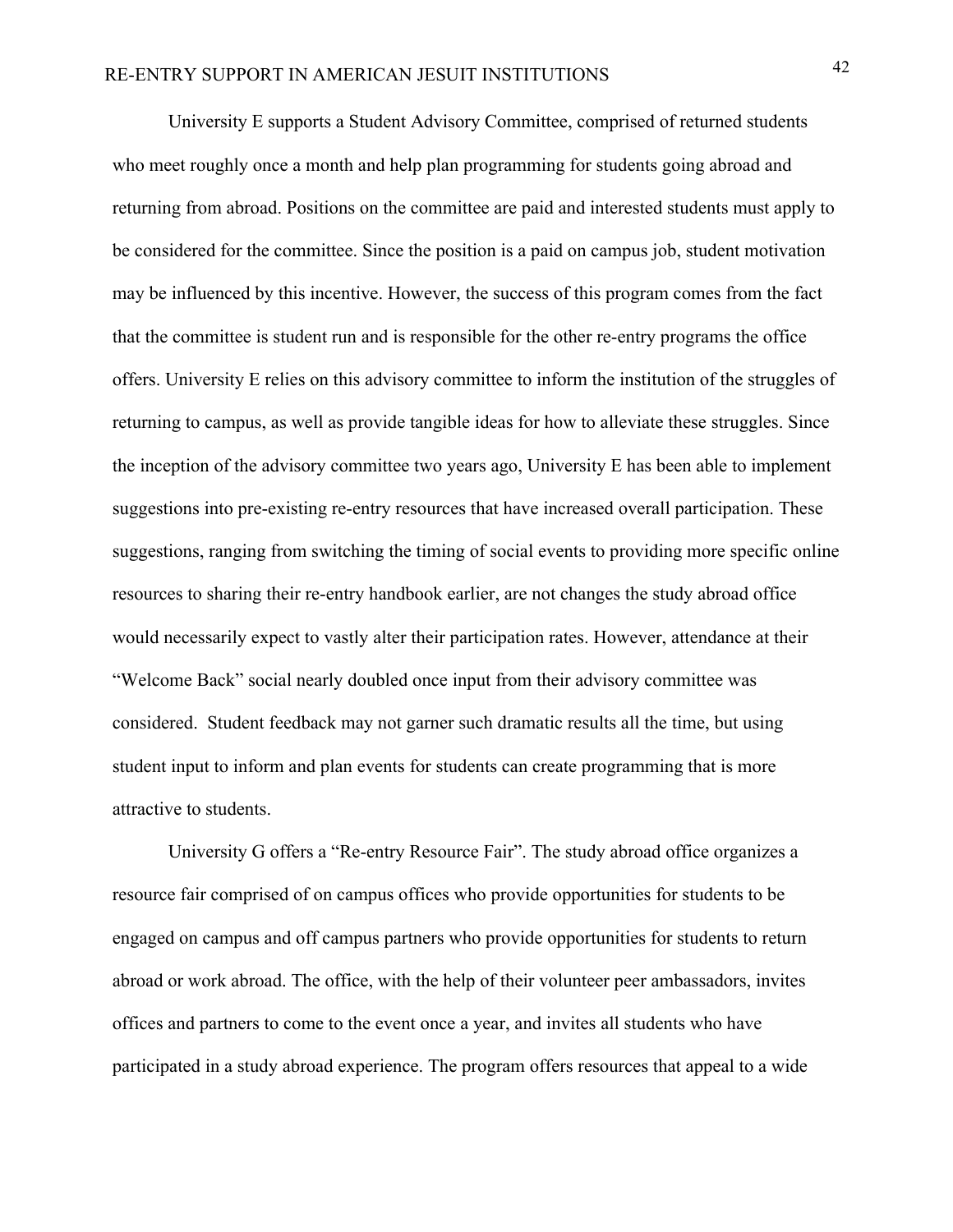range of interest, and University G contributes its success to this variety. Like University E, University G capitalizes on student feedback in order to make their resource fair more attractive to other students. The resource fair avoids the common challenges of scheduling and lack of student engagement due to the nature of the event. The fair takes place over the course of an entire afternoon, allowing students to come and go during their free time. The fair is held at a central location on campus, creating visibility and almost forcing students to engage due to the centrality of the event. University G continues to see high attendance for this event and using student feedback to improve the event each year.

While these particular models may not be feasible for every institution, the shared characteristics can inform future programming efforts at other institutions. These two models are student run or are informed by student feedback. For institutions whose current events are poorly attended, asking for student feedback or suggestions should be the first step they take to improve their resources. One of the most successful resources that relies on student feedback across institutions takes the form of a peer ambassador program. These programs, whether paid positions or volunteer positions, are by far the most popular among students. All eight institutions that offer such a position have found so much popularity that they have capped the number of available positions, and typically require interested students to apply for the position. These roles have different responsibilities at each institution but most of the time they involve talking to prospective study abroad students about their experience abroad. The time commitment and number of responsibilities varies at institutions but the interest from students does not.

University B suggests the overwhelming interest in a resource like a peer ambassador position stems from the ability of students to talk about their abroad experience. Both University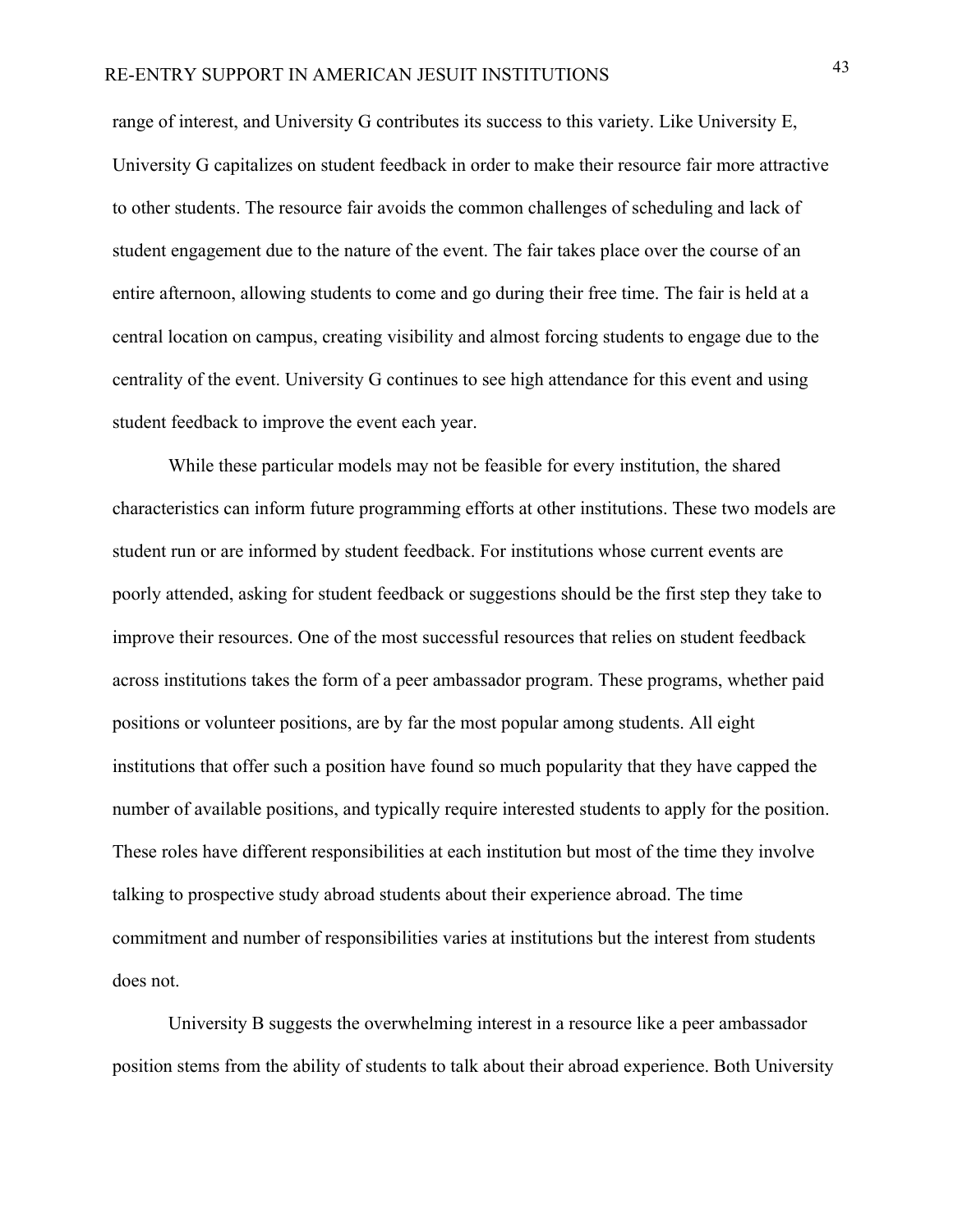A and University E cite the need to talk about and reflect about their experience the most common reason students reach out to their office upon returning from abroad. Aligning with the student feedback from one Jesuit university, students typically do not need large, extravagant events or resources when they return from abroad. Rather students crave an opportunity to speak about their experience, to share with others who understand what they are thinking, and to have a time to reflect. While institutions may not see high participation rates in events or programs that simply over a place for students to talk and reflect, these opportunities offer the potential of providing more substantial reflection and processing for students that equally low attendance, costly events.

#### **Online presence.**

In addition to creating more student informed programming, Jesuit American institutions should devote more energy and resources to bolstering the online presence of information surrounding re-entry and re-entry support offered at each institution. Over half of American Jesuit institutions already host a re-entry specific website. Providing this online visibility for reentry is imperative to providing resources for students. Today, more than ever before, students rely on technology to find answers to their questions. If the answers to questions such as, "what's next now that I'm back from abroad?" or "who can I talk to about my abroad experience?", or "how can I get involved now that I'm back?" are posted online, students are the ones who will find them. The answers to these questions for more than half of American Jesuit institutions can be found online through just a clicks, offering hope for the future to re-entry programming.

The wealth of information offered online by 15 of the 16 institutions with online resources proposes providing information concerning re-entry is fairly easy, especially since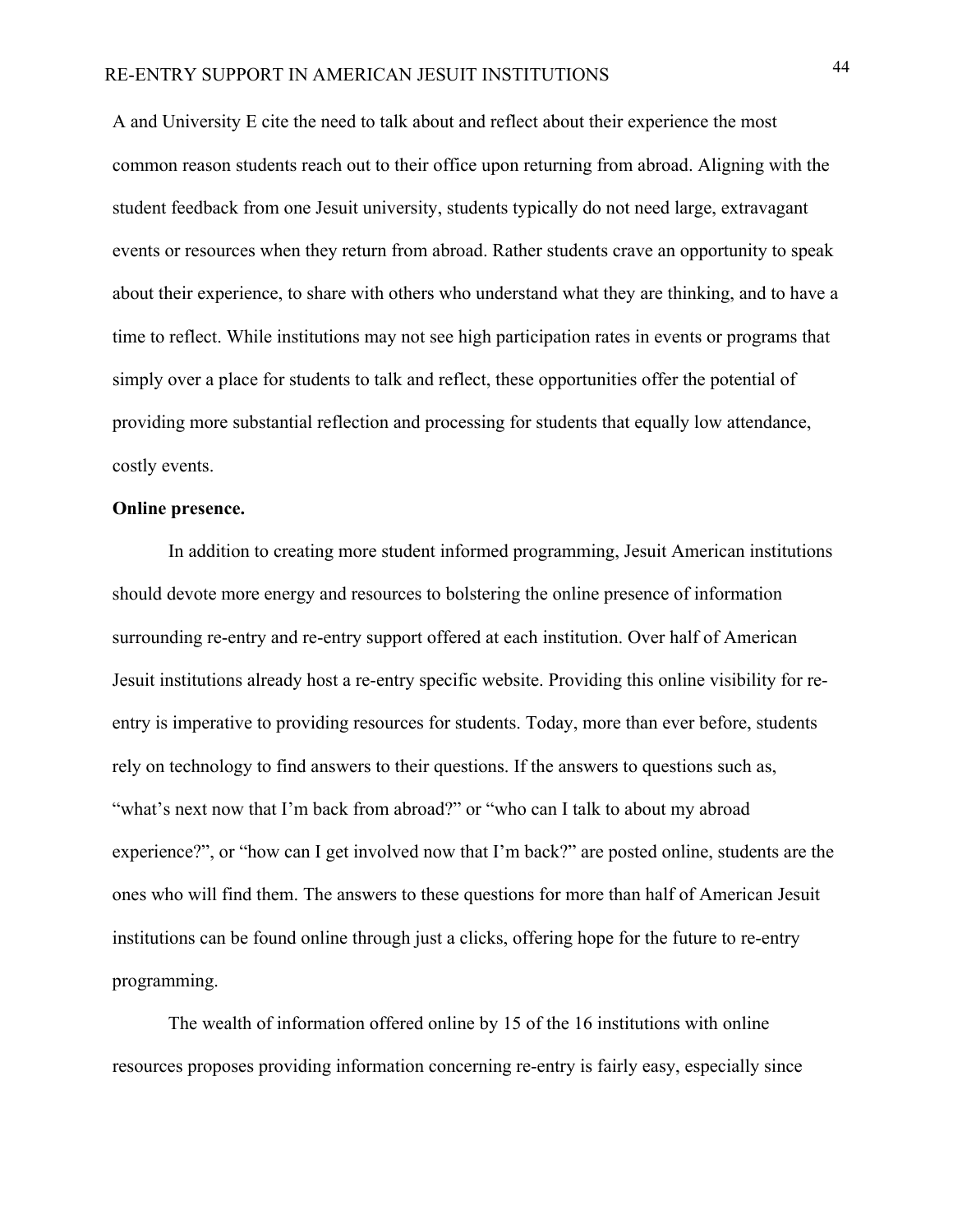much of the information concerning adjusting and reverse culture shock were nearly identical across institutions. American Jesuit institutions that do not currently advertise re-entry resources can very easily access the re-entry websites of institutions that do offer such resources online for ideas of how to anticipate returned students' questions, and how to answer these questions. At the national level, the AJCU should offer some online resources for their member institutions that can be informed by what these 15 institutions are already advertising. Updating websites to anticipate common student concerns does not require a lot of resources, but can potentially reach more students than in person programming or events.

#### **Limitations & Further Research**

Exploratory in nature, this data only provides an examination into the current state of reentry for American Jesuit universities. The interviews conducted for this study only provide data from half of the American Jesuit universities. This group of institutions is a very small subgroup of institutions within the United States, and an even smaller sector within the global context. The findings and analysis included here cannot be generalized to all institutions in the United States, or all Jesuit institutions around the globe. In addition, the findings and analysis serve primarily to open up the conversation and offer a preliminary look at re-entry within the context of American Jesuit institutions. Within this group of institutions there are still questions to explore. How these institutions can effectively improve re-entry resources, and how these institutions can intentionally tie their study abroad and re-entry resources into their Jesuit mission and their internationalization efforts are two possible places for further inquiry.

Additionally, more information is needed to understand how re-entry and study abroad can strengthen the international network of Catholic institutions. Currently this network is one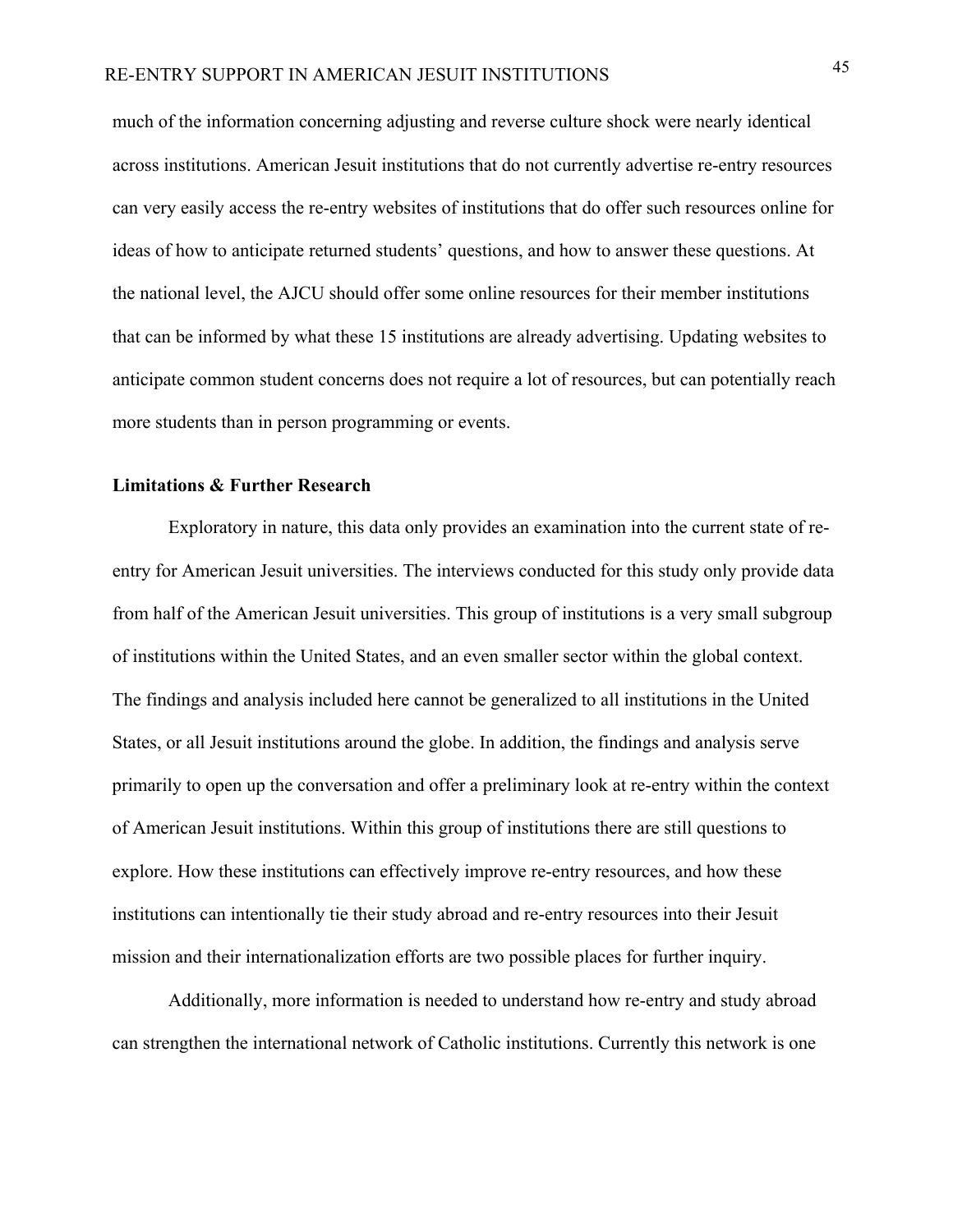of largest cross national higher education networks in the world, with over hundreds of institutions in countries all around the globe (de Wit et al. 2018). With integrative education at the core of Catholic education, the realm of study abroad, including re-entry, is a prime opportunity for collaboration between Catholic institutions near and far.

In general, research surrounding re-entry and the return for students is lacking. More information about the return, from a broader range of institutions, could illuminate the status of re-entry across other kinds of institutions. An examination of the different factors that might affect the state of re-entry resources, such as institution size, the number of students traveling abroad, and the resources allocated to study abroad offices, could further the conversation regarding re-entry in the United States and around the world.

Additionally, further research can examine how re-entry is considered and supported in other countries and in other regions of the world. Further research should look to see if the trends present in this cluster of institutions are present across the nation, and if these trends are global as well. With more information surrounding re-entry nationally, institutions would have more access to the best practices of re-entry support across the field. Additional research could look at if any institutions are providing support through different offices or if students are seeking support from different offices on campus.

#### **Conclusion**

This analysis into the intersection of higher education, Jesuit values, and study abroad is just a glimpse into the complicated role these institutions must assume when they send students abroad. The interviews and website data demonstrate a desire and interest to provide re-entry resources for students and feasible and successful manners in which institutions can do so. The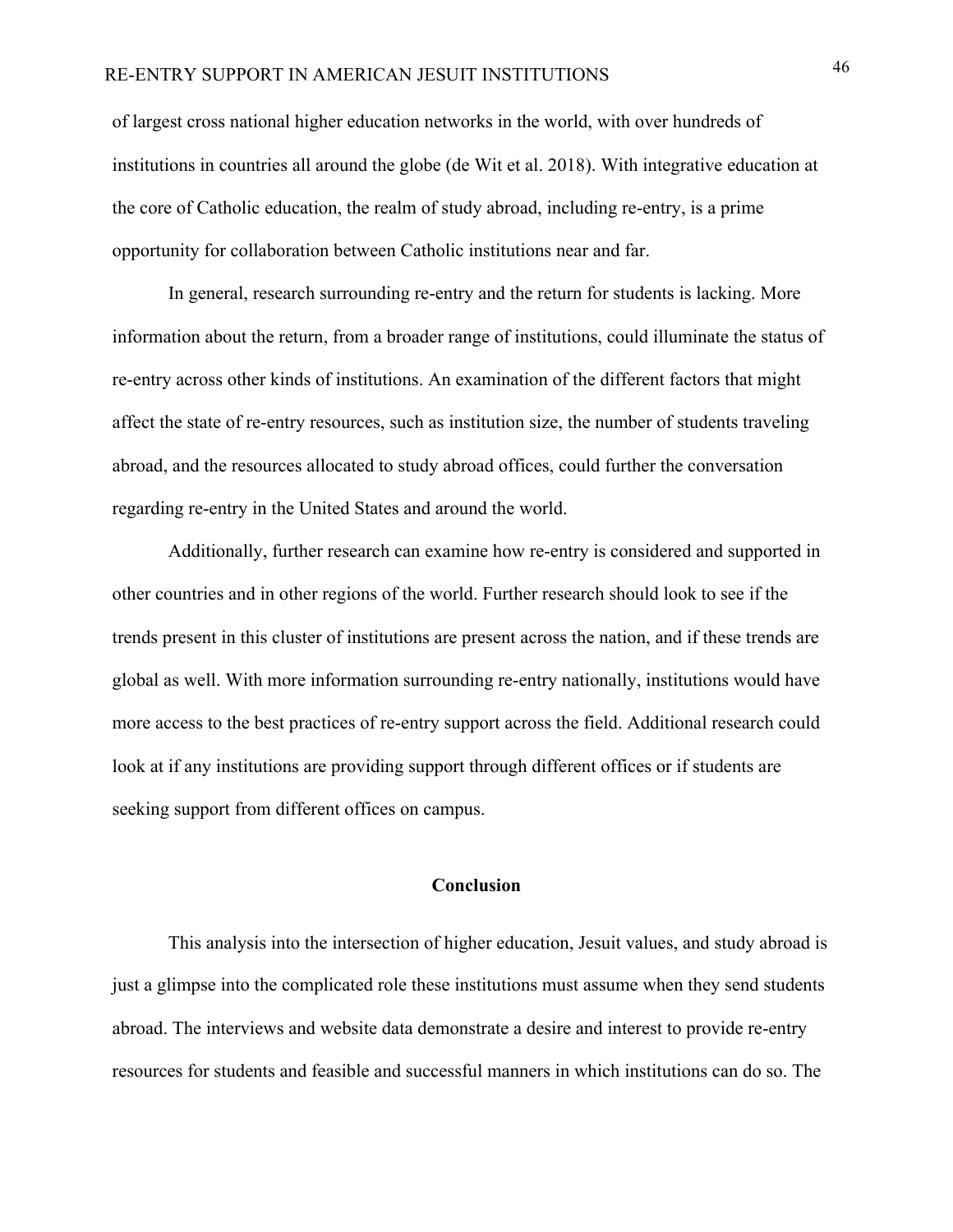return and the re-entry experience for students continues to be under researched and, therefore, a challenge for institutions. However, re-entry support is the first step American Jesuit institutions can take to ensure their study abroad programs are providing students with complete experiences that lead to cultivating global citizens and individuals prepared for an ever-internationalizing world. Jesuit institutions, as leaders in Catholic education and secular education, should partner with one another to produce more intentional and integrative study abroad programs that include support for returned students that incorporates these international experiences into home institutions seamlessly. As internationalization continues to progress and pervade into all corners of the university, and as students must be prepared for an ever globalizing world, Jesuit institutions are in a prime setting to take advantage of the benefits of students studying abroad.

However, this responsibility does not fall solely on the heads of Jesuit institutions or American institutions. Institutions of all backgrounds, secular or not, must engage in the conversation of re-entry and improving student mobility as a tool for internationalization. Comprehensive internationalization at institutions of higher education involves active participation from a range of actors, operating at different levels with the organization of an institution. Student mobility, and study abroad, cannot operate independent of the rest of the institution if these experiences are meant to be integrative educational opportunities for students. In some situations a rethinking of study abroad, and the role it plays as a tool of internationalization may be necessary to fully incorporate the benefits of global experiences into domestic students' experiences.

Supporting students, engaging them in conversations, and challenging them inside the classroom and outside of it are all aspects of higher education that support the goal of educating students to be global citizens. While the future of higher education and the future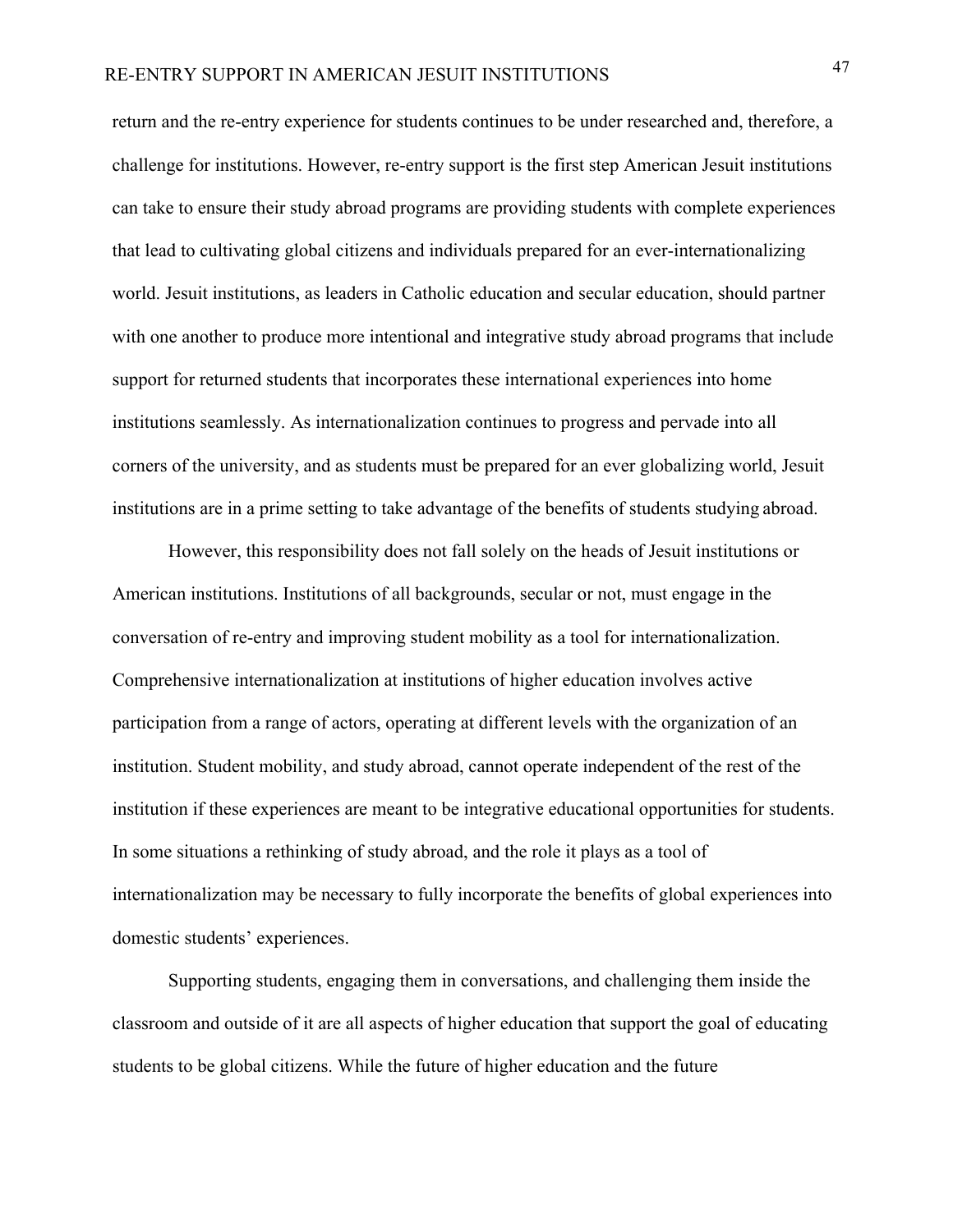internationalization may be unpredictable, that is no excuse for ignoring the opportunities at hand within study mobility and study abroad, through supporting re-entry. During this particularly tumultuous political climate, humanity can only benefit from educating students to be global citizens— individuals who understand difference, who appreciate new perspectives and views, and who will bring solidarity to the world.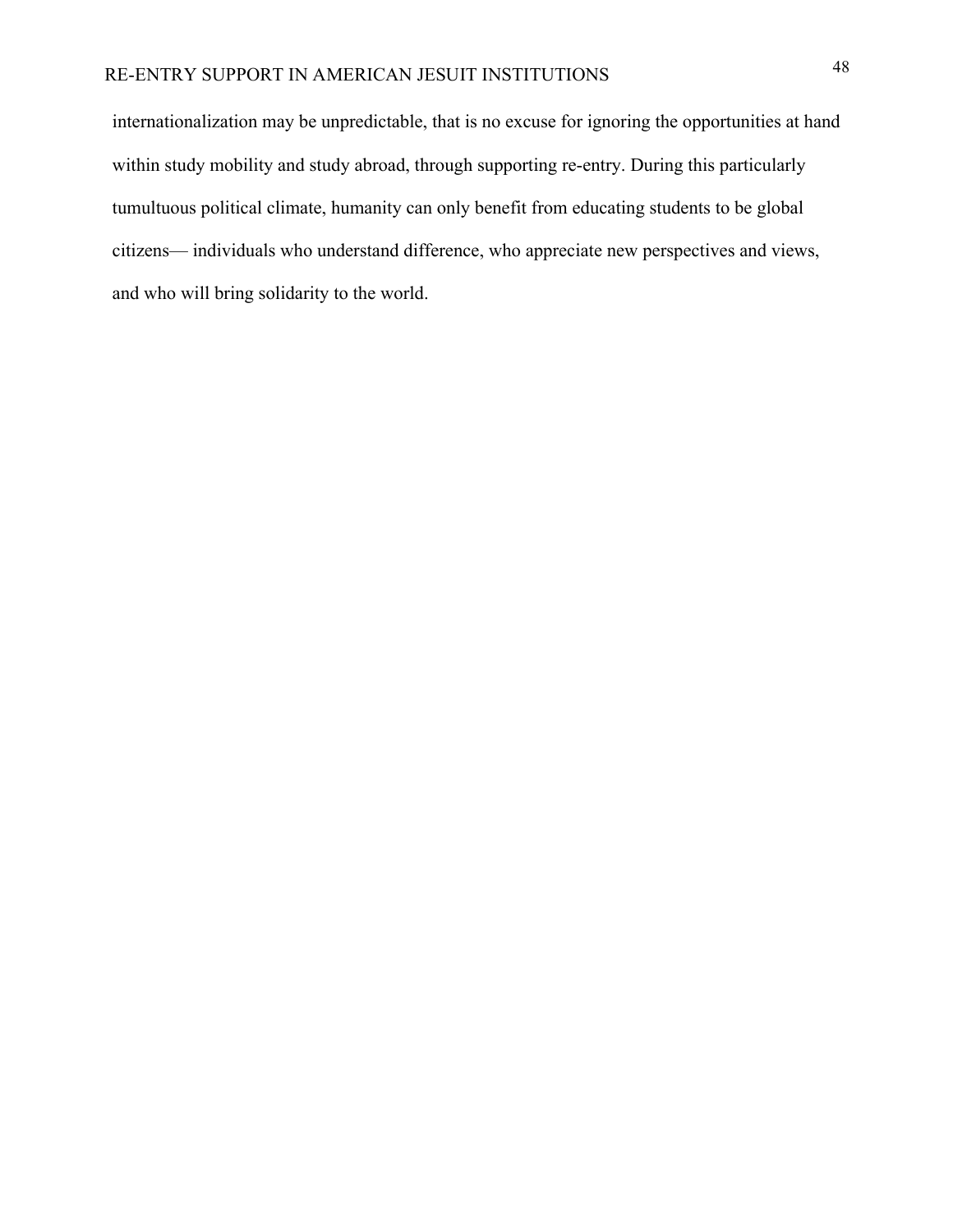#### References

- Altbach, P. (1991). Impact and adjustment: Foreign students in comparative perspective. *Higher Education, 21*(3), 305-323.
- Arrupe, P., Jesuits, & International Congress of Jesuit Alumni of Europe. (1974). *Men for others : Education for social justice and social action today*. Washington, D.C.: Jesuit Secondary Education Association.
- Association of Jesuit Colleges and Universities. (2017). AJCU Study abroad consortium. Retrieved from http:// http://www.ajcunet.edu/study-abroad-consortium/
- Bacon, S. (2002). Learning the rules: Language development and cultural adjustment during study abroad. *Foreign Language Annals, 33*(6), 637-646.
- Boston College. (2014). A pocket guide to Jesuit education. Chestnut Hill, MA: Boston College.
- Brubaker, C. (2017). Re-Thinking Re-Entry: New Approaches to Supporting Students after Study Abroad. *Unterrichtspraxis/Teaching German, 50*(2), 109-119.
- Chappell, L.; Inaldo, J.; While, M.; & Pirani, C. (2008). *Providing Post-Study Abroad Support-It's Easier Than You Think!* Presented at the 2008 NAFSA National Conference in Washington D. C.
- Clarke, L. (2016). How expats cope with losing their identity. *British Broadcasting Corporation.* Retrieved from BBC.com.
- DeGraaf, D.; Slagter, C.; Larsen, K. & Ditta, E. (2013). The long-term personal and professional impacts of participating in a study abroad program. *Frontiers: The Interdisciplinary Journal of Study Abroad, 23*, 42-59.

DeKeyser, R. (1991). Foreign language development during a semester abroad. In Barbara F.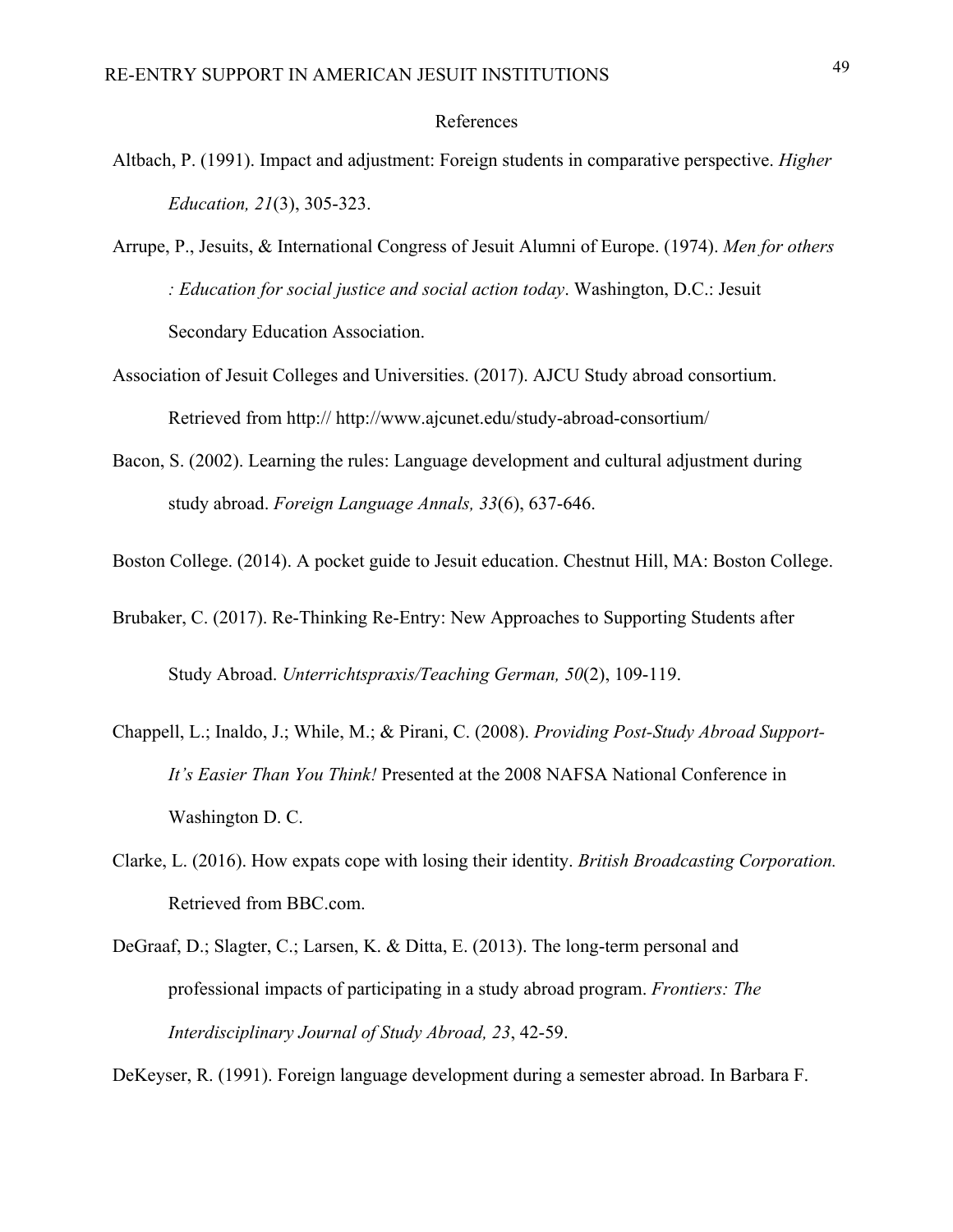Freed (Ed.), *Foreign language acquisition: Research and the classroom* (pp.104-119). Lexington, MA: DC Heath.

- de Wit, H. (1999). Changing rationales for the internationalization of higher education. *International Higher Education*, (15).
- de Wit, H. (2011). Internationalization of Higher Education: Nine Misconceptions. *Journal of International Higher Education, 64*, 6-7.
- de Wit, H. & Merkx, G. (2012). The history of internationalization of higher education. In D. K. Deardorff, J. de Wit & J. D. Heyl. *The SAGE handbook of international higher education*  (pp. 43-60). Thousand Oaks, CA: SAGE Publications, Inc.
- Flack, M. (1976). Results and Effects of Study Abroad. *The Annals of the American Academy of Political and Social Science, 424*, 107-117.
- Garbati, J., & Rothschild, N. (2016). Lasting Impact of Study Abroad Experiences: A Collaborative Autoethnography. *Forum: Qualitative Social Research, 17*(2).
- Gordon, Dennis (2003) "Jesuit International Education: Current Approaches and Challenges," Conversations on Jesuit Higher Education: Vol. 23, Article 3.
- Gray, K. M., & Savicki, Victor. (2015). Study Abroad Reentry: Behavior, Affect, and Cultural Distance. *Frontiers: The Interdisciplinary Journal of Study Abroad, 26*, 264-278.
- Horn, A., & Fry, S. (2013). Promoting Global Citizenship Through Study Abroad: The Influence of Program Destination, Type, and Duration on the Propensity for Development Volunteerism. *VOLUNTAS: International Journal of Voluntary and Nonprofit Organizations, 24*(4), 1159-1179.
- Hoyt, E. (1961). Integration of Culture: A Review of Concepts. *Current Anthropology, 2*(5), 407-426.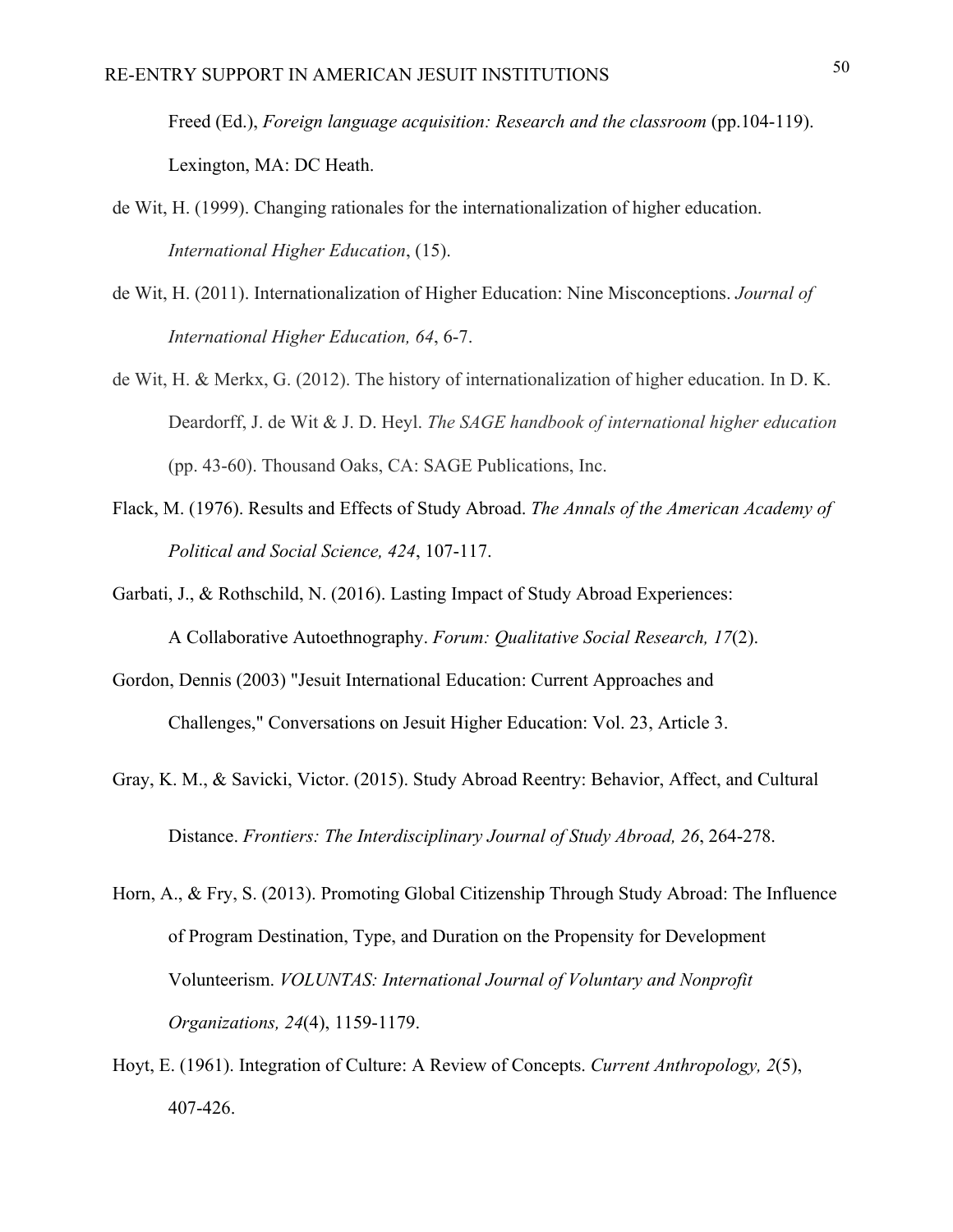Institute of International Education. (2018a). Open Doors. Fast facts on US students studying abroad online. Retrieved from http://www.iie.org/en/Research-and publications//media/Files/Corporate/Open-Doors/Fast-Facts/Fast-Facts-2018.ashx.

- Institute of International Education. (2018b). Open Doors. Leading Institutions. Retrieved from https://www.iie.org/en/Research-and-Insights/Open-Doors/Data/US-Study-Abroad/Lead ng-Institutions.
- Juhasz, A.M, & Walker, A.M. (1987). The impact of study abroad on university students' perceptions of self. *Foreign Language Annals, 45*(4), 494-511.
- Kartoshkina, Y. (2015). Bitter-sweet reentry after studying abroad. *International Journal of Intercultural Relations, 44*, 35-45.
- Knight, J. (2015). Updating the Definition of Internationalization. *Journal of International Higher Education, 33,* 2-3.
- Levin, R. (2013). *The Worth of the University*. New Haven, CT: Yale University Press.
- Lucas, C.J. (2006) Higher Learning in Antiquity. In: *American Higher Education*. Palgrave Macmillan, New York.
- Marx, H. A., & Moss, D. M. (2015). Coming Home: Continuing Intercultural Learning during the Re-Entry Semester Following a Study Abroad Experience. *Journal of International Social Studies, 5*(2), 38-52.
- Mesa, J. (2017). *Ignatian pedagogy : Classic and contemporary texts on Jesuit education from St. Ignatius to today*. Loyola Press.
- Mikal, J. (2011). When Social Support Fits into Your Luggage: Online Support Seeking and Its Effects on the Traditional Study Abroad Experience. *Frontiers: The Interdisciplinary Journal of Study Abroad, 21*, 17-40.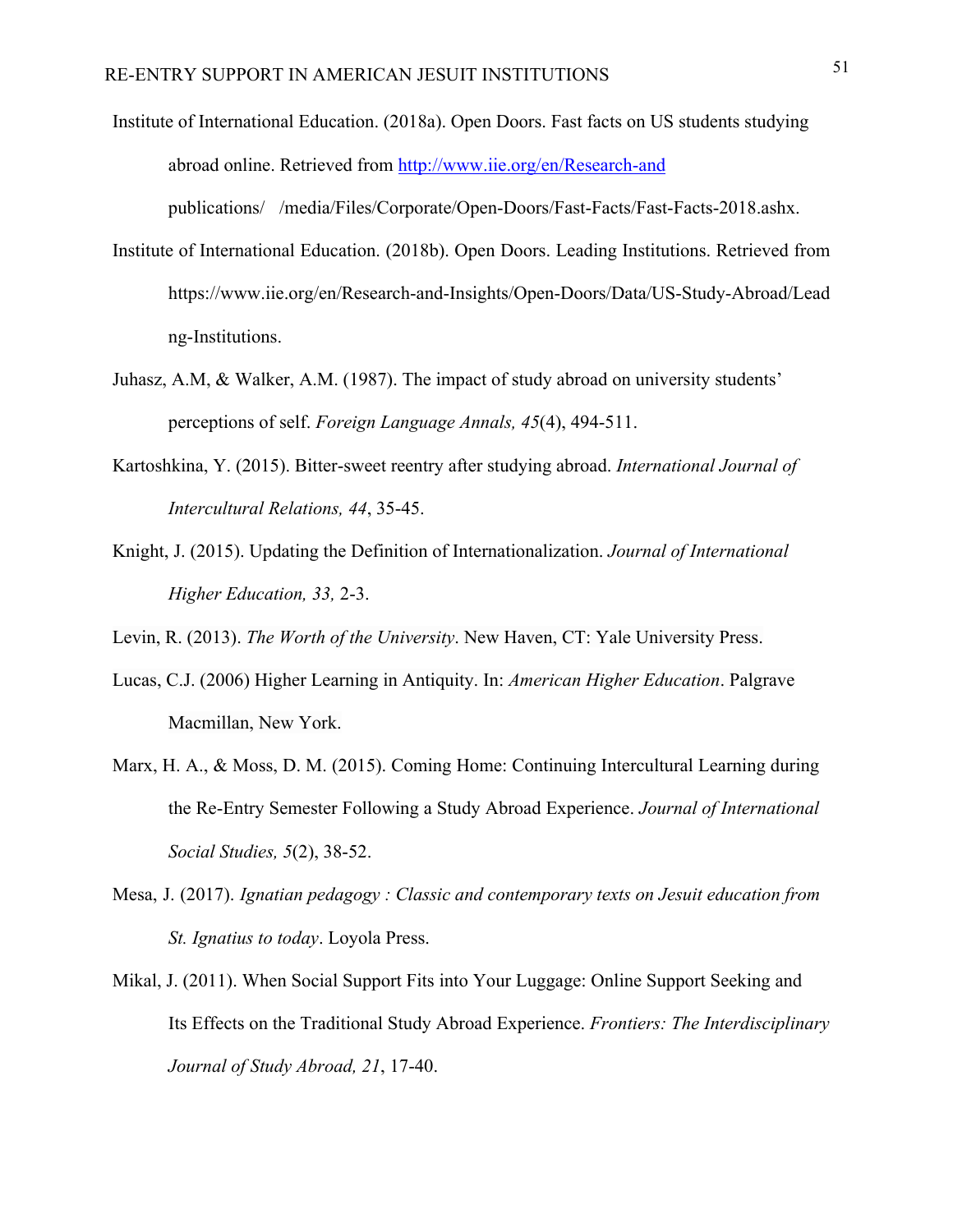NAFSA. (2018) Re-Entry. Retrieved from

https://www.nafsa.org/findresources/default.aspx?catId=518271

- Nash, D. (1976). The personal consequences of a year of study abroad. J*ournal of Higher Education, 42*(2), 191-203.
- Newman, J. H. (1852). *The Idea of a University*. Nine Discourses Delivered to the Catholics of Dublin. Retrieved from http://www.newmanreader.org/works/idea/index.html
- Nguyen, B. (2018). Regional Perspectives from the USA: Understanding Internationalization Efforts in the Jesuit Higher Education Network. In de Wit, H., Bernasconi, A., Car, V.,
- Hunter, F., James, M., & Veliz, D. (Eds). *Identity and Internationalization in Catholic Universities*. Boston, MA: Brill Sense.
- Nguyen, B.; de Wit, J.; James, M.;, & McQuillan, P. (2018). *Internationalization at Jesuit Colleges and Universities in the United States: Tensions between the Jesuit Mission and Internationalization in Strategic Plans,* ProQuest Dissertations and Theses.
- Paige, R. M.; Cohen, A. D.; Kappler, B.; Chi, J.C.; & Lassegard, J. P. (2002) *Maximizing Study Abroad: A Student's Guide to Strategies for Language and Culture Learning and Use.*  Minneapolis, Minnesota: University of Minnesota.
- Presbitero, A. (2016). Culture shock and reverse culture shock: The moderating role of cultural intelligence in international students' adaptation. *International Journal of Intercultural Relations, 53*, 28-38.
- Reynolds-Case, A. (2013). The Value of Short-Term Study Abroad: An Increase in Students' Cultural and Pragmatic Competency. *Foreign Language Annals,46*(2), 311-321.
- United States Department of Education. (2011). Study Abroad: Enhancing International and Area Studies. Retrieved from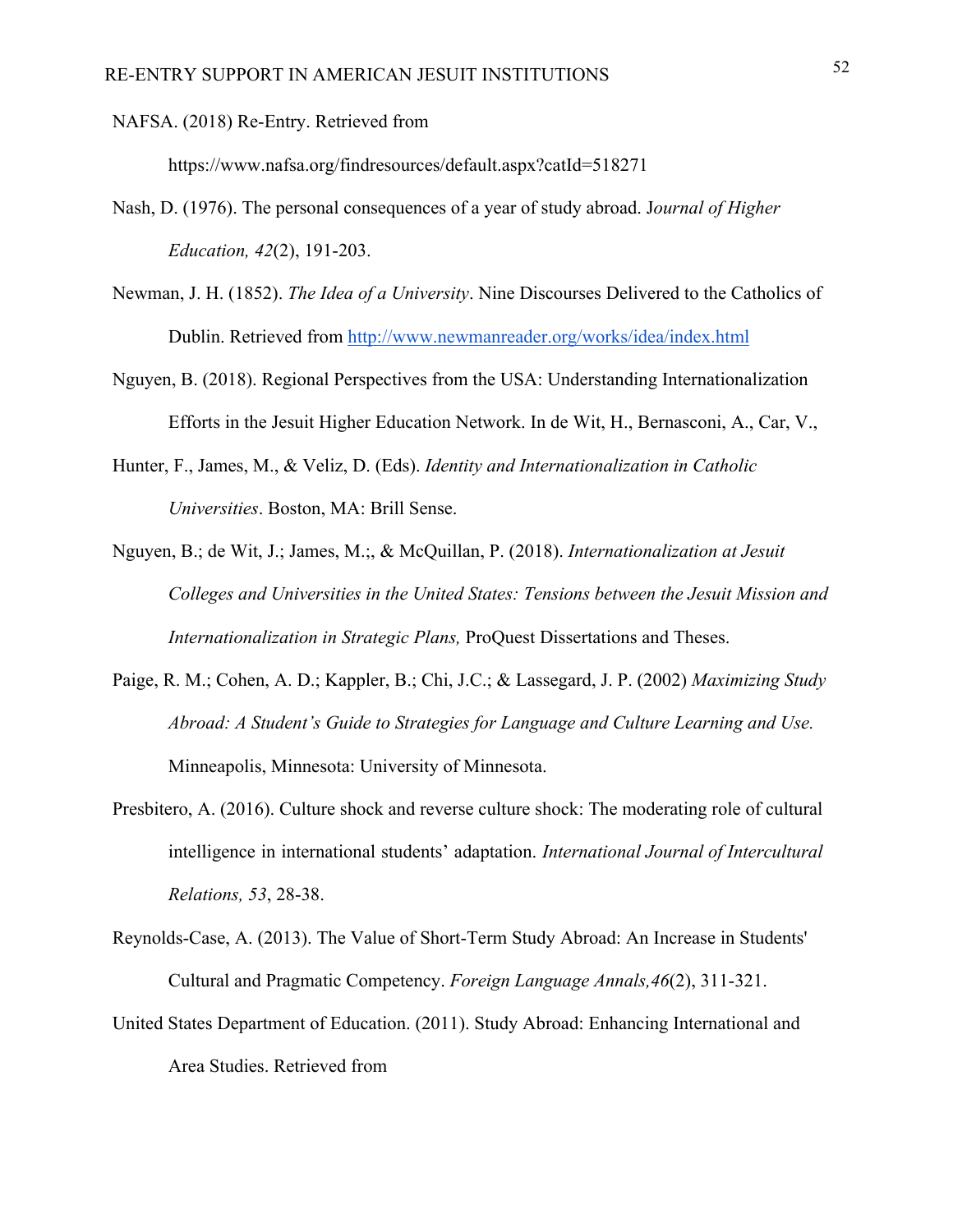https://www2.ed.gov/about/offices/list/ope/iegps/study-abroad.html

- United States Department of Education. (2012). International Strategy 2012 2016: Succeeding Globally Through International Education and Engagement.
- United States Department of State. (2018). USA Study Abroad. Retrieved from https://studyabroad.state.gov/value-study-abroad/why-study-abroad
- Vande Berg, M., Paige, R. M., & Lou, K. H. (2012). *Student learning abroad : What our students are learning, what they're not, and what we can do about it (First ed.). Sterling,* Virginia: Stylus Publishing, LLC.
- What We Do: Education. (2017). Retrieved from

http://jesuits.org/whatwedo?PAGE=DTN-20130520123631

- Young, G. (2014). Reentry: Supporting Students in the Final Stage of Study Abroad. *New Directions for Student Services,2014*(146), 59-67.
- Zelizer, B. (Ed.). (2011). *Making the University Matter*. New York, NY: Routledge, Taylor and Francis Group.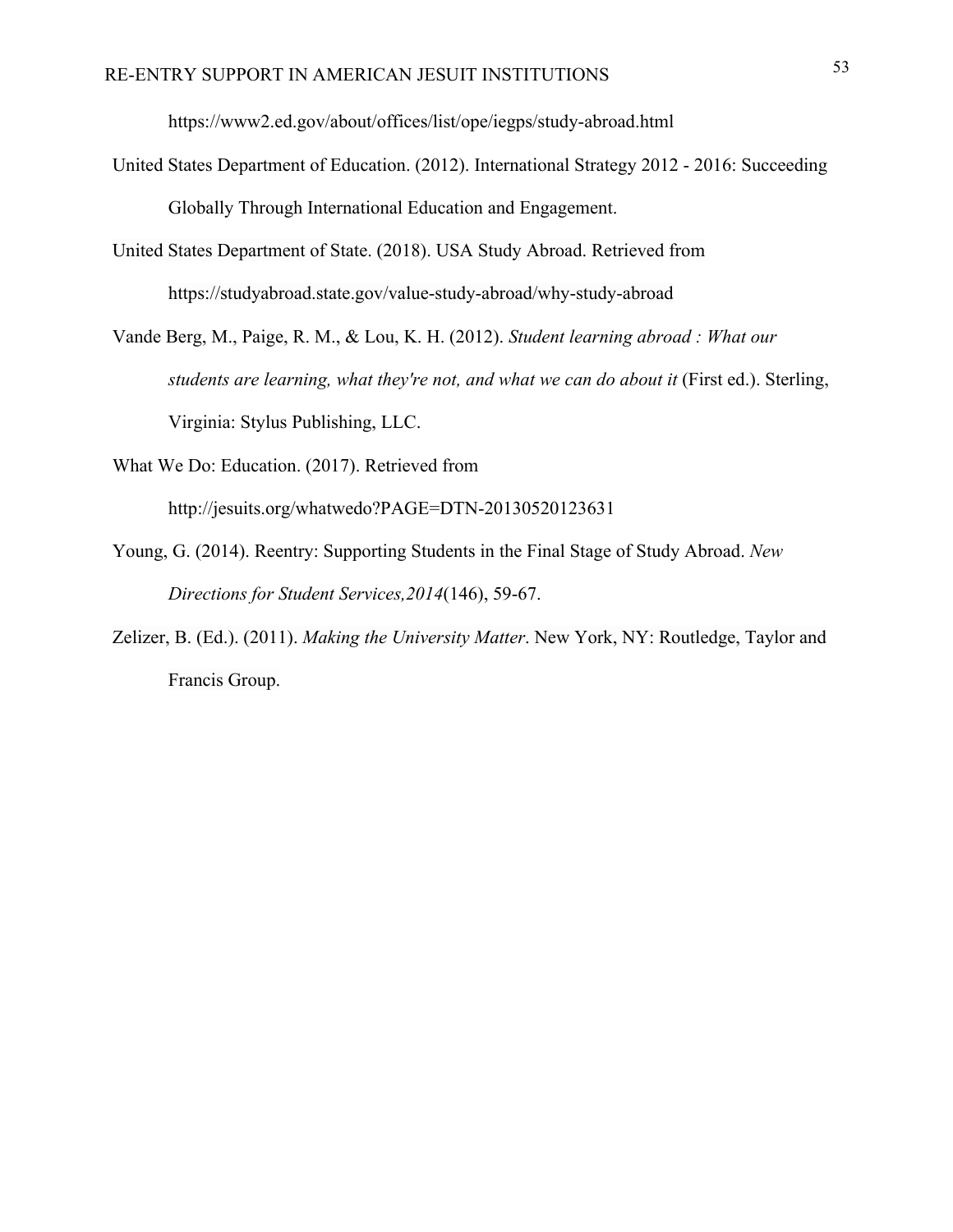## RE-ENTRY SUPPORT IN AMERICAN JESUIT INSTITUTIONS <sup>54</sup>

#### Appendix A

List of Jesuit Universities in the United States Alphabetized

Boston College Canisius College College of the Holy Cross Creighton University Fairfield University Fordham University Georgetown University Gonzaga University John Carroll University Le Moyne College Loyola Marymount University Loyola University Chicago Loyola University Maryland Loyola University New Orleans Marquette University Regis University Rockhurst University Saint Joseph's University Saint Louis University Saint Peter's University Santa Clara University Seattle University Spring Hill College University of Detroit Mercy University of San Francisco University of Scranton Wheeling Jesuit University Xavier University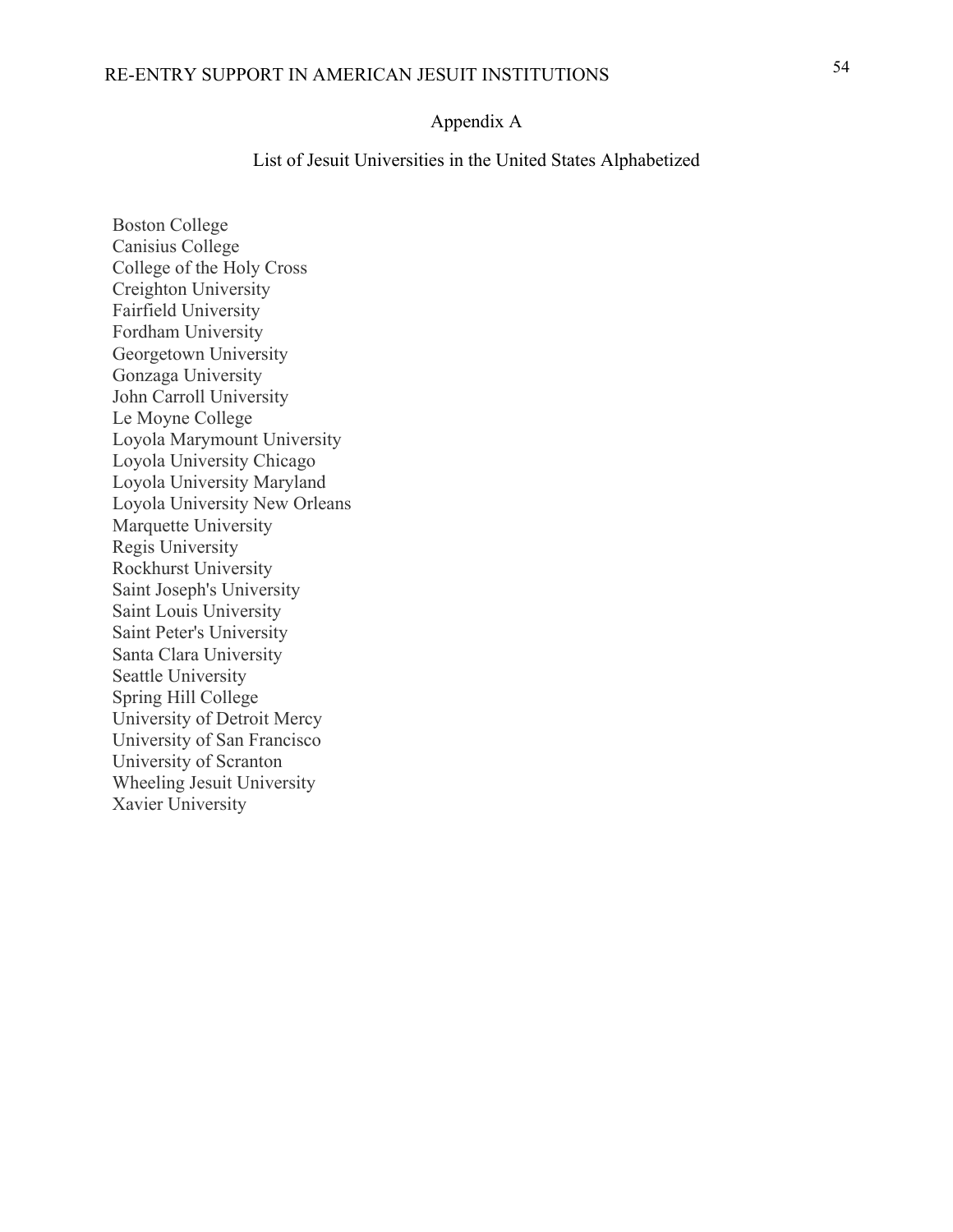### Appendix B

#### List of Participants

| University                | Geographic Location* | Size of Institution** | Participated in Interviews |
|---------------------------|----------------------|-----------------------|----------------------------|
| $\boldsymbol{\mathsf{A}}$ | Midwest              | Large                 | Yes                        |
| $\, {\bf B}$              | South                | Small                 | Yes                        |
| $\mathbf C$               | Midwest              | Medium                | Yes                        |
| ${\bf D}$                 | South                | Large                 | Yes                        |
| ${\bf E}$                 | Midwest              | Large                 | Yes                        |
| ${\bf F}$                 | Northeast            | Medium                | Yes                        |
| G                         | Midwest              | Medium                | Yes                        |
| H                         | Midwest              | Large                 | Yes                        |
| $\rm I$                   | Northeast            | Medium                | Yes                        |
| $\bf J$                   | South                | Medium                | Yes                        |
| $\rm K$                   | West                 | Medium                | Yes                        |
| $\mathbf L$               | South                | Medium                | Yes                        |
| $\mathbf M$               | Northeast            | Small                 | Yes                        |
| ${\bf N}$                 | Northeast            | Large                 | Yes                        |
| $\mathcal{O}$             | Midwest              | Small                 | $\rm No$                   |
| ${\bf P}$                 | Northeast            | Medium                | No                         |
| Q                         | Northeast            | Large                 | No                         |
| $\mathbf R$               | Northeast            | Small                 | No                         |
| ${\bf S}$                 | West                 | Medium                | No                         |
| T                         | West                 | Medium                | No                         |
| $\mathbf U$               | South                | Very Small            | No                         |
| $\mathbf V$               | Northeast            | Small                 | $\rm No$                   |
| W                         | Northeast            | Medium                | $\rm No$                   |
| X                         | South                | Small                 | No                         |
| $\mathbf Y$               | West                 | Medium                | No                         |
| Z                         | West                 | Medium                | No                         |
| AA                        | Midwest              | Medium                | No                         |
| ${\bf BB}$                | West                 | Large                 | No                         |

*\*Based on United States Census Bureau-designated regions*

*\*\*Based on Carnegie Classifications of Higher Education Institutions*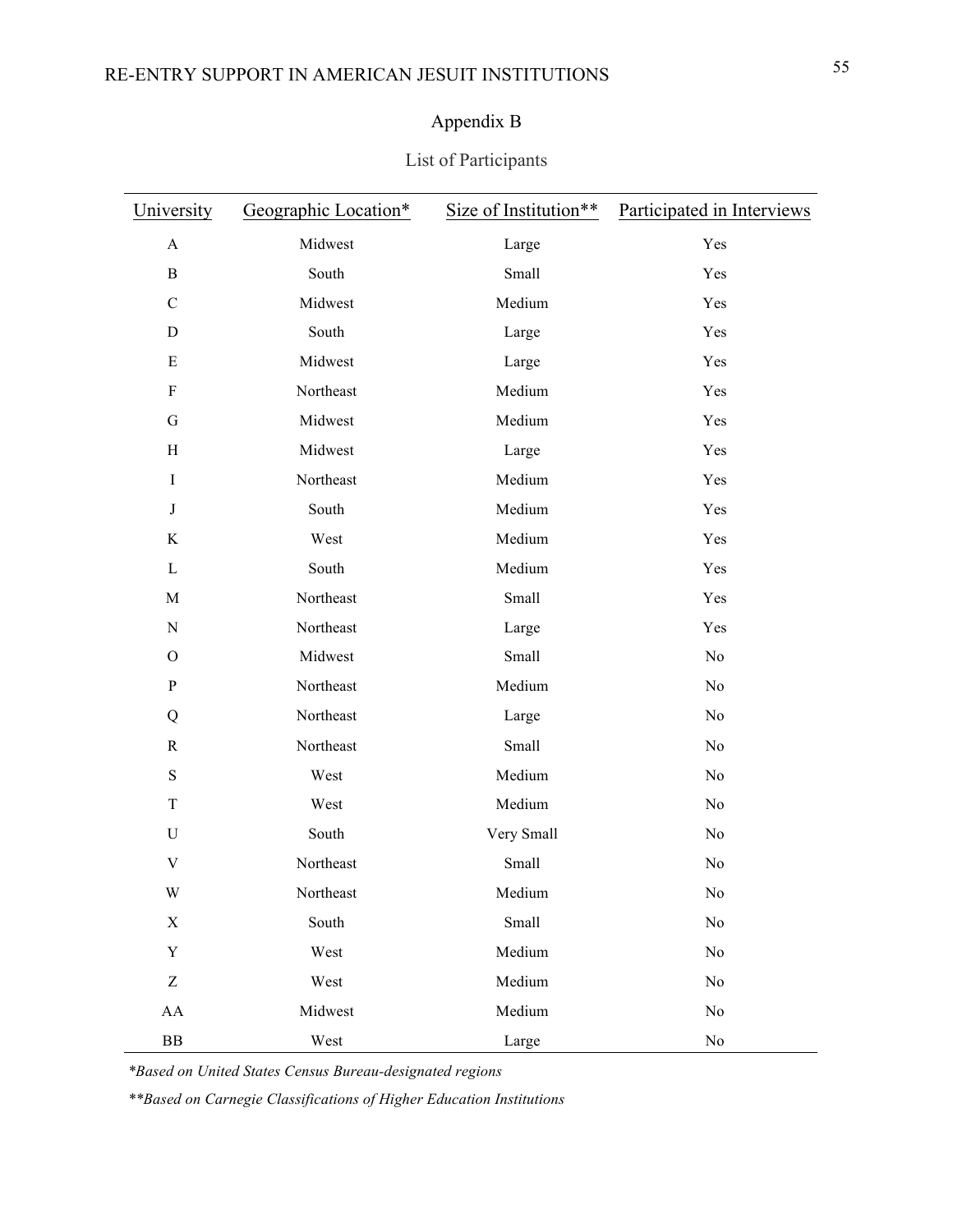#### Appendix C

#### Participant Recruitment Email

Dear XXX,

My name is Kaitlyn Solano and I am a graduate student studying International Higher Education at Boston College. I am conducting research for my master's thesis examining the extent to which American Jesuit universities provide support for students when they return from study abroad experiences. I am emailing to ask if you, or someone in your office at [university name], would like to take part in this study by participating in a 20 minute interview discussing what reentry looks like at your university.

Participation is completely voluntary and your responses will be anonymous. I have attached both the informed consent form and the interview questions for your convenience. If you would be interested in participating please let me know the best method by which to conduct the interview (either via phone or Zoom [or in person, depending on the school]) and what days and times work best for you. If you believe there is someone in your office better suited to contact in regards to this study please let me know who I should contact.

If you have any questions please do not hesitate to contact me or my faculty adviser, Dr. Laura Rumbley (rumbley@bc.edu).

Thank you for your time.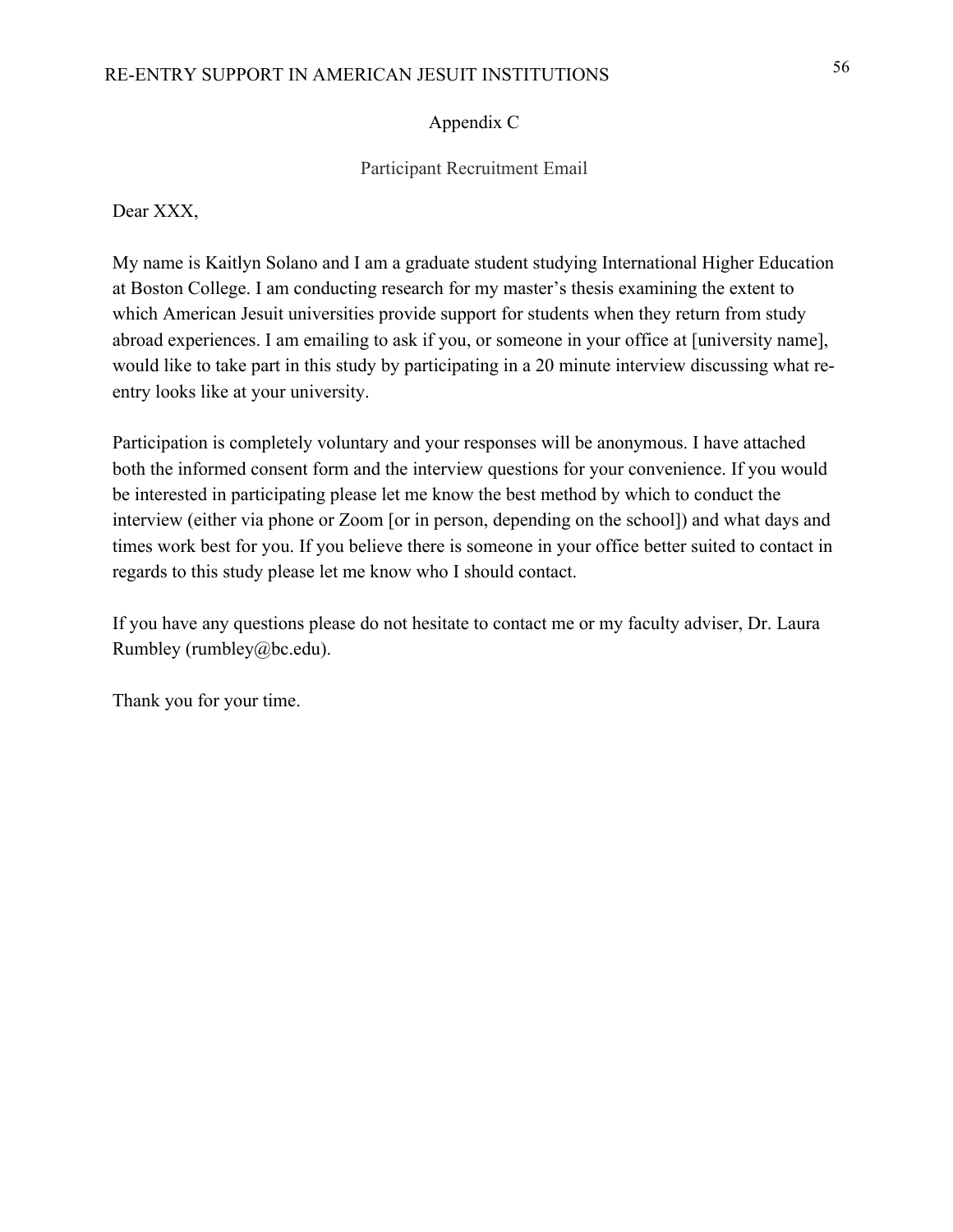#### Appendix D

#### Interview Protocol

#### **Demographic Information**

- 1. Could you please state your position within your organization?
- 2. Roughly how many students participate in study abroad programs at your institution each year?

#### **Re-entry Programming**

- 1. What programs or resources exist for students returning from abroad at your institution?
- a. If none, do you see a need for these programs at your institution?
- b. If they do exist, what levels of participation do you see in these programs?
- 2. What challenges does your office face in providing more (or better) programs and resources for students when they return from abroad?
- 3. Are there any plans to increase (or enhance) resources for students returning fromabroad in your office?
- 4. When you think about re-entry programming at your institution-- what you currently do or what you would like to see implemented-- do you see any particular connections between those efforts and the Jesuit ideals for education that guide your institution? In what ways?
- 5. Is there anything else I should know about re-entry at your institution?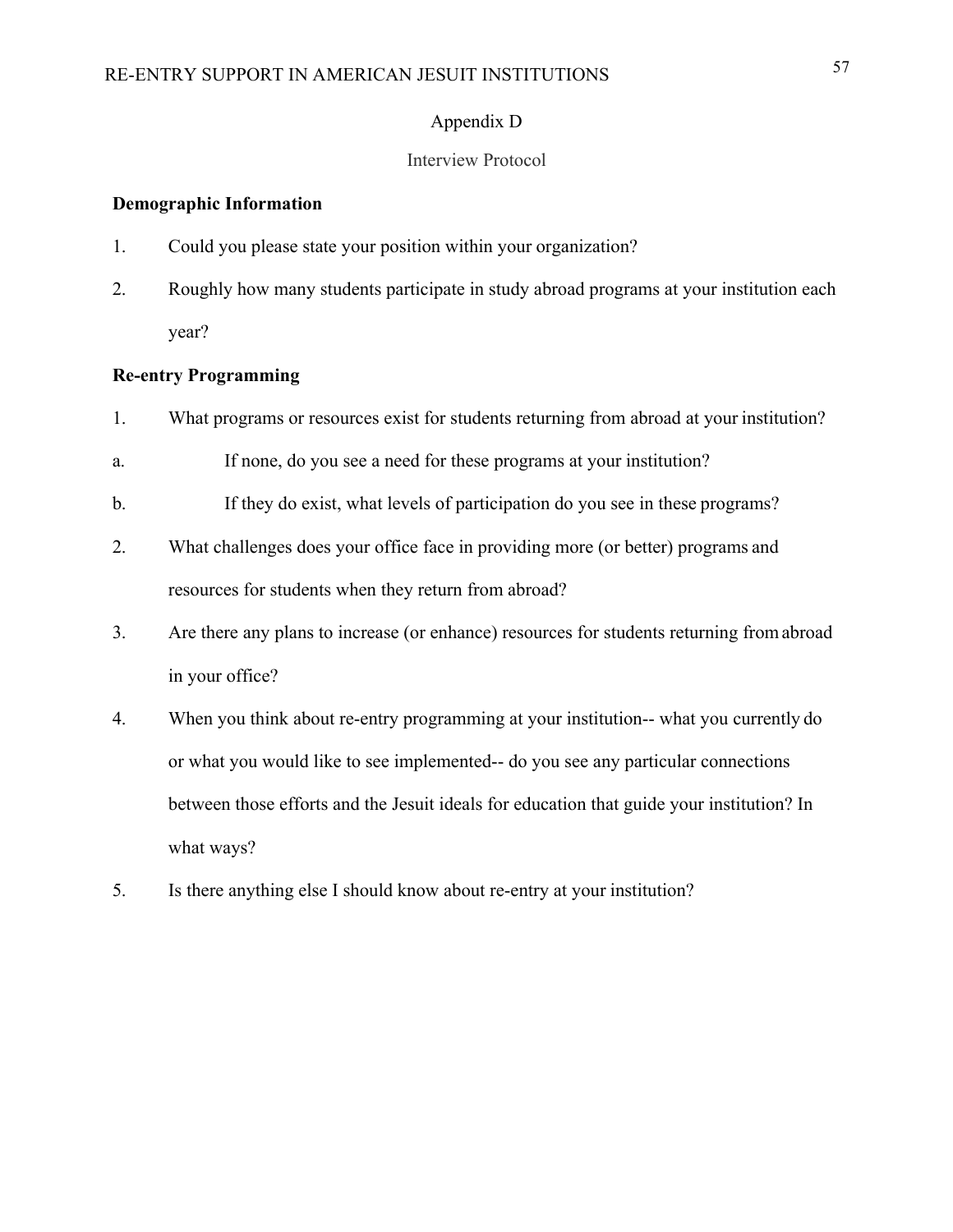#### Appendix E

#### Adult Consent Form

#### **What is the Research?**

The primary purpose of this study is to understand to what extent and in what ways American Jesuit universities support students returning from abroad. The research looks primarily at the resources available to students at the present and what progress is being made in regards to reentry.

#### **Why have I been asked to take part?**

You are a full time employee at a study abroad office, or its equivalent, at an American Jesuit university. This interview will consist of 5 to 10 questions and will last approximately 20 minutes. The topics to be discussed in this interview will concern the programs offered by your office in regards to re-entry and any future plans to implement such programs.

#### **Voluntary Participation**

This discussion is voluntary—you do not have to participate if you do not want to. If you do not take part, it will have no effect on your relationship with Boston College. If any questions make you feel uncomfortable, you do not have to answer them. You may end the interview at any time for any reason.

#### **Risks**

There are no known risks to participating in this study, **however there may be unknown risks associated with participating.**

#### **Benefits**

The benefit is largely to gather generalizable knowledge about the reentry experience of students who participate in study abroad programs across Jesuit universities. There are no known benefits for individuals participating in the study, apart from the satisfaction of possibly contributing to improved practices across universities in regard to study abroad re-entry support, which may benefit future students. Some participants may also find it interesting and rewarding to reflect on the offerings and practices of their offices in regards to re-entry in a focused and formal fashion.

#### **Privacy**

Your privacy will be protected. Your name will not be used in any report that is published. Your associated institution will be kept private as well. Regulators, sponsors, or Institutional Review Board Members that oversee research may see research records to make sure that the researchers have followed regulatory requirements. All research data will be stored on a private server and the hard copies will be destroyed after the interview has been studied.